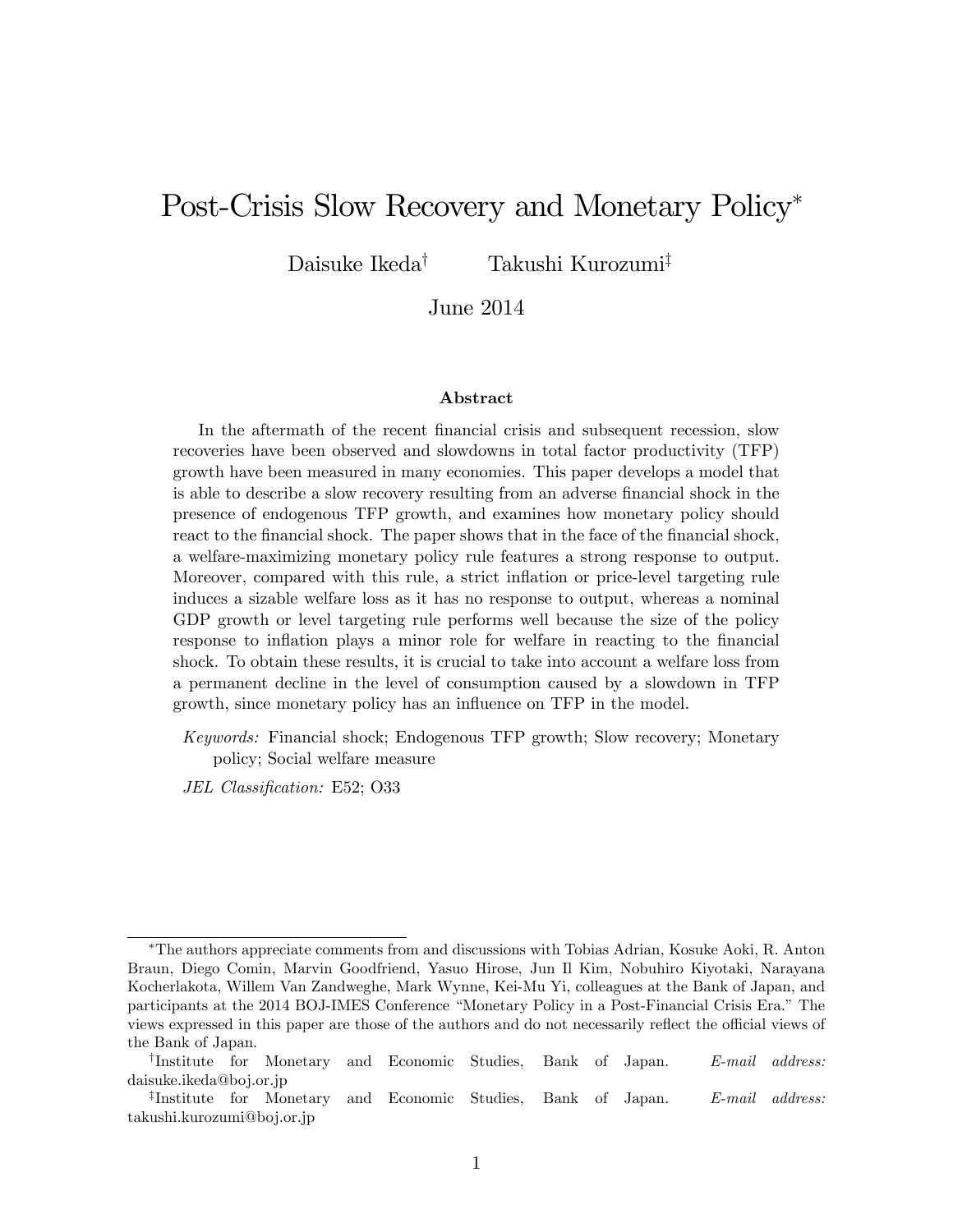## 1 Introduction

In the aftermath of the recent financial crisis and subsequent recession, slow recoveries have been observed in many economies. GDP has not recovered to its pre-crisis growth trend in the U.S., while in the Euro area and the U.K., GDP has continued to underperform even its pre-crisis level. As indicated by recent studies, such as Cerra and Saxena (2008) and Reinhart and Rogoff (2009), financial crises tend to be followed by slow recoveries in which GDP scarcely returns to its pre-crisis growth trend, inducing a considerable loss in GDP. Indeed, since its Önancial crisis in the 1990s, Japanís GDP has never recovered to its pre-crisis growth trend and has experienced a massive loss. As a main source of this prolonged stagnation in Japan, Hayashi and Prescott (2002) argue a post-crisis slowdown in total factor productivity (TFP) growth. For the recent slow recoveries, TFP growth slowdowns have also been measured, particularly in Europe. To prevent or mitigate post-crisis slow recoveries, how should monetary policy be conducted in terms of social welfare? Should monetary policy make no response to output, as advocated in previous studies, including Schmitt-Grohé and Uribe  $(2006, 2007)$ ?

The present paper addresses these policy questions. Specifically, we develop a model that is able to describe a slow recovery resulting from an adverse financial shock, and examine how monetary policy should react to the financial shock. The model introduces a financial friction and endogenous TFP growth in an otherwise standard dynamic stochastic general equilibrium  $(DSGE)$  model.<sup>2</sup> TFP grows endogenously by increasing the variety of intermediate goods as in Comin and Gertler (2006), who extend the frame-

<sup>&</sup>lt;sup>1</sup>Schmitt-Grohé and Uribe (2006, 2007) demonstrate that welfare-maximizing monetary policy features a muted response to output in a dynamic stochastic general equilibrium model (without financial frictions or endogenous TFP growth).

<sup>&</sup>lt;sup>2</sup>Queraltó (2013) builds a small open-economy real business cycle (RBC) model with the Gertler and Karadi (2011) Önancial friction and the Comin and Gertler (2006) endogenous TFP growth mechanism to describe post-crisis slow recoveries observed in emerging market economies. Guerron-Quintana and Jinnai (2014) use U.S. time series, including their measured intangible capital, to estimate (mainly shocks in) an RBC model with the Kiyotaki and Moore (2012) financial friction and the Kung and Schmid (2013) endogenous TFP growth mechanism, and show that around the time of Lehman Brothers' demise, liquidity declined significantly, inducing the U.S. Great Recession.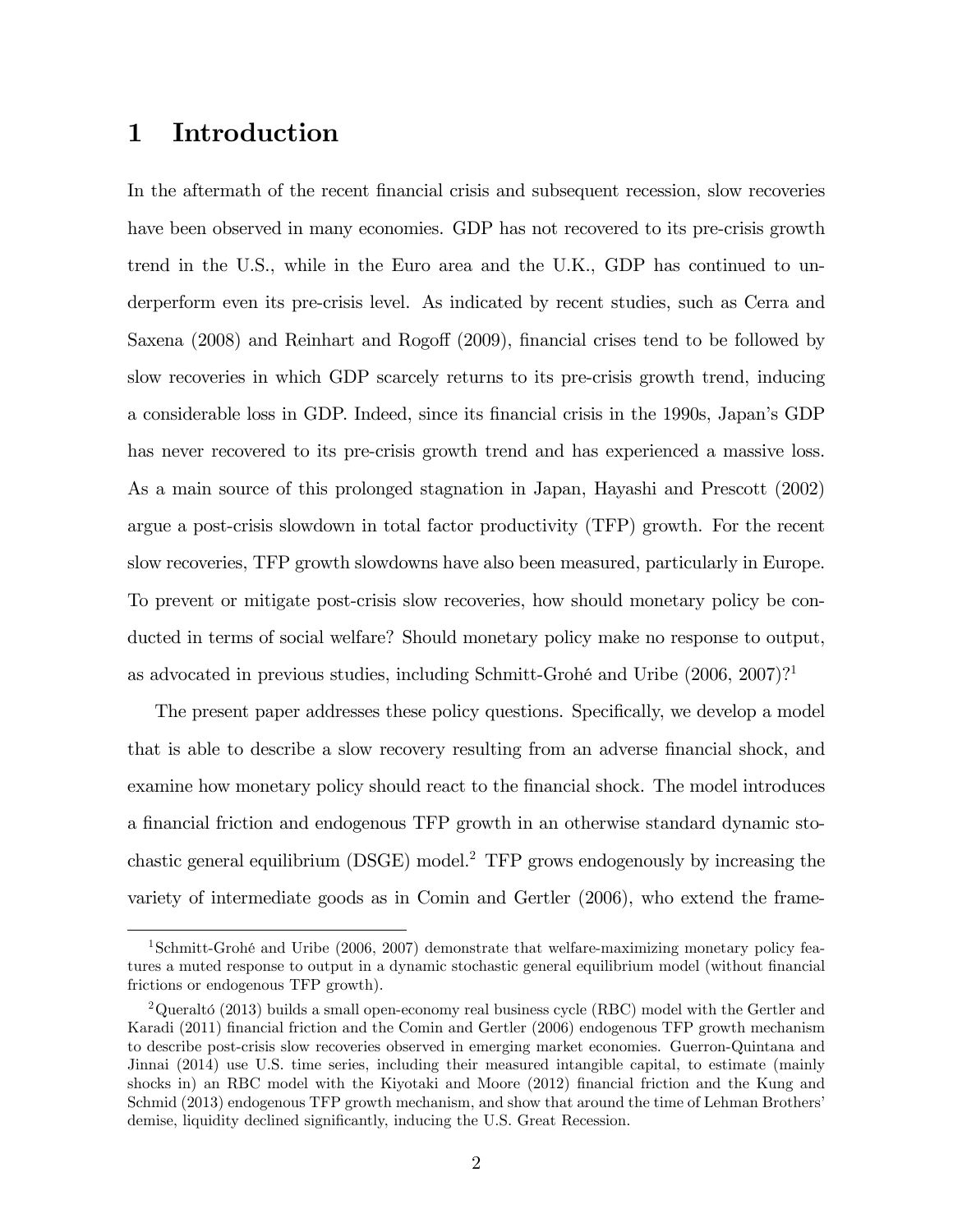work of endogenous technological change developed by Romer (1990). The financial friction then constrains intermediate-good firms' borrowing capacity as in Jermann and Quadrini  $(2012)$ . Thus, an adverse shock to the borrowing capacity—which is referred to as an adverse "financial shock" following Jermann and Quadrini—induces a slow recovery through the mechanism of endogenous TFP growth.

This paper analyzes a class of simple monetary policy rules that adjust the policy rate in response to its past rate and the contemporaneous rates of inflation and output growth. The paper shows that in the face of the adverse financial shock, a welfaremaximizing policy rule features a strong response to output. Moreover, compared with this rule, a strict inflation or price-level targeting rule induces a sizable welfare loss as it has no response to output. By contrast, a nominal GDP growth or level targeting rule performs well. This is because the size of the policy response to ináation plays a minor role for welfare in reacting to the financial shock. To obtain these results, it is crucial to take into account a welfare loss from a permanent decline in the level of consumption caused by a slowdown in TFP growth. This is in stark contrast with previous monetary policy studies, which employ a model with exogenous TFP growth in policy evaluation. In our model, TFP growth is endogenous and monetary policy has an influence on TFP and as a consequence, not only the variability of consumption but also the level of consumption changes with policy choices and thus constitutes social welfare relevant to policy evaluation. Therefore, the level of consumption attained under each policy is a crucially important factor in evaluating alternative policies.

The paper also conducts a financial crisis scenario simulation under the monetary policy rules mentioned above. In this simulation, a slowdown in TFP growth is much less pronounced under the welfare-maximizing monetary policy rule than under the strict price-level targeting rule. As a consequence, output recovers to its pre-crisis growth trend faster under the welfare-maximizing rule and thus the welfare gain from adopting this rule relative to the price-level targeting rule is sizable, as noted above. Under the nominal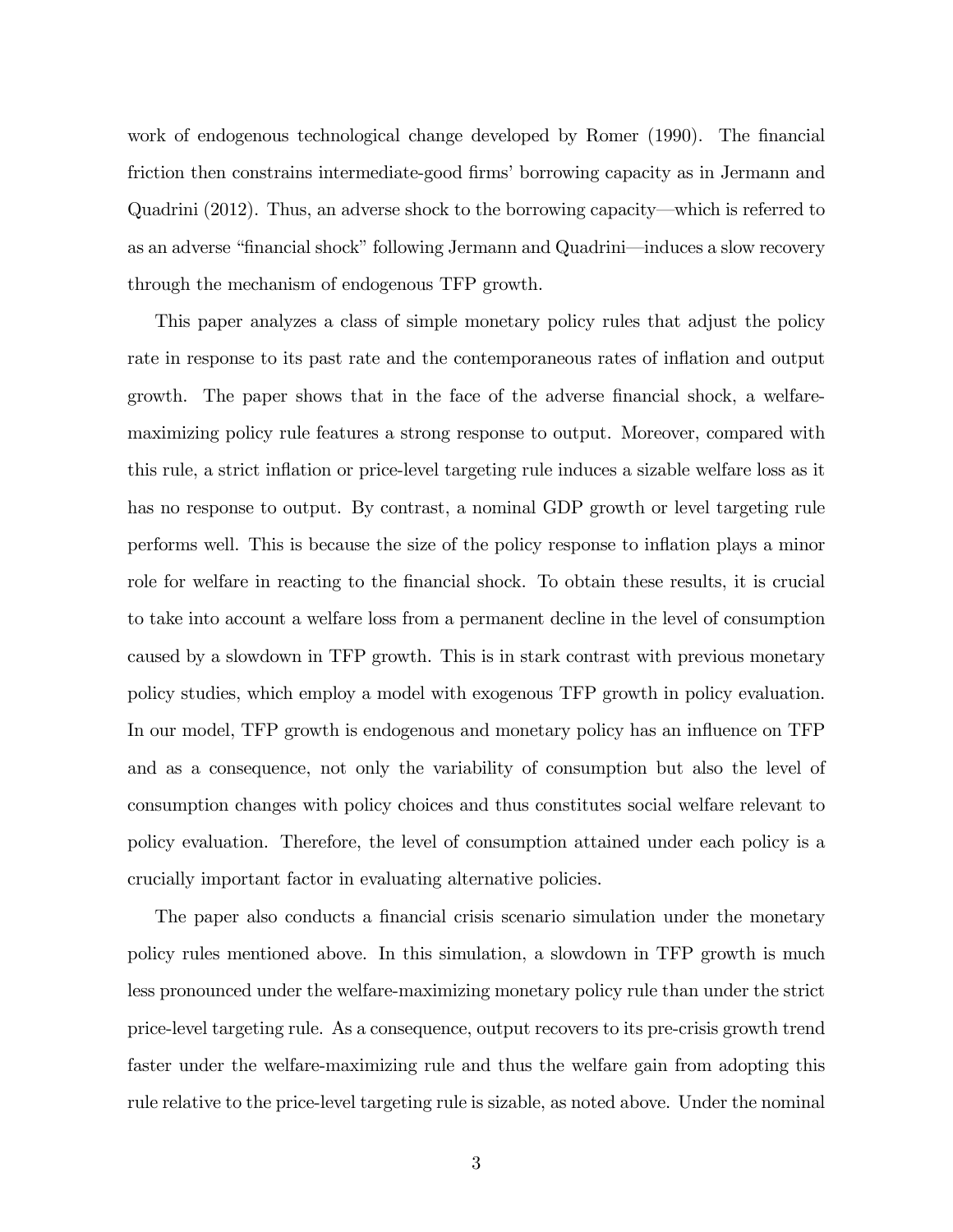GDP level targeting rule, the levels of TFP and output initially overshoot those under the welfare-maximizing rule, but then these levels under the two rules approach each other, implying that the welfare gain from adopting the welfare-maximizing rule relative to the nominal GDP targeting rule is small, as indicated above. However, it is surprising that even in the Önancial crisis scenario simulation, the initial overshoot induces an initial hike in the interest rate under the nominal GDP targeting rule.

A closely related and complementary study has been done by Reifschneider, Wascher, and Wilcox (2013). These authors conduct optimal-control exercises using a version of the FRB/US model with an ad hoc loss function that reflects the Fed's dual mandate. They argue plausibly that a significant portion of the recent damage to the supply side of the U.S. economy is endogenous to the weakness in aggregate demand and that such endogeneity provides a strong motivation for a vigorous policy response to a weakening in aggregate demand. This argument has also been demonstrated in our paper, which investigates welfare-maximizing monetary policy using the fully fledged DSGE model augmented with the Jermann and Quadrini (2012) Önancial friction and shock and the Comin and Gertler (2006) endogenous TFP growth mechanism.

The remainder of the paper proceeds as follows. Section 2 briefly reviews recent post-crisis recoveries. Section 3 presents a DSGE model with a financial friction and endogenous TFP growth. Section 4 confirms that this model is able to describe a slow recovery resulting from an adverse financial shock. Section 5 conducts monetary policy analysis using the model. Section 6 concludes.

# 2 A Brief Review of Post-Crisis Recoveries

This section briefly reviews the economic developments around recent financial crises to show key features of post-crisis recoveries.<sup>3</sup> The crises focused on here are the  $2007-08$ 

<sup>&</sup>lt;sup>3</sup>For comprehensive studies on recoveries after financial crises that include not only the crises reviewed in this paper but also others around the globe in other times, see Cerra and Saxena (2008), Reinhart and Rogoff (2009), and Reinhart and Reinhart (2010).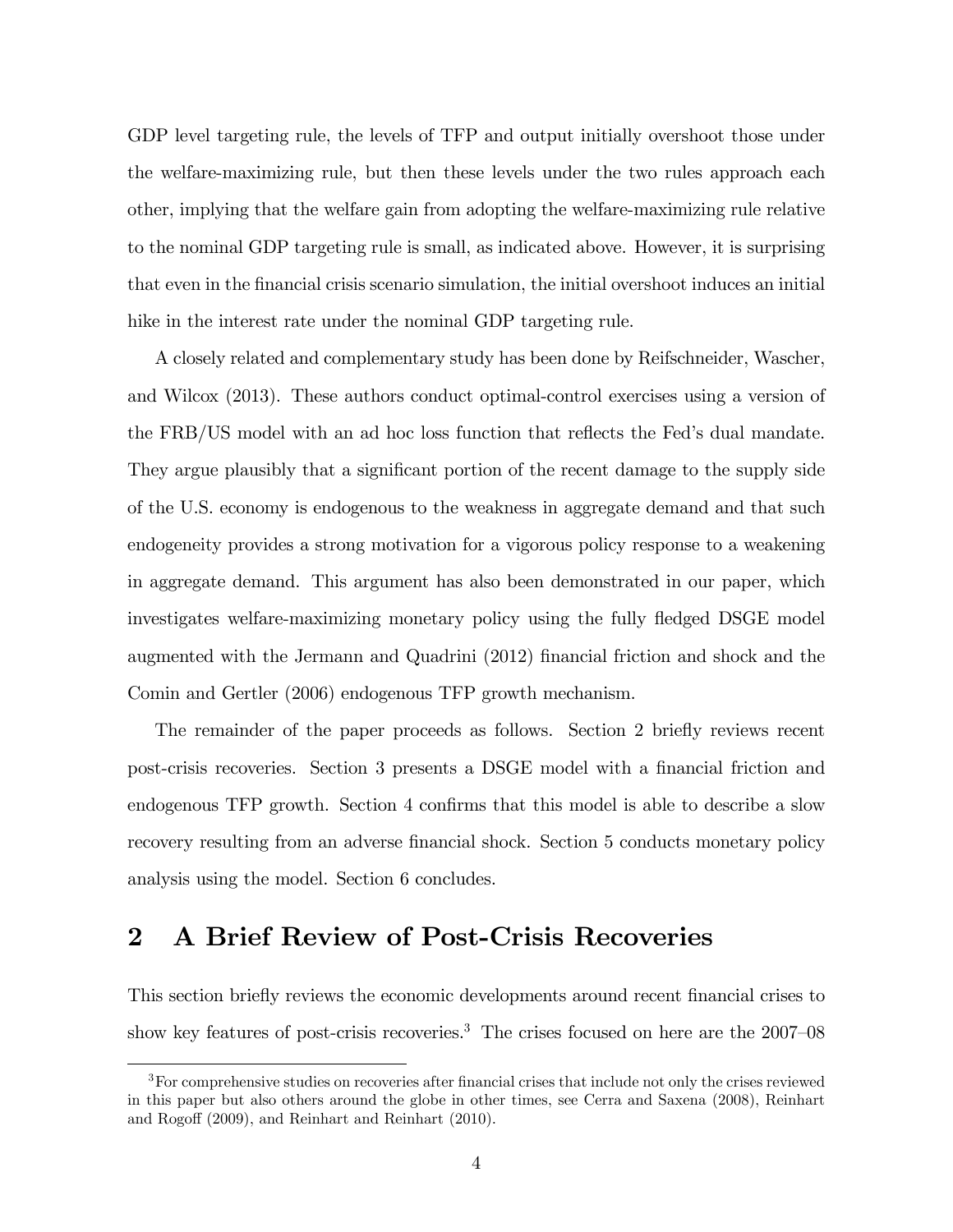crises in the Euro area, the U.K., and the U.S. and the 1997 crisis in Japan.<sup>4</sup>

For these financial crises, Fig. 1 plots the developments of four key variables: real GDP per capita, TFP (Solow residual), bank lending, and the CPI inflation rate. In each panel of this figure, a key feature of post-crisis recoveries is detected. First, and most importantly, the post-crisis recoveries were quite slow, as shown in Panel (a). Since the onset of the recent crises, GDP has not recovered to the pre-crisis growth trend in the U.S., while it has continued to underperform even its pre-crisis level in the Euro area and the U.K. Japanís GDP has never recovered to the pre-crisis growth trend since the 1997 crisis and has experienced a massive loss. This confirms the empirical evidence of Cerra and Saxena (2008), Reinhart and Rogo§ (2009), and Reinhart and Reinhart  $(2010)$ : financial crises tend to be followed by slow recoveries in which economic activity scarcely returns to its pre-crisis growth trend, inducing a considerable loss in GDP.

As a main source of Japan's prolonged stagnation, Hayashi and Prescott (2002) argue a post-crisis slowdown in TFP growth. For the recent post-crisis slow recoveries, slowdowns in TFP growth have also been measured, particularly in Europe, as can be seen in Panel (b). This is the second key feature of post-crisis recoveries.

The third key feature is that a shrink in financial intermediation was observed during and after the financial crises, as shown in Panel (c). Bank lending in the Euro area, the U.K., and the U.S. all dropped sharply in 2009. Japanís bank lending was already stagnant due to non-performing-loan problems after the collapse of asset price bubbles in the early 1990s, and dropped further in 1999.

Last, the inflation rate was less stable after the financial crises, as shown in Panel (d). In the Euro area, the U.K., and the U.S., the inflation rate measured by CPI dropped after the 2007–08 crises and then continued to fluctuate.<sup>5</sup> In Japan, the CPI inflation

 ${}^{4}\text{In}$  1997, Yamaichi Securities—one of the top four securities companines in Japan at that time failed and Hokkaido Takushoku Bank failed, which was the first failure of a city bank in the nation's postwar history.

 $5$ Although the sharp drop in the CPI inflation rate in the Euro area and the U.S. partly reflected a decline in energy prices, the inflation rate measured by CPI excluding energy decreased as well.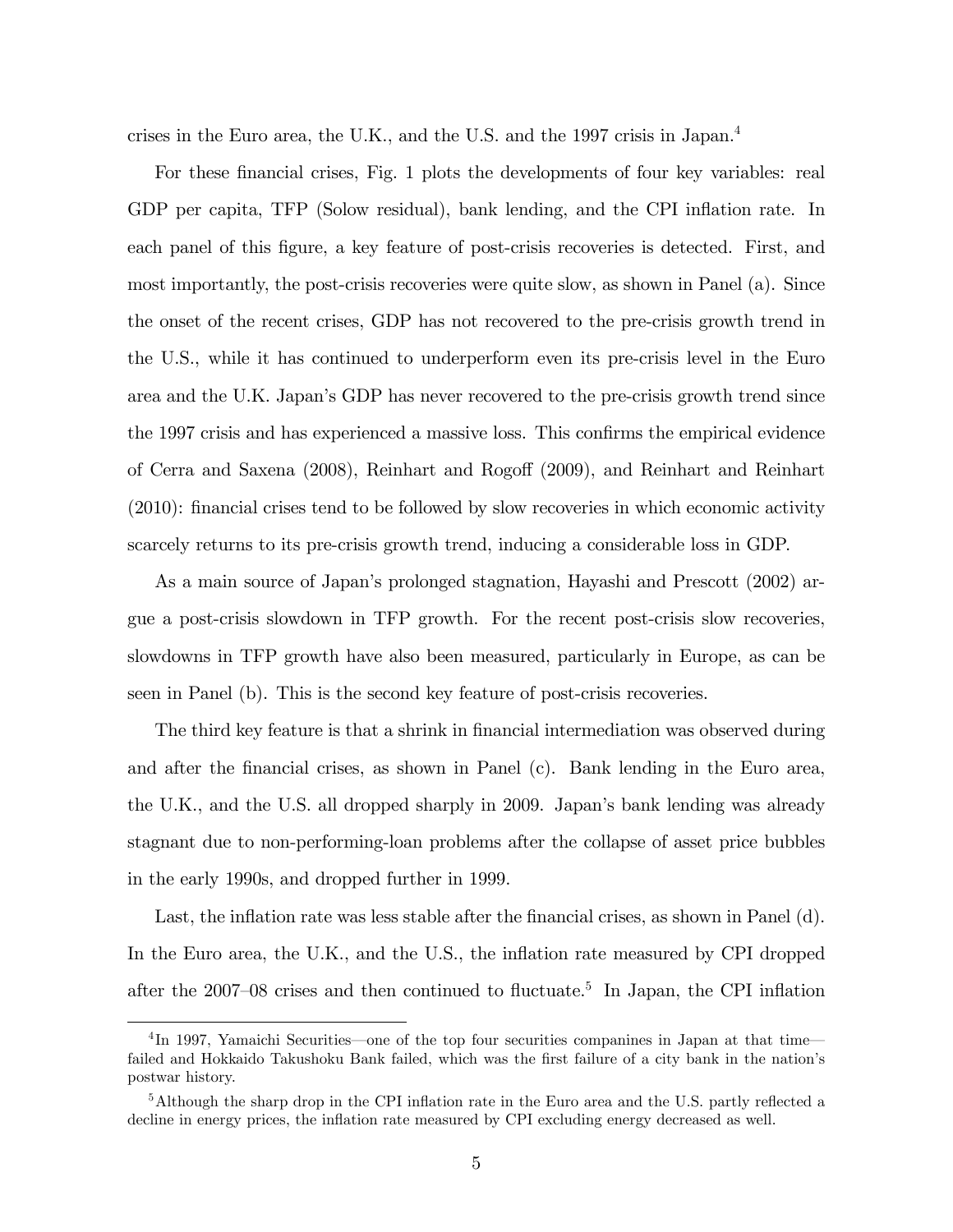rate was already low after the collapse of asset price bubbles in the early 1990s, and dropped further after the 1997 crisis, falling into deflation.

Based on these features of post-crisis recoveries, the next section develops a model that is able to describe a slow recovery resulting from an adverse financial shock.

## 3 A DSGE Model for Slow Recoveries

To describe a post-crisis slow recovery like those reported in the preceding section, this paper introduces a financial friction and endogenous TFP growth in an otherwise standard DSGE model.<sup>6</sup> TFP grows endogenously by expanding the variety of intermediate goods as in Comin and Gertler (2006). The Önancial friction then constrains borrowing capacity of intermediate-good Örms as in Jermann and Quadrini (2012). The combination of the financial friction and endogenous TFP growth thus generates a powerful amplification mechanism of a shock to the borrowing capacity, which is called a "financial shock" as in Jermann and Quadrini. This financial shock affects activity of intermediate-good Örms and their values, which in turn has a large impact on the economy as a whole by influencing activity not only on the demand side, such as final-good firms and households, but also on the supply side, such as technology adopters and innovators. In particular, the effect on that supply side induces a permanent change in output relative to a balanced growth path through a permanent change in TFP. The possibility of permanent deviations of output and other real variables from a balanced growth path distinguishes our model from those used in the existing literature on monetary policy. This distinguished feature of our model yields a novel implication for policy evaluation based on social welfare.

In the model there are five types of economic agents: firms, technology adopters,

 $6$ Apart from the financial friction and endogenous TFP growth, our model is quite standard. The model abstracts some typical building blocks of DSGE models, such as consumption habit formation and capital utilization. This is because the model is kept relatively simple to focus on a new mechanism generated by the Önancial friction and endogenous TFP growth in monetary policy analysis.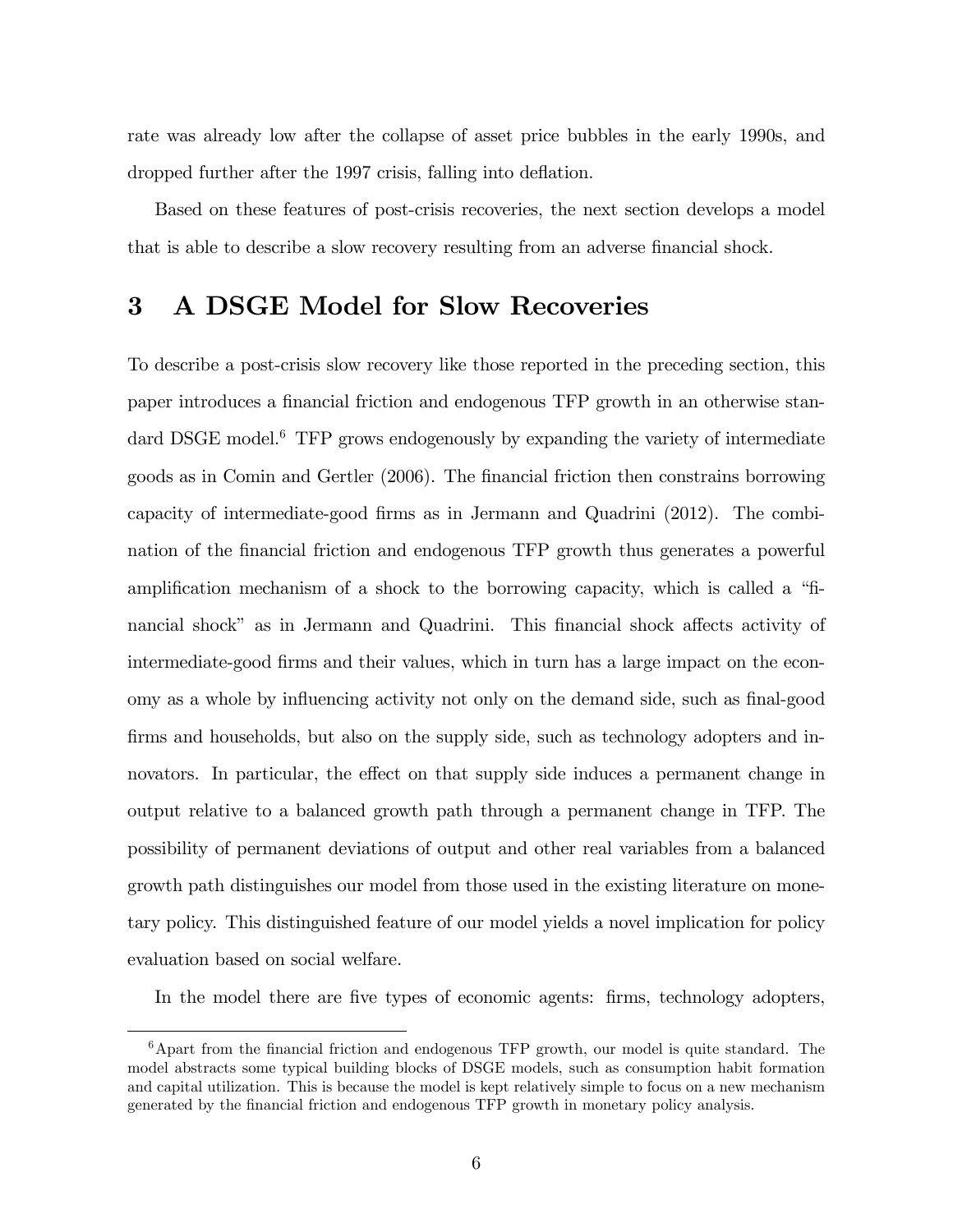innovators, households, and a central bank. Furthermore, firms consist of final-good firms, intermediate-good firms, consumption-good firms, and investment-good firms.<sup>7</sup> The behavior of each economic agent is described in turn.

#### 3.1 Firms

Intermediate-good firms play a central role in the model. They engage in various types of activity: production, hiring, capital accumulation, borrowing, dividend payment, and purchase of newly adopted ideas. Final-good Örms combine intermediate goods to produce final goods. Consumption-good firms transform final goods into consumption goods and sell them to intermediate-good firms, investment-good firms, technology adopters, innovators, and households. Investment-good Örms transform consumption goods into investment goods subject to an adjustment cost and sell them to intermediate-good firms. All the firms are owned by households.

#### 3.1.1 Final-good firms

There is a representative final-good firm. Under perfect competition, this firm produces final goods  $x_t$  by combining intermediate goods  $x_{j,t}, j \in [0, A_{t-1}]$  to maximize profit  $P_t^x x_t - \int_0^{A_{t-1}} P_{j,t}^x x_{j,t} dt$  subject to the CES production function  $x_t = (\int_0^{A_{t-1}} x_{j,t}^{1/\theta} df)^{\theta}$  with  $\theta > 1$ , given the final-good price  $P_t^x$  and intermediate good j's price  $P_{j,t}^x$ . The first-order condition for profit maxmization yields final-good firms' demand curve for intermediate good j

$$
x_{j,t} = x_t \left(\frac{P_{j,t}^x}{P_t^x}\right)^{\frac{\theta}{1-\theta}}.\tag{1}
$$

Perfect competition in the final-good market leads to

$$
P_t^x = \left[ \int_0^{A_{t-1}} \left( P_{j,t}^x \right)^{\frac{1}{1-\theta}} df \right]^{1-\theta} . \tag{2}
$$

 $7$ Consumption-good firms and investment-good firms are modeled to introduce sticky prices and an investment adjustment cost, respectively.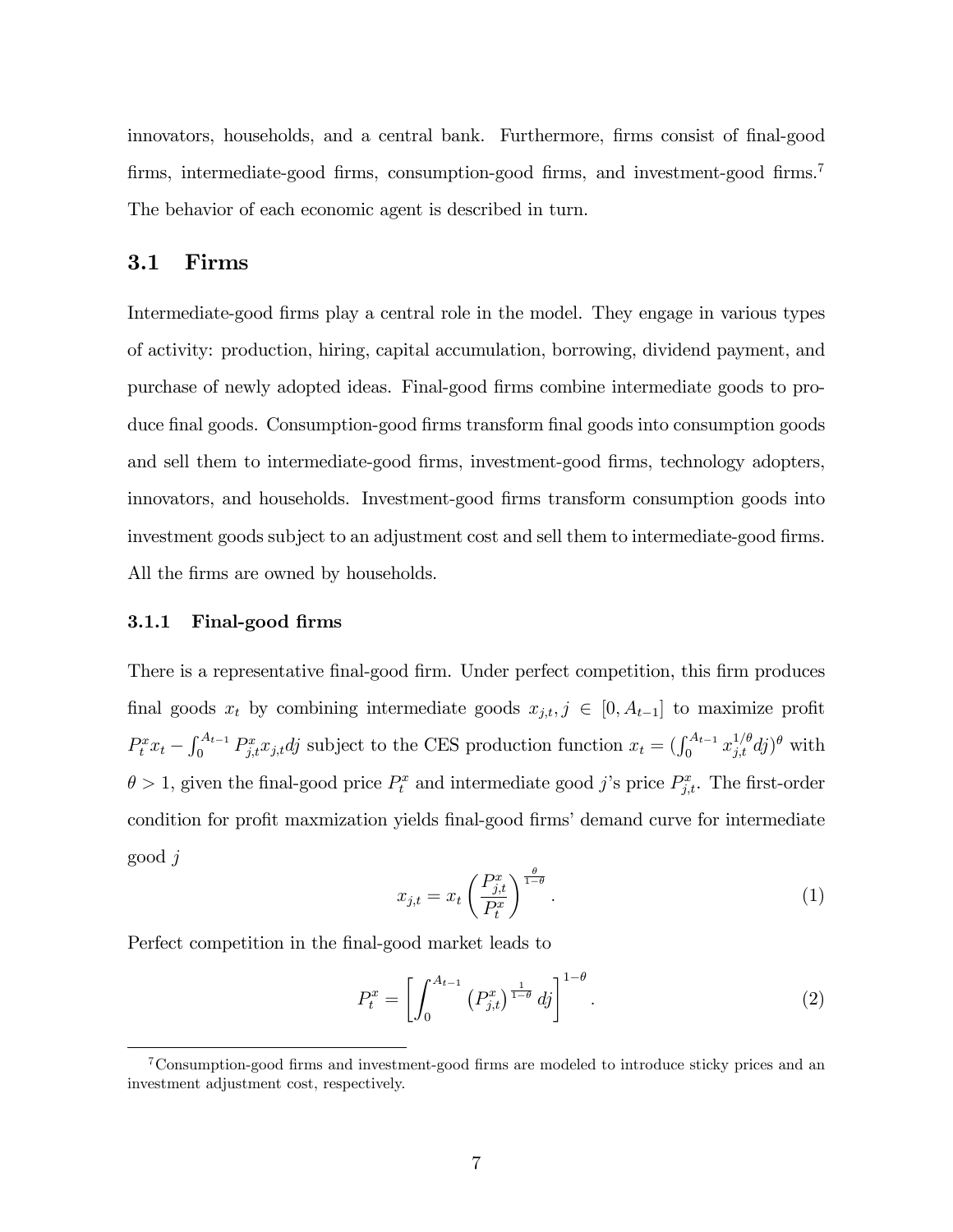#### 3.1.2 Intermediate-good firms

There is a continuum of intermediate-good firms. The symmetry among these firms ensures the presence of a representative intermediate-good firm. This firm owns capital  $k_{t-1}$  and a continuum of adopted ideas  $j \in [0, A_{t-1}]$ . For each adopted idea j, the intermediate-good firm uses capital  $k_{j,t-1}$  and labor  $n_{j,t}$  to produce intermediate goods  $x_{j,t}$  according to the Cobb-Douglas production function  $x_{j,t} = k_{j,t-1}^{\alpha} n_{j,t}^{1-\alpha}$  with the capital elasticity of output,  $\alpha \in (0, 1)$ . The symmetry among adopted ideas implies an identical capital-labor ratio and an identical price for each intermediate good. As a consequence, aggregating the Cobb-Douglas production function over adopted ideas—along with finalgood firms' demand curve (1) (i.e.,  $x_{j,t} = x_t A_{t-1}^{-\theta}$ ) and the final-good price equation (2) (i.e.,  $P_t^x = P_{j,t}^x A_{t-1}^{1-\theta}$ )—yields

$$
k_{t-1}^{\alpha} n_t^{1-\alpha} = \int_0^{A_{t-1}} x_{j,t} d j = x_t A_{t-1}^{1-\theta}, \tag{3}
$$

where  $k_{t-1} = \int_0^{A_{t-1}} k_{j,t-1} dj$  and  $n_t = \int_0^{A_{t-1}} n_{j,t} dj$ .

The intermediate-good firm accumulates capital  $k_t$  and adopted ideas  $A_t$  according to

$$
k_t = (1 - \delta_k) k_{t-1} + \Delta_{k,t},
$$
\n(4)

$$
A_t = (1 - \delta_A) A_{t-1} + \Delta_{A,t}, \tag{5}
$$

where  $\Delta_{k,t}$  is the amount of investment goods purchased from investment-good firms,  $\Delta_{A,t}$ is the number of newly adopted ideas purchased from technology adopters,  $\delta_k \in (0, 1)$  is the depreciation rate of capital, and  $\delta_A \in (0,1)$  is the obsolescence rate of adopted ideas.

Following Jermann and Quadrini (2012), the intermediate-good firm uses debt and equity. Debt is preferred to equity because of its tax advantage. Given the gross risk-free interest rate  $R_t$ , the effective gross interest rate for the firm is  $R_t^{\tau} = 1 + (1 - \tau)(R_t - 1)$ , where  $\tau$  represents the tax benefit. This tax benefit is assumed to be financed by a lumpsum tax on households. The firm starts the period with intertemporal debt  $B_{t-1}$ . It is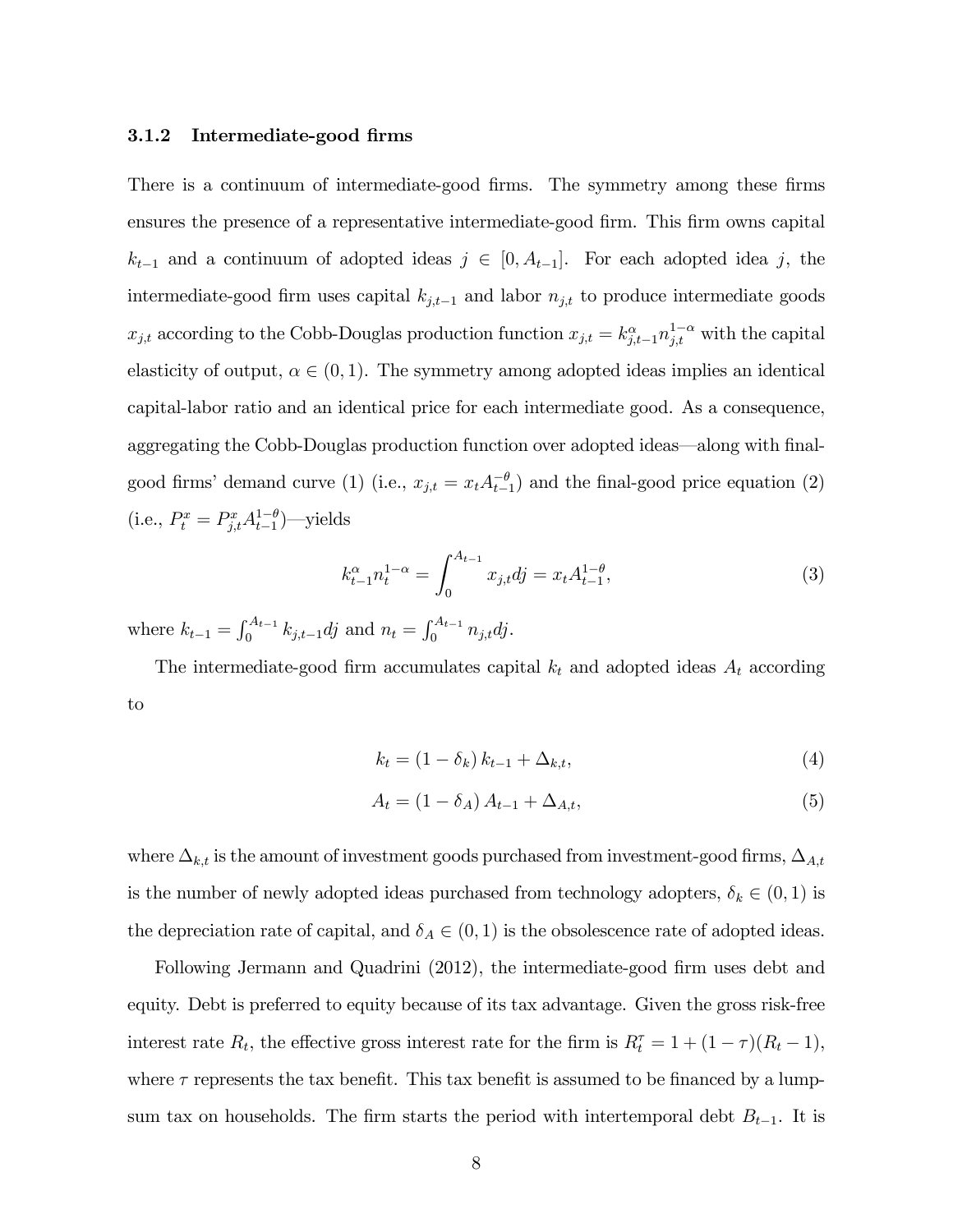assumed that the firm must pay for labor  $n_t$  and investment  $\Delta_{k,t}$  before its production takes place. To finance this payment, the firm raises funds with an intratemporal loan

$$
P_t l_t = W_t n_t + Q_t \Delta_{k,t},\tag{6}
$$

where  $P_t$  is the price of consumption goods,  $W_t$  is the wage, and  $Q_t$  is the price of investment goods. The intratemporal loan is repaid with no interest at the end of the period. The capacity of the intratemporal loan  $P_t l_t$  and intertemporal debt  $B_t$  is constrained by the value of capital held by the firm due to a lack of enforcement. In particular, the firm can default on its debt (both  $P_t l_t$  and  $B_t$ ) before the payment for the intratemporal loan is made at the end of the period. In case of default, lenders can foreclose on the capital held by the firm with probability  $\xi_t \in (0, 1)$ . Then, following Jermann and Quadrini  $(2012)$ , intratemporal loan  $P_t l_t$  is limited by the borrowing constraint

$$
P_t l_t \le \xi_t \left( Q_t k_t - \frac{B_t}{R_t} \right). \tag{7}
$$

Here, it is assumed that this borrowing constraint is always binding and that the logdeviation of the foreclosure probability  $\xi_t$  from its steady-state value  $\xi$  follows the stationary first-order autoregressive process

$$
\log \frac{\xi_t}{\xi} = \rho_\xi \log \frac{\xi_{t-1}}{\xi} + \epsilon_{\xi,t},\tag{8}
$$

where  $0 \leq \rho_{\xi} < 1$  and  $\epsilon_{\xi,t}$  is white noise and is called a "financial shock."

Compared with Jermann and Quadrini (2012), two differences in the intratemporal loan equation (6) and the borrowing constraint (7) are worth noting. First, the investment-good price  $Q_t$  appears in (7) because the relative price of investment goods can differ from unity due to the presence of an investment adjustment cost explained later. Second, the payment financed by the intratemporal loan accounts for part of the total payment made in the period, while Jermann and Quadrini (2012) assume that total payment must be Önanced by an intratemporal loan. We choose our formulation for the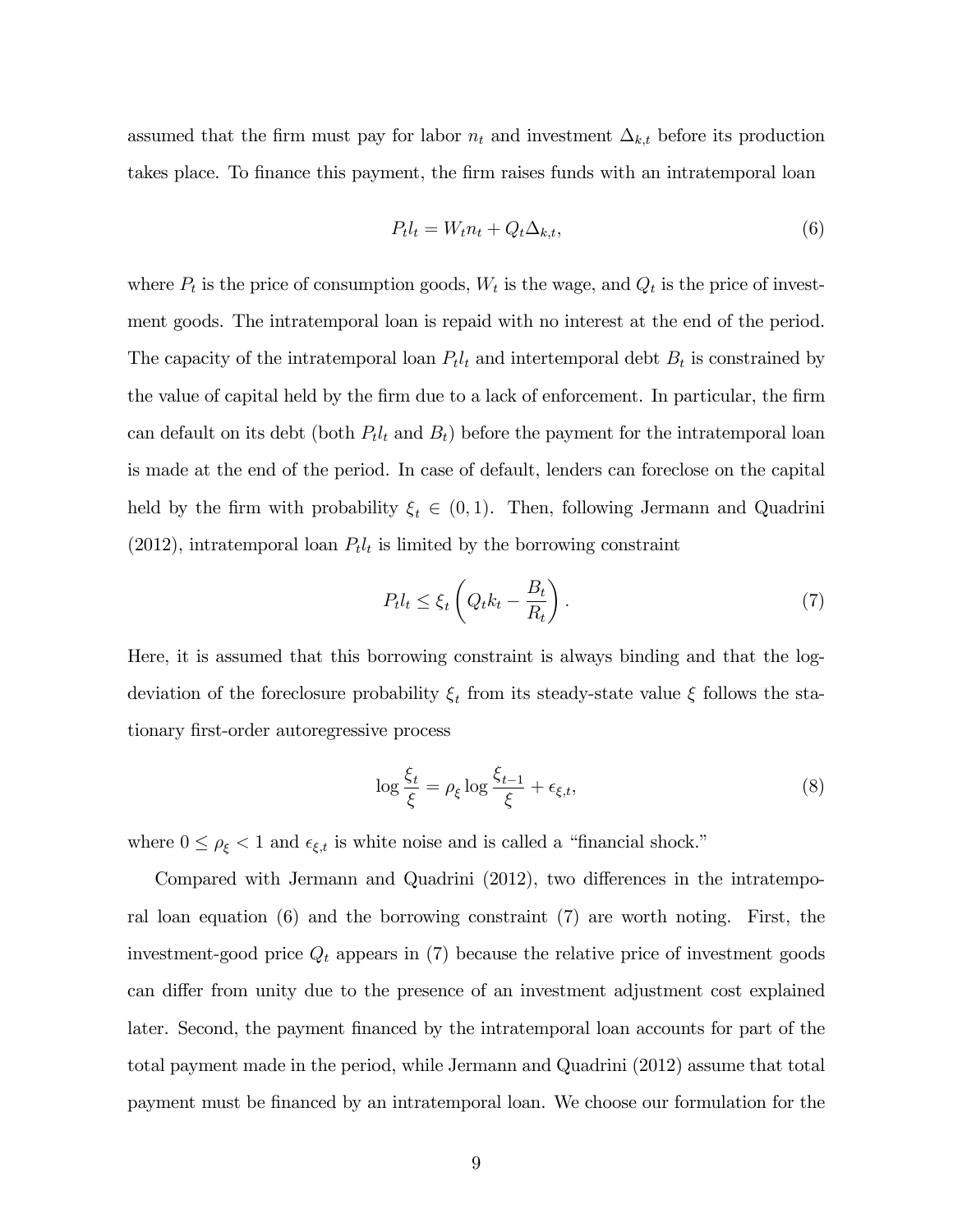intratemporal loan because it can generate much more plausible impulse responses to a monetary policy shock.<sup>8</sup>

After the intratemporal loan arrangement is made, the intermediate-good firm produces and sells products and then pays back the intratemporal loan. Moreover, the firm renews intertemporal debt and pays dividend  $d_t$  to households. Let  $V_t$  denote the price of newly adopted ideas and  $\varphi(d_t)$  be the dividend payment plus associated costs in terms of consumption goods, given by  $\varphi(d_t) = d_t + (\kappa/A_t^*)(d_t - d^*A_t^*)^2$ , where  $\kappa$  is a positive constant,  $A_t^* = A_{t-1}^{(\theta-1)/(1-\alpha)}$  $\binom{(b-1)}{t-1}$ , and  $d^*$  is the steady-state value of detrended dividend  $d_t^* = d_t/A_t^*$ . The firm's budget constraint can then be written as

$$
W_t n_t + Q_t \Delta_{k,t} + V_t \Delta_{A,t} + P_t \varphi(d_t) + B_{t-1} = \int_0^{A_{t-1}} P_{j,t}^x x_{j,t} d_j + \frac{B_t}{R_t^{\tau}} = P_t^x x_t + \frac{B_t}{R_t^{\tau}}, \quad (9)
$$

where the second equality follows from the zero-profit condition of final-good firms. The presence of the costs of the dividend payment introduces a rigidity that affects the substitution between debt and equity. The presence of  $A_t^*$  in the costs ensures a balanced growth path in the model.

The intermediate-good firm chooses dividend payment  $d_t$ , intertemporal debt  $B_t$ , labor  $n_t$ , capital  $k_t$ , and adopted ideas  $A_t$  to maximize the expected discounted value of the present and future dividend payments

$$
E_0 \sum_{t=0}^{\infty} m_{0,t} d_t \tag{10}
$$

subject to  $(3)-(7)$  and  $(9)$ , where  $m_{0,t}$  is the real stochastic discount factor between period 0 and period t. The Örst-order conditions for this maximization problem are presented in Appendix A. Here, to understand an amplification mechanism embedded

 ${}^{8}$ If the formulation of Jermann and Quadrini (2012) is used instead, the inflation rate rises strongly in response to a contractionary monetary policy shock. This rise is mainly due to an increase in agency costs that appear in an aggregate supply equation. Although this feature might explain the so-called price puzzle, we see the formulation of Jermann and Quadrini (2012) as unsuitable for monetary policy analysis, since the rise in inflation is too large and too sharp to be empirically plausible.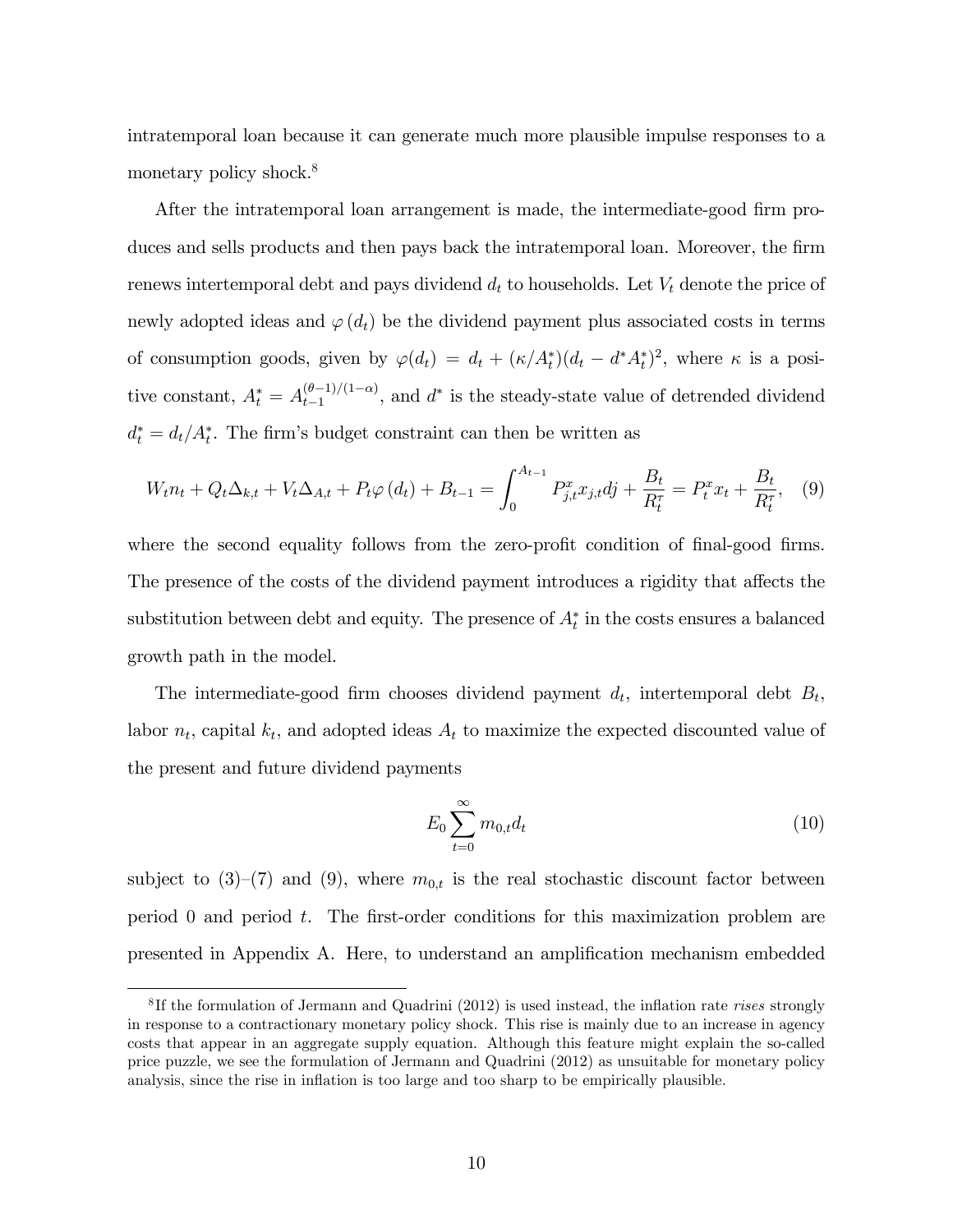in the model, we present the two key equilibrium conditions

$$
w_t = \frac{(1 - \alpha)s_t (k_{t-1}/n_t)^{\alpha}}{1/\varphi'_t + \mu_t},
$$
\n(11)

$$
1 = E_t \left[ m_{t,t+1} \frac{(\theta - 1)s_{t+1} n_{t+1} (k_t/n_{t+1})^{\alpha} / A_t + (1 - \delta_A) v_{t+1} / \varphi'_{t+1}}{v_t / \varphi'_t} \right],
$$
 (12)

where  $w_t = W_t/P_t$  is the real wage,  $v_t = V_t/P_t$  is the relative price of newly adopted ideas,  $\varphi'_t = \varphi'(d_t)$ ,  $m_{t,t+1} = m_{0,t+1}/m_{0,t}$ , and  $s_t, \mu_t$  are the Lagrange multipliers on the aggregate intermediate-good production function (3) and the borrowing constraint (7). These two conditions represent the demand curves for labor and newly adopted ideas. If the borrowing constraint tightens, the associated Lagrange multiplier  $\mu_t$  increases and the demand curve for labor shifts inward. The tight borrowing constraint makes it hard for intermediate-good firms to finance the intratemporal loan for hiring labor and thus dampens their demand for labor. This effect on labor through the multiplier  $\mu_t$  in the labor demand curve (11) mitigates the co-movement problem between consumption and labor indicated first by Barro and King (1984), without depending too much on nominal rigidities. A drop in labor decreases the profit from production and the value of newly adopted ideas,  $v_t$ . The effect on the value of newly adopted ideas in the demand curve  $(12)$  serves as an important amplification mechanism of endogenous TFP. In particular, an increase in  $\mu_t$ —a tightening of the borrowing constraint—causes a decrease in the value of newly adopted ideas through a drop in labor, which in turn makes technology adopters less willing to adopt developed but not yet adopted ideas.<sup>9</sup> Besides, the value of such ideas drops, which makes innovators less willing to develop new ideas.

#### 3.1.3 Consumption-good firms

Consumption-good Örms consist of wholesalers and retailers. There are a continuum of wholesalers  $i \in [0, 1]$  and a representative retailer. Under perfect competition, this

<sup>9</sup>Another important channel through which a tightening of the borrowing constraint decreases the value of newly adopted ideas in the demand curve (12) is an increase in the marginal value of funds that is represented by an increase in the Lagrange multiplier on the firm's budget constraint (9),  $\varsigma_t = 1/\varphi'_t$ .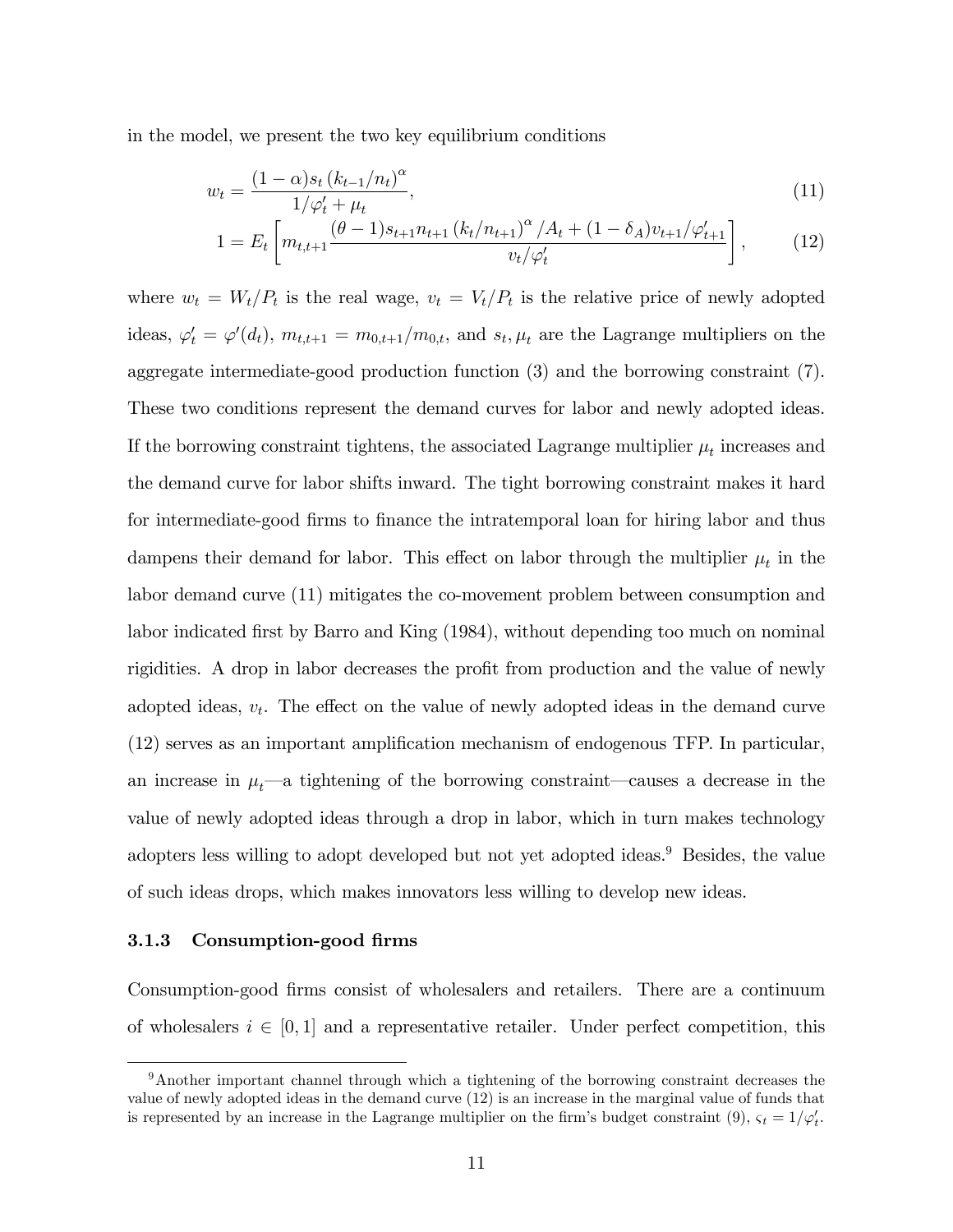retailer produces consumption goods  $y_t$  by combining wholesale goods  $y_{i,t}$  to maximize profit  $P_t y_t - \int_0^1 P_{i,t} y_{i,t} dt$  subject to the CES production function  $y_t = (\int_0^1 y_{i,t}^{1/\lambda_p} dt)^{\lambda_p}$  with  $\lambda_p > 1$ , given the consumption-good price  $P_t$  and wholesale good i's price  $P_{i,t}$ . The first-order condition for profit maxmization yields retailers' demand curve for wholesale good i

$$
y_{i,t} = y_t \left(\frac{P_{i,t}}{P_t}\right)^{\frac{\lambda_p}{1-\lambda_p}}.\tag{13}
$$

Perfect competition in the consumption-good market leads to  $P_t = (\int_0^1 P_{i,t}^{1/(1-\lambda_p)} di)^{1-\lambda_p}$ .

Under monopolistic competition, each wholesaler  $i$  transforms one unit of final goods into one unit of differentiated wholesale good  $i$ . Hence, the marginal cost of producing each wholesale good equals the final-good price  $P_t^x$ . In the face of retailers' demand curve (13) and the marginal cost  $P_t^x$ , wholesalers set prices of their products on a staggered basis as in Calvo (1983) and Yun (1996). Each period a fraction  $\xi_p \in (0, 1)$  of wholesalers sets prices according to the indexation rule  $P_{i,t} = \pi P_{i,t-1}$ , where  $\pi$  is the gross steadystate inflation rate of the consumption-good price, while the remaining fraction  $1-\xi_p$ chooses the price  $\tilde{P}_t$  that maximizes the associated profit

$$
E_t \sum_{h=0}^{\infty} \xi_p^h M_{t,t+h} \left( \pi^h \tilde{P}_t - P_{t+h}^x \right) y_{t+h} \left( \frac{\pi^h \tilde{P}_t}{P_{t+h}} \right)^{\frac{\lambda_p}{1-\lambda_p}},
$$

where  $M_{t,t+h}$  is the nominal stochastic discount factor between period t and period  $t+h$ . The final-good market clearing condition, along with the aggregate intermediate-good production function (3), leads to

$$
\int_0^1 y_{i,t}di = x_t = A_{t-1}^{\theta - 1} k_{t-1}^\alpha n_t^{1 - \alpha}.
$$
 (14)

Substituting retailers' demand curve  $(13)$  in this equation leads to

$$
y_t = (A_{t-1}^{\theta - 1} / \Delta_{p,t}) k_{t-1}^{\alpha} n_t^{1 - \alpha}, \tag{15}
$$

where  $\Delta_{p,t} = \int_0^1 (P_{i,t}/P_t)^{\lambda_p/(1-\lambda_p)} dt$  denotes (wholesale-good) price distortion due to the staggered price-setting of wholesalers. This equation shows a standard Cobb-Douglas production function, except that TFP is endogenously determined and given by  $(A_{t-1}^{\theta-1}/\Delta_{p,t})$ .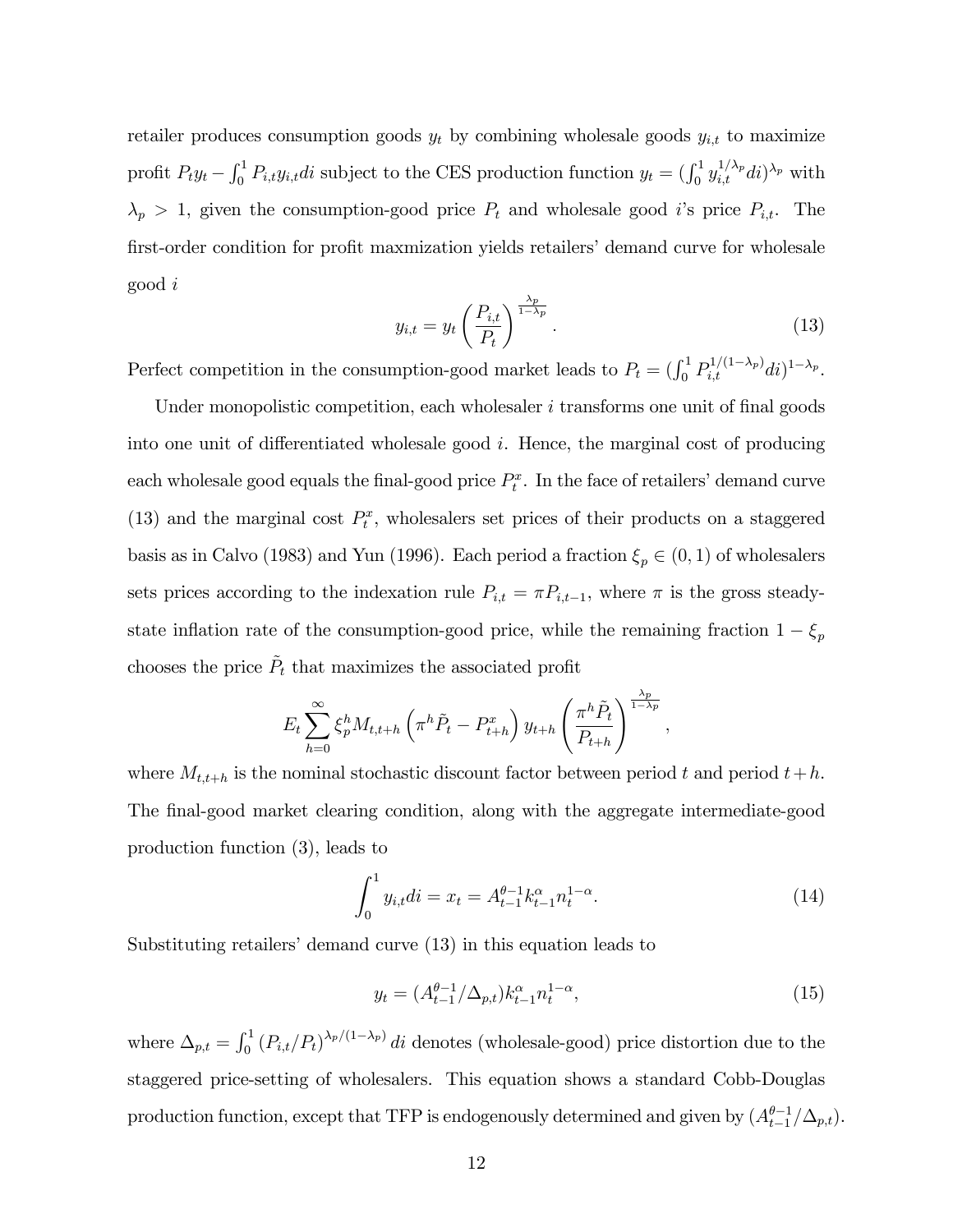#### 3.1.4 Investment-good firms

There is a representative investment-good firm, which transforms consumption goods  $i_t$  into investment goods  $\Delta_{k,t}$  subject to an adjustment cost of the form advocated by Christiano, Eichenbaum, and Evans (2005). This firm's production function is thus given by

$$
\Delta_{k,t} = i_t \left[ 1 - S \left( \frac{i_t}{i_{t-1}} \frac{1}{\gamma_A^*} - 1 \right)^2 \right],
$$
\n(16)

where S is a positive constant and  $\gamma_A^*$  is the gross steady-state rate of balanced growth. The presence of  $\gamma_A^*$  in this equation ensures that the adjustment cost is zero in the steady state. The investment-good firm chooses input  $i_t$  to maximize profit

$$
E_0 \sum_{t=0}^{\infty} m_{0,t} \left( q_t \Delta_{k,t} - i_t \right)
$$

subject to the production function (16), where  $q_t$  is the relative price of investment goods.

### 3.2 Technology adopters

We turn next to technology adopters. There is a representative technology adopter. This adopter makes an investment  $i_{a,t}$  for technology adoption in terms of consumption goods before a fraction  $\delta_A$  of already adopted ideas  $A_{t-1}$  becomes obsolete. After the obsolescence of the adopted ideas, each developed but not yet adopted idea, which is in the interval between  $A_{t-1}(1 - \delta_A)$  and  $Z_{t-1}(1 - \delta_A)$ , is successfully adopted with probability  $\lambda_t$ . Thus, the law of motion of adopted ideas is given by

$$
A_{t} = (1 - \delta_{A}) [A_{t-1} + \lambda_{t} (Z_{t-1} - A_{t-1})]. \tag{17}
$$

As in Comin and Gertler (2006), the probability  $\lambda_t$  increases with investment  $i_{a,t}$  such that

$$
\lambda_t = \lambda_0 \left( \frac{A_{t-1}}{A_t^*} i_{a,t} \right)^{\omega},
$$

where  $\lambda_0$  is a constant and  $0 < \omega < 1$ . This formulation of the probability  $\lambda_t$  assumes a spillover effect from already adopted ideas  $A_{t-1}$  to individual adoption. The presence of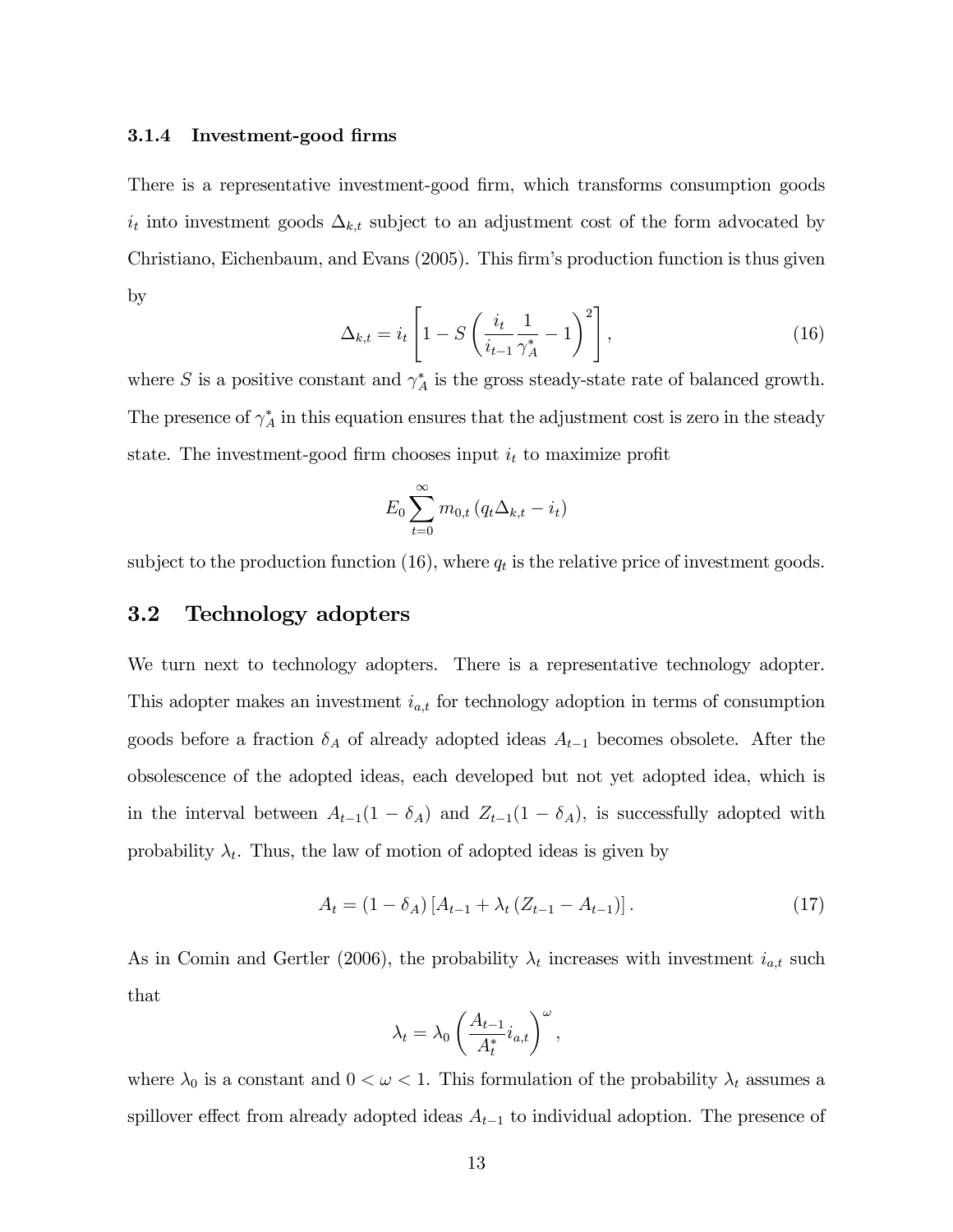the scaling factor  $A_t^*$  (=  $A_{t-1}^{(\theta-1)/(1-\alpha)}$ )  $\binom{(b-1)}{t-1}$  keeps the adoption rate constant along a balanced growth path. Overall, the spillover effect is positive as long as  $\alpha + \theta < 2$ , which holds in our parameterization of the model presented later.

The technology adopter chooses investment  $i_{a,t}$  to maximize the value of the idea,  $j_t$ . The idea, if successfully adopted, is sold to intermediate-good firms at the relative price  $v_t$ . If it is not successfully adopted, the value of the idea is given by its expected future value  $E_t m_{t,t+1} j_{t+1}$ . Thus, the present value of the idea is given by

$$
j_t = \max_{i_{a,t}} \left\{ -i_{a,t} + (1 - \delta_A) \left[ \lambda_t v_t + (1 - \lambda_t) E_t m_{t,t+1} j_{t+1} \right] \right\}.
$$
 (18)

The first-order condition for investment  $i_{a,t}$  yields

$$
1 = (1 - \delta_A) \lambda_0 \omega \left( \frac{A_{t-1}}{A_t^*} i_{a,t} \right)^{\omega - 1} \frac{A_{t-1}}{A_t^*} \left( v_t - E_t m_{t,t+1} j_{t+1} \right).
$$
 (19)

The formulation of the probability  $\lambda_t$  ensures that investment  $i_{a,t}$  increases with the relative price  $v_t$ . Then, if the value of adopted ideas,  $v_t$ , declines, investment  $i_{a,t}$  decreases as well, which in turn slows the rate of technology adoption. As a consequence, the growth rates of  $A_t$  and TFP slow as is clear from the law of motion of adopted ideas (17).

#### 3.3 Innovators

There is a representative innovator with the linear R&D technology that transforms one unit of consumption goods into  $z_{z,t}$  units of developed ideas. Given the obsolescence rate  $\delta_A$ , the frontier of developed ideas,  $Z_t$ , follows the law of motion

$$
Z_t = (1 - \delta_A) Z_{t-1} + z_{z,t} i_{d,t}, \qquad (20)
$$

where  $i_{d,t}$  is R&D investment. As in Comin and Gertler (2006), it is assumed that R&D productivity  $z_{z,t}$  depends on aggregate variables that are taken as given by innovators. Specifically, it is assumed

$$
z_{z,t} = \chi \frac{Z_{t-1}}{(A_t^*)^\rho i_{d,t}^{1-\rho}},
$$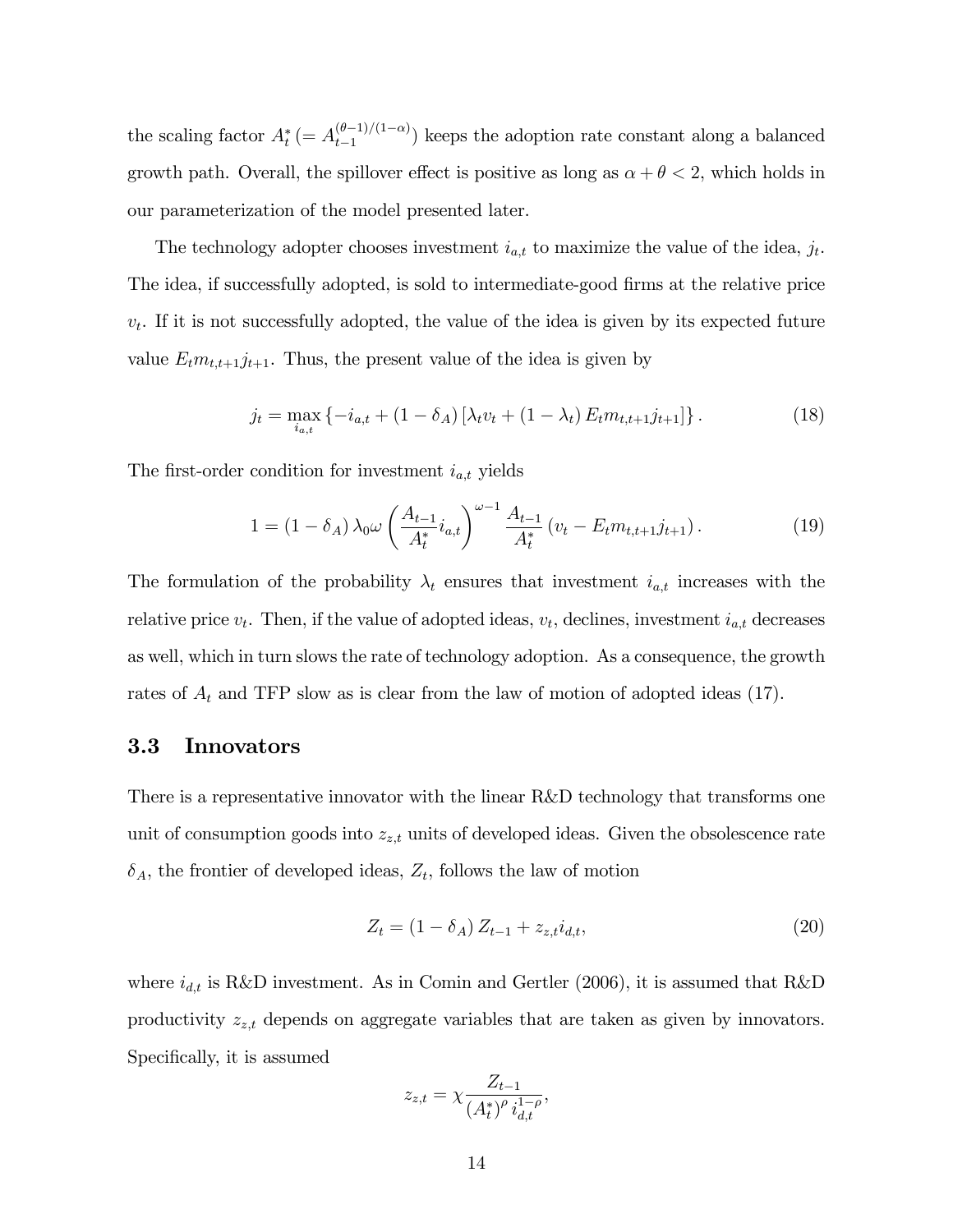where  $\chi$  is a positive constant and  $0 < \rho < 1$ . Perfect competition among innovators leads to the zero-profit condition

$$
1 = z_{z,t} \left( 1 - \delta_A \right) E_t m_{t,t+1} j_{t+1}.
$$
\n(21)

In this equation, the left-hand side corresponds to the real cost of one unit of consumption goods, while the right-hand side corresponds to the expected value of ideas developed using one unit of R&D investment. From the formulation of the R&D productivity  $z_{z,t}$ , the zero-profit condition (21) implies that R&D investment  $i_{d,t}$  increases with the value of the developed idea,  $j_{t+1}$ . This positive relationship between  $i_{d,t}$  and  $j_{t+1}$  serves as another amplification mechanism of endogenous TFP. As shown in the problem of technology adopters, a decline in the value of adopted ideas,  $v_t$ , slows the adoption rate  $\lambda_t$  and reduces the value  $j_t$  in (18). A decline in  $j_t$  makes innovators less willing to develop new ideas and slows the growth rate of  $Z_t$  in (20). A slow growth rate of  $Z_t$  in turn reduces the growth rate of  $A_t$ , further decreasing TFP growth.

### 3.4 Households

Households are standard as in the literature on DSGE models. There is a continuum of households with measure unity, each of which is endowed with one type of specialized labor  $j \in [0, 1]$ . Households have a monopolistic power over wages for specialized labor and the wages are set in a staggered manner as in Erceg, Henderson, and Levin (2000).<sup>10</sup> A representative employment agency transforms specialized labor into homogeneous labor and provides the latter labor to intermediate-good firms.

The problem of households consists of three parts: a consumption–saving problem, the employment agency's problem, and a wage-setting problem. In the consumption– saving problem, each household chooses consumption  $c_t$  and saving  $B_t$  to maximize the

<sup>&</sup>lt;sup>10</sup>This sticky wage is an important factor to describe a slow recovery from the financial shock in the model, as shown later.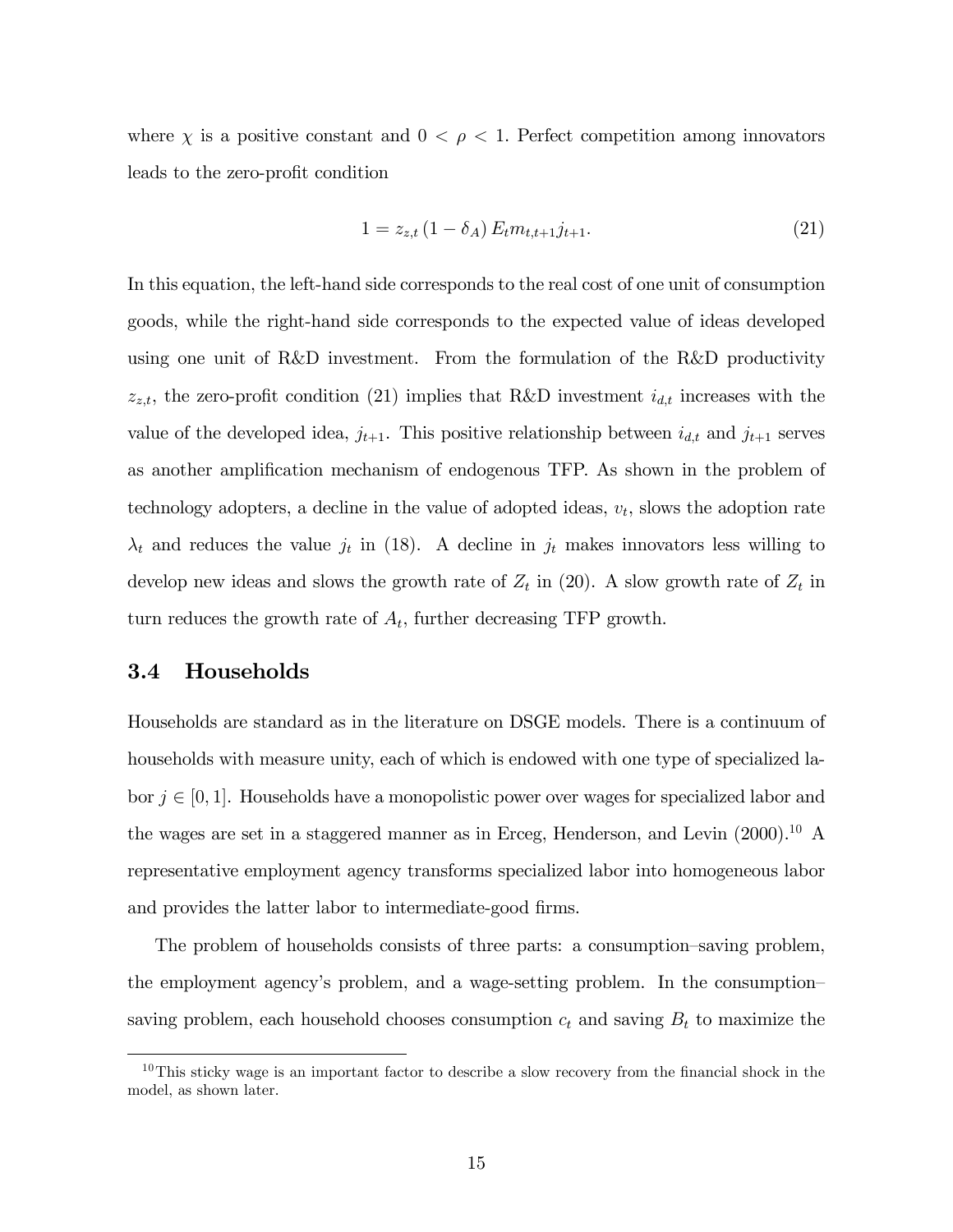utility function

$$
E_0 \sum_{t=0}^{\infty} \beta^t \left( \log(c_t) - \psi \frac{n_{j,t}^{1+1/\nu}}{1+1/\nu} \right)
$$
 (22)

subject to the budget constraint

$$
P_t c_t + \frac{B_t}{R_t} = W_{j,t} n_{j,t} + B_{t-1} + T_t + \theta_{j,t},
$$
\n(23)

where  $\beta \in (0,1)$  is the subjective discount factor,  $\nu > 0$  is the elasticity of labor supply,  $\psi > 0$  is the coefficient on labor disutility,  $W_{j,t}, n_{j,t}$  are the wage and the supply of specialized labor j,  $T_t$  is the sum of dividend  $P_t d_t$ , firms' profit, and the lump-sum tax imposed by the government, and  $\theta_{j,t}$  is the net cash flow arising from a contingent claim on the opportunity of wage changes. The presence of the contingent claim allows the model to keep a representative-household framework.

The employment agency combines all types of specialized labor  $n_{j,t}$  to produce homogeneous labor  $n_t$  using the CES aggregation technology  $n_t = (\int_0^1 n_{j,t}^{1/\lambda_w} dj)^{\lambda_w}$  with  $\lambda_w > 1$ . Given the wage of homogeneous labor,  $W_t$ , and the wage of each type of specialized labor,  $W_{j,t}$ , the employment agency chooses the amount of each type of specialized labor,  $n_{j,t}$ , to maximize profit  $W_t n_t - \int_0^1 W_{j,t} n_{j,t} dt$  subject to the CES aggregation technology. The first-order condition yields the demand curve for each type of specialized labor

$$
n_{j,t} = n_t \left(\frac{W_{j,t}}{W_t}\right)^{\frac{\lambda_w}{1-\lambda_w}},\tag{24}
$$

where the corresponding aggregate wage is given by  $W_t = (\int_0^1 W_{j,t}^{1/(1-\lambda_{w,t})} dj)^{1-\lambda_{w,t}}$ .

The wage of each type of specialized labor is set on a Calvo-style staggered basis. Each period a fraction  $\xi_w \in (0,1)$  of wages is set according to the indexation rule  $W_{j,t} = \pi_w W_{j,t-1}$ , where  $\pi_w = \pi \gamma_A^*$  is the gross steady-state wage inflation rate, while the remaining fraction  $1 - \xi_w$  is set at the wage  $\tilde{W}_t$  that maximizes

$$
E_t \sum_{h=0}^{\infty} (\beta \xi_w)^h \left\{ \Lambda_{t+h} \left( \pi_w^h \tilde{W}_t \right) \left[ n_{t+h} \left( \frac{\pi_w^h \tilde{W}_t}{W_{t+h}} \right)^{\frac{\lambda_w}{1-\lambda_w}} \right] - \frac{\psi}{1+1/\nu} \left[ n_{t+h} \left( \frac{\pi_w^h \tilde{W}_t}{W_{t+h}} \right)^{\frac{\lambda_w}{1-\lambda_w}} \right]^{1+\frac{1}{\nu}} \right\},
$$

where  $\Lambda_t$  is the Lagrange multiplier on the budget constraint (23).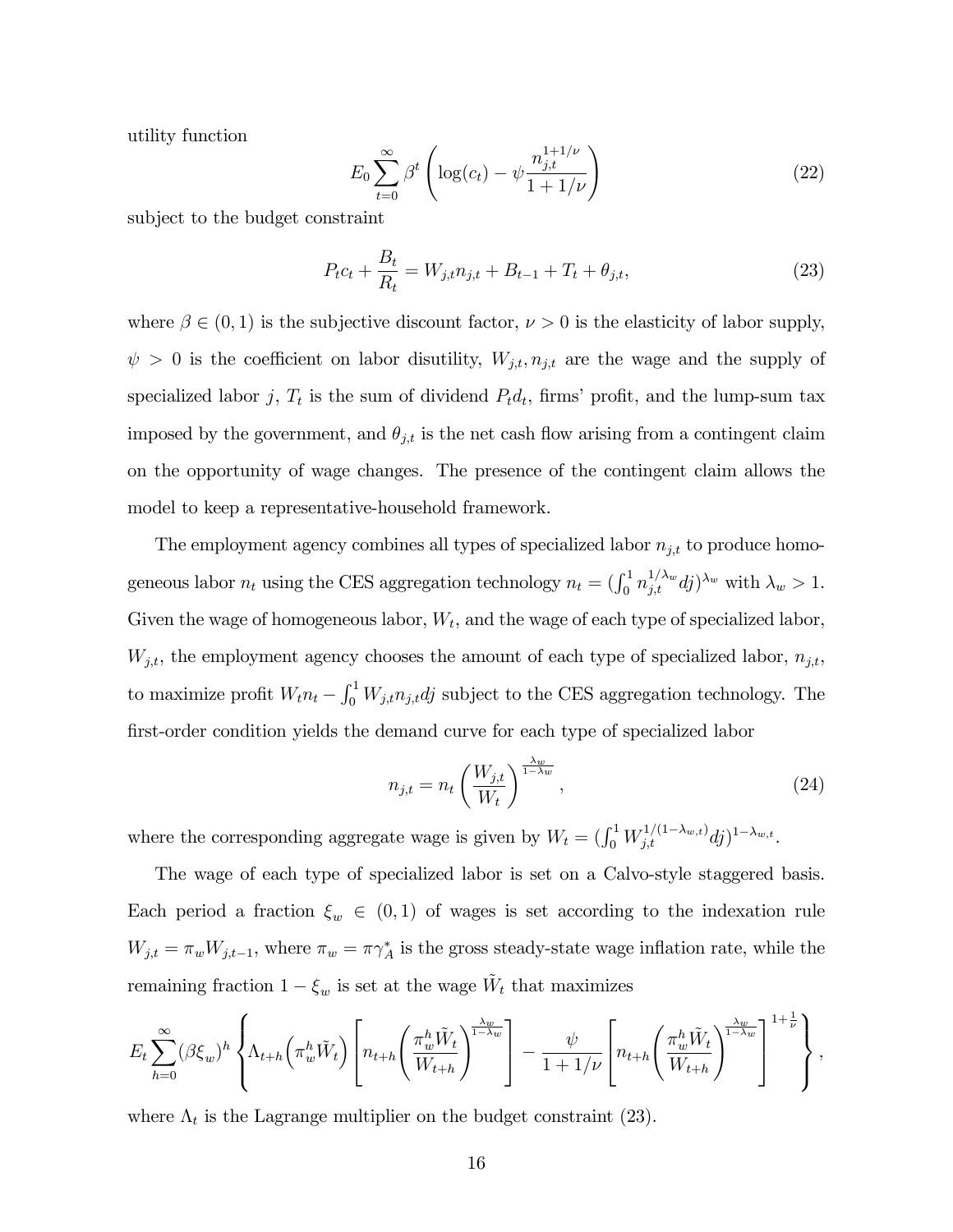The consumption-good market clearing condition is now given by

$$
y_t = c_t + i_t + i_{a,t} (Z_t - A_t) + i_{d,t} + (\varphi(d_t) - d_t).
$$

The output  $y_t$  equals households' consumption  $c_t$ , investment-good firms' capital investment  $i_t$ , technology adopters' investment  $i_{a,t}(Z_t - A_t)$ , innovators' R&D investment  $i_{d,t}$ , and intermediate-good firms' costs of the dividend payment  $\varphi(d_t) - d_t$ .

#### 3.5 The central bank

The central bank follows the Taylor (1993)-type rule that adjusts the policy rate in response to its past rate and the contemporaneous rates of consumption-good price inflation and output growth

$$
\log\left(\frac{R_t}{R}\right) = \rho_R \log\left(\frac{R_{t-1}}{R}\right) + (1 - \rho_R) \left[\phi_\pi \log\left(\frac{\pi_t}{\pi}\right) + \phi_{dy} \log\left(\frac{y_t/y_{t-1}}{\gamma_A^*}\right)\right] + \epsilon_{R,t}, \tag{25}
$$

where  $R$ ,  $\pi$ , and  $\gamma_A^*$  are the steady-state rates of policy, inflation, and balanced growth,  $\rho_R \in [0, 1)$  represents the degree of policy rate smoothing,  $\phi_{\pi}$ ,  $\phi_{dy}$  are the policy responses to inflation and output growth, and  $\epsilon_{R,t}$  is a monetary policy shock.<sup>11</sup>

The complete set of equilibrium conditions and the steady state are presented in Appendix B.

### 4 A Slow Recovery from the Financial Shock

This section confirms that the model presented in the preceding section possesses the capability to describe a slow recovery resulting from the financial shock  $\epsilon_{\xi,t}$ . To this end, the model is parameterized, linearized around the steady state, and solved for the rational

<sup>&</sup>lt;sup>11</sup>Any output gap is not included in the monetary policy rules considered in this paper for several reasons. First of all, there are variations in output gaps in terms of definition and measurement. Second and more importantly, in the model, where monetary policy is able to affect TFP, it is not clear which output gap is appropriate in including it in monetary policy rules. For instance, the gap between actual output and potential output that could be obtained in the absence of nominal rigidities seems inappropriate, since inefficiency arises not only from nominal rigidities but also from the endogenous TFP growth mechanism.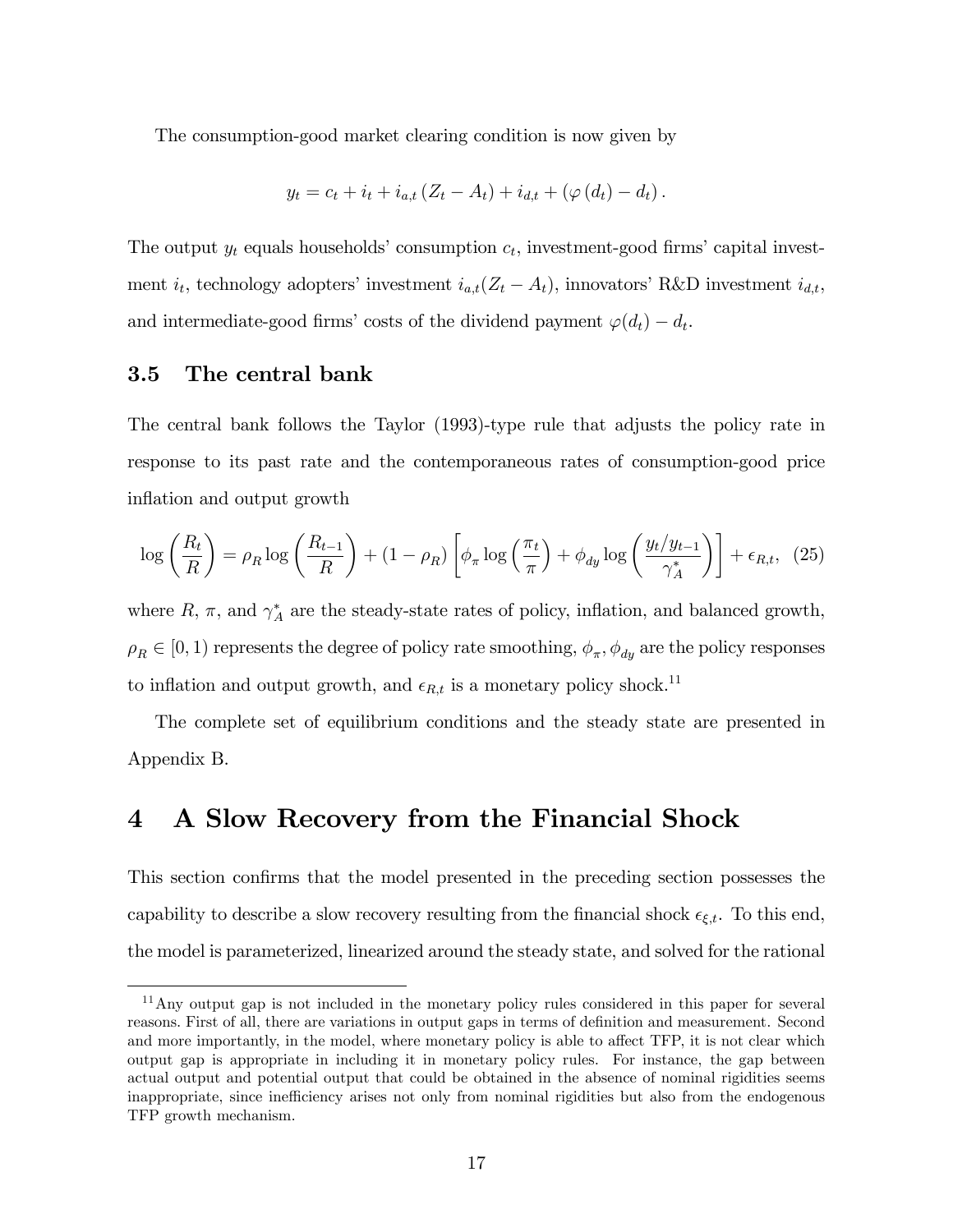expectations equilibrium. Then, impulse responses show how the financial shock induces a slow recovery. Last, two important factors to describe the slow recovery—endogenous TFP growth and sticky wages—are explained.

#### 4.1 Parameterization of the model

We begin by parameterizing the model. The model parameters are divided into three sets. The first set contains parameters that are standard in DSGE models. The second set pertains to the technology adoption and R&D. The values of the parameters in this set are chosen mainly from Comin and Gertler (2006). The third set pertains to the Önancial friction. For this set, this paper employs the parameter values calibrated or estimated by Jermann and Quadrini (2012). Table 1 lists the parameterization of the quarterly model.

Regarding the parameters that are standard in DSGE models, the present paper sets the subjective discount factor at  $\beta = 0.9975$ , the elasticity of labor supply at  $\nu = 1$ , the labor disutility coefficient  $\psi$  so that steady-state labor can be normalized to unity, the capital elasticity of output at  $\alpha = 0.36$ , the depreciation rate of capital at  $\delta = 0.025$ , the degrees of price and wage stickiness at  $\xi_p = \xi_w = 0.75$ , the gross price and wage markups at  $\lambda_p = \lambda_w = 1.05$ , the steady-state gross inflation rate at  $\pi = 1.005$  (i.e., an annualized rate of 2 percent), the degree of policy rate smoothing at  $\rho_R = 0.6$ , and the policy responses to inflation and output growth at  $\phi_{\pi} = 1.5, \phi_{dy} = 0.2$ . These parameter values are more or less within the values calibrated or estimated in previous studies with DSGE models.

Next, we turn to the parameters that pertain to the technology adoption and R&D. As in Comin and Gertler (2006), the gross price markup of intermediate goods is set at  $\theta = 1.55$ , so that the resulting overall gross price markup  $\lambda_p \theta$  is approximately 1.6. The coefficient on the adoption probability,  $\lambda_0$ , is set so that the annualized steady-state adoption probability of 10 percent can be attained. The obsolescence rate of ideas is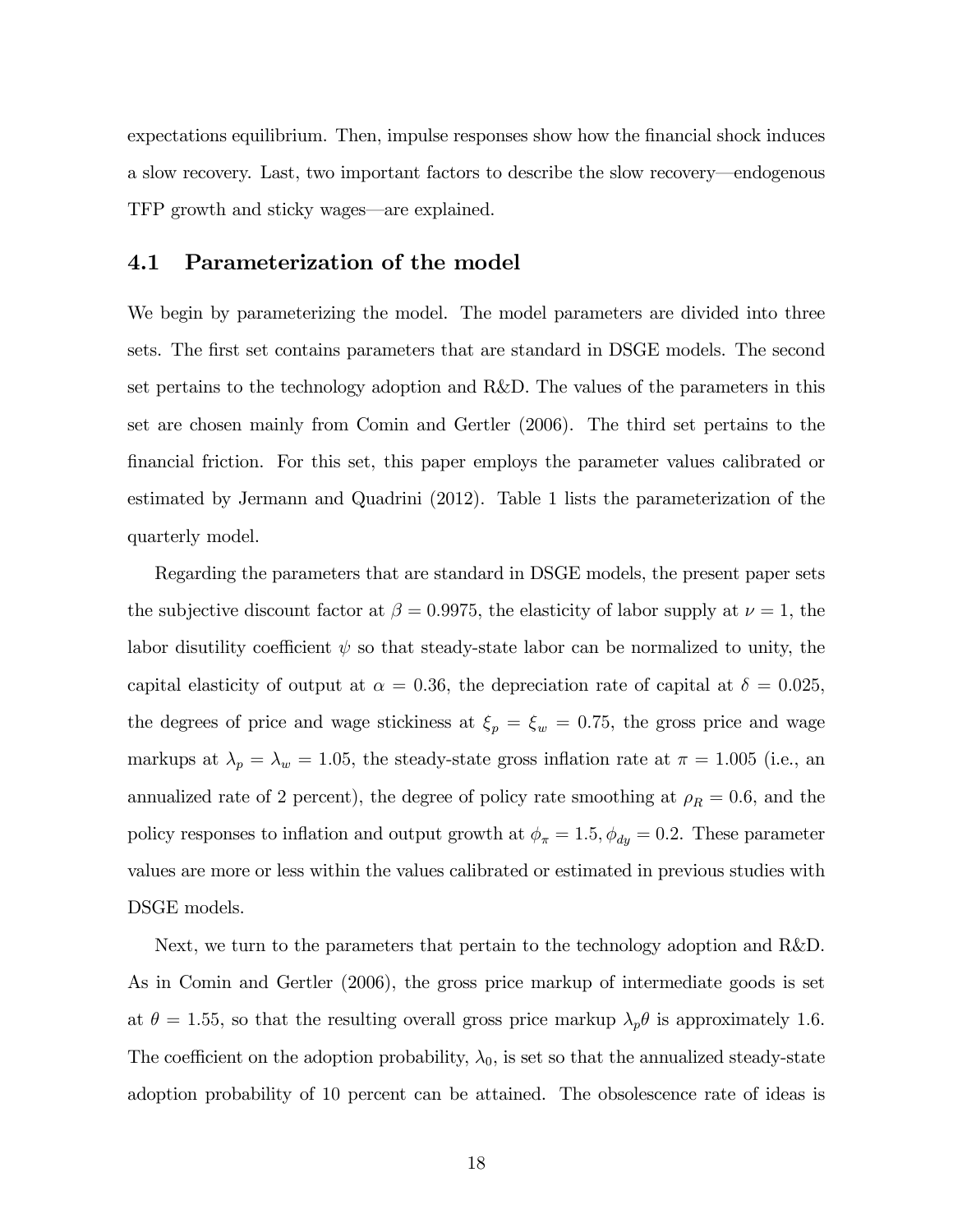set at  $\delta_A = 0.025$  (i.e., an annualized rate of 10 percent) following Bilbiie, Ghironi, and Melitz (2012). The elasticity of the adoption probability is set at  $\omega = 0.95$ . The elasticity of newly adopted ideas is set at  $\rho = 0.8$ . The coefficient on R&D productivity,  $\chi$ , is set so that an annualized steady-state balanced growth rate of 2 percent can be attained.<sup>12</sup>

Last, the values of the model parameters that pertain to the financial friction are explained. Following Jermann and Quadrini  $(2012)$ , the present paper sets the coefficient on the investment adjustment cost at  $S = 0.04$ , the steady-state probability of foreclosure at  $\xi = 0.1634$ , the coefficient on the dividend payment cost at  $\kappa = 0.146$ , the tax benefit at  $\tau = 0.35$ , and the financial shock persistence at  $\rho_{\xi} = 0.97$ <sup>13</sup>

### 4.2 Impulse responses to the financial shock

Using the parameterization presented above, this subsection analyzes impulse responses to the financial shock  $\epsilon_{\xi,t}$ .<sup>14</sup>

Fig. 2 plots impulse responses of output, labor, consumption, total investment (i.e., the sum of capital investment, technology adoption investment, and R&D investment), the (annualized) inflation rate, the (annualized) interest rate, intratemporal loans, and TFP to an adverse financial shock. The solid line, called the "benchmark," represents the case of the model presented above. In this Ögure, the magnitude of the shock is set at  $\epsilon_{\xi,1} = -0.01$ .<sup>15</sup> When this shock hits the economy in period 1, the foreclosure probability  $\xi_t$  drops by 1 percentage point. This drop tightens the borrowing constraint

 $12$ For details and discussions on the values of parameters pertaining to the technology adoption and R&D, see Comin and Gertler (2006), Comin, Gertler, and Santacreu (2009), and Queraltó (2013).

<sup>&</sup>lt;sup>13</sup>The value of the coefficient on the investment adjustment cost of  $S = 0.04$  is smaller than those calibrated or estimated in previous studies with DSGE models, including Christiano, Eichenbaum, and Evans (2005). This is because the Önancial friction plays the role of an investment adjustment cost in the model.

<sup>&</sup>lt;sup>14</sup>By analyzing impulse responses to the monetary policy shock  $\epsilon_{R,t}$ , we confirm that the model possesses standard properties for monetary policy analysis. That is, in response to a contractionary monetary policy shock, the interest rate rises and then output, labor, consumption, and investment all decline. Inflation decreases as well. Overall, these impulse responses are consistent with those in canonical DSGE models.

<sup>&</sup>lt;sup>15</sup>In the U.S. estimate by Jermann and Quadrini (2012) during the period  $1984:Q1-2010:Q2$ , the standard deviation of the financial shock in their model is about 1 percent.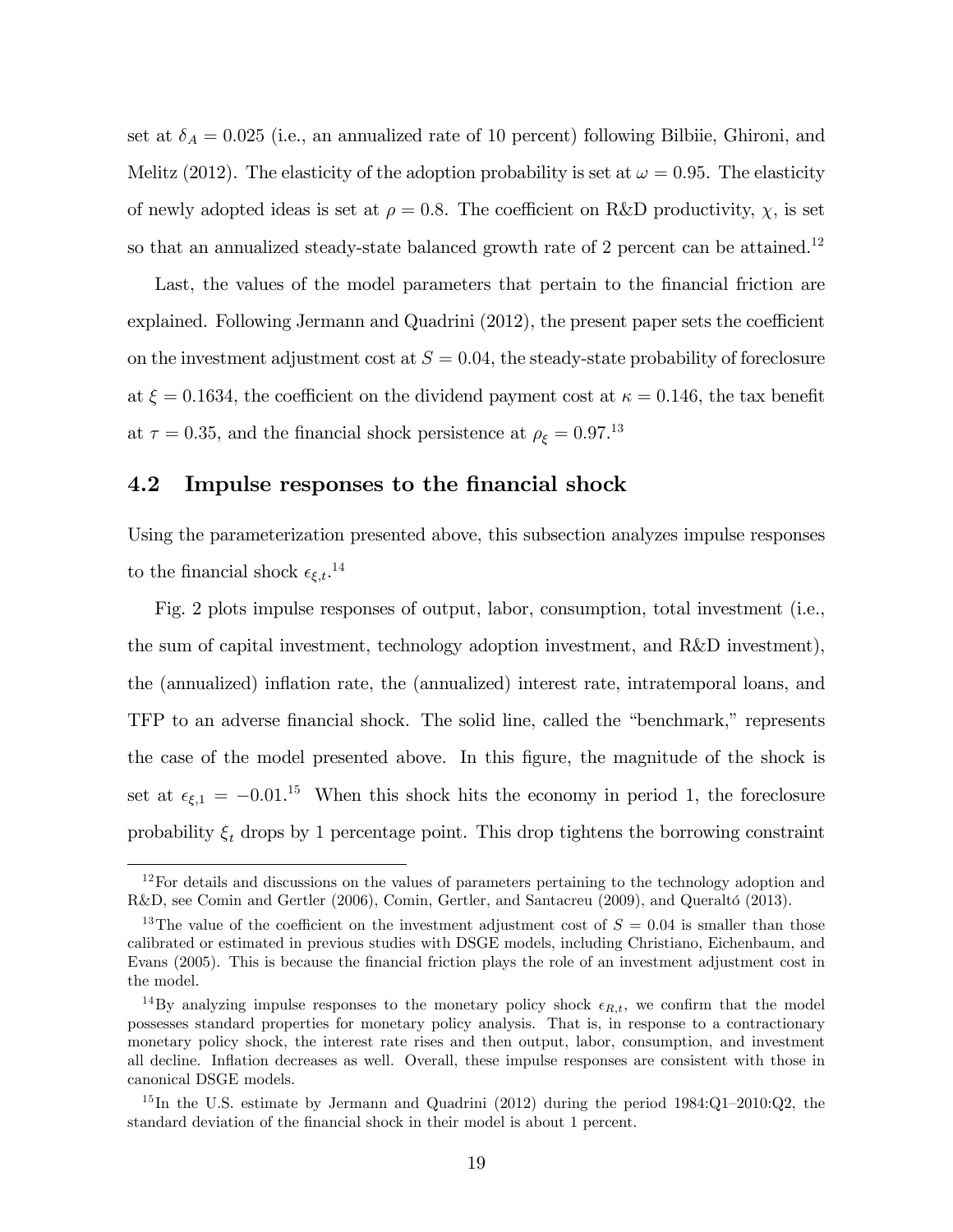$(7)$  and makes it difficult for intermediate-good firms to raise funds for their economic activity, thereby reducing real activity of the overall economy. Indeed, as shown in the figure, output, labor, consumption, total investment, and intratemporal loans, as well as inflation, all decline substantially, inducing a recession. In reaction to the declines in inflation and output growth induced by the adverse financial shock, the monetary policy rule (25) lowers the interest rate. More importantly, TFP falls permanently through the endogenous mechanism embedded in the model. The decline in output causes a decrease in the profit of intermediate-good firms and thereby leads to a decline in the value of newly adopted ideas  $v_t$  according to intermediate-good firms' demand curve for the ideas (12). This decline in  $v_t$  causes technology adopters to be less willing to adopt developed but not yet adopted ideas and as a consequence, adoption investment  $i_{a,t}$  falls in accordance with equation (19). In addition, this fall in  $i_{a,t}$  reduces the probability of technology adoption,  $\lambda_t$ , and thus the value of unadopted ideas,  $j_t$ , in accordance with equation (18). Furthermore, this reduction in  $j_t$  lowers the incentives of innovators to develop new ideas, resulting in a decrease in R&D investment  $i_{d,t}$  from equation (21). Due to this endogenous mechanism, TFP drops permanently in response to the adverse Önancial shock. Consequently, output, consumption, and total investment do not return to the steady-state balanced growth path. In the figure, output drops below the steadystate balanced growth path by about 0:7 percentage point and then recovers less than half of the drop, remaining below the path by 0.4 percentage point even after 40 quarters  $(10 \text{ years})$ . From these observations, we confirm that the model possesses the capability to describe a slow recovery resulting from the financial shock.

## 4.3 Important factors to describe a slow recovery from the Önancial shock

Before proceeding to monetary policy analysis, this subsection investigates which factor is important to describe a slow recovery from the financial shock in the model. In Fig. 2,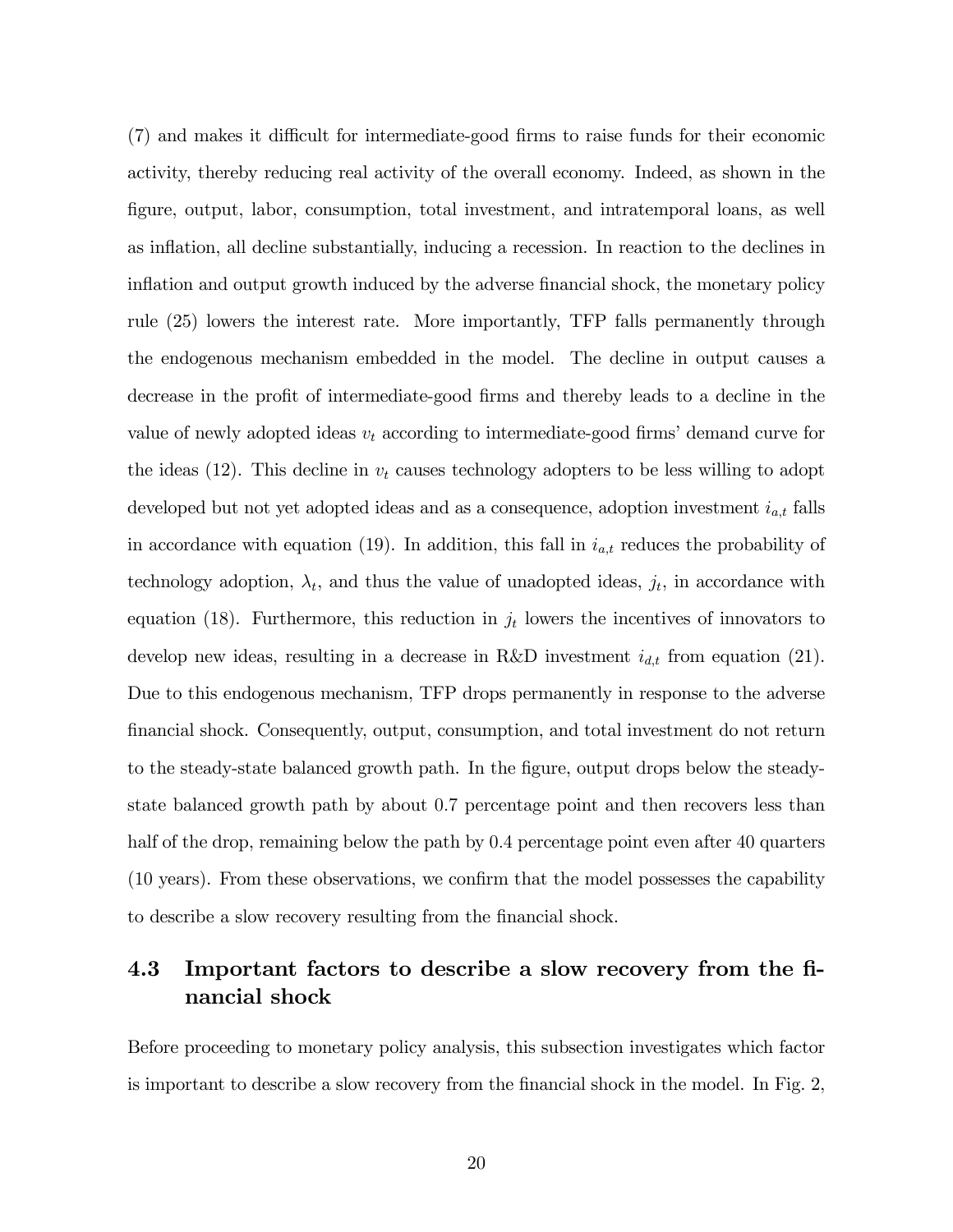the dashed line, labeled the "exogenous growth," represents the case of the model with exogenous TFP growth to understand the role of the endogenous TFP growth mechanism embedded in the model. The dotted line, called the "flexible wage," represents the model with flexible wages (but endogenous TFP growth) to see the role of sticky wages.

The exogenous TFP growth model removes the mechanism of endogenous TFP growth from the benchmark model by assuming that TFP grows exogenously at the same steady-state rate, as shown in Panel (h) of the figure. There is neither R&D nor technology adoption in the model. In short, the model is a standard DSGE model with the Önancial friction and shock as in Jermann and Quadrini (2012). In response to the financial shock, output drops below the balanced growth path by about 0.5 percentage point, about two-thirds of the drop in the benchmark model. It then returns to the path, in sharp contrast with the relatively permanent decline in output in the benchmark model. Therefore, the mechanism of endogenous TFP growth is a crucially important factor to describe the slow recovery from the financial shock.

Another important factor to describe the slow recovery is sticky wages. In response to the financial shock, output drops below the steady-state balanced growth path by about 0:6 percentage point and then approaches the path faster than in the benchmark model. Although output does not permanently return to the steady-state balanced growth path due to the presence of the endogenous TFP growth mechanism, the magnitude of the permanent decline in output is much smaller than in the benchmark model. In 40 quarters (10 years), output approaches the balanced growth path much more closely than in the benchmark model. As indicated by Justiniano, Primiceri, and Tambalotti (2010), sticky wages make a wage markup countercyclical, so that they mitigate the co-movement problem between consumption and labor indicated first by Barro and King (1984). In the benchmark model, sticky wages amplify the effect of the financial shock as consumption and labor nearly co-move in response to the financial shock. By contrast, in the model with flexible wages, the adverse financial shock induces an increase in consumption,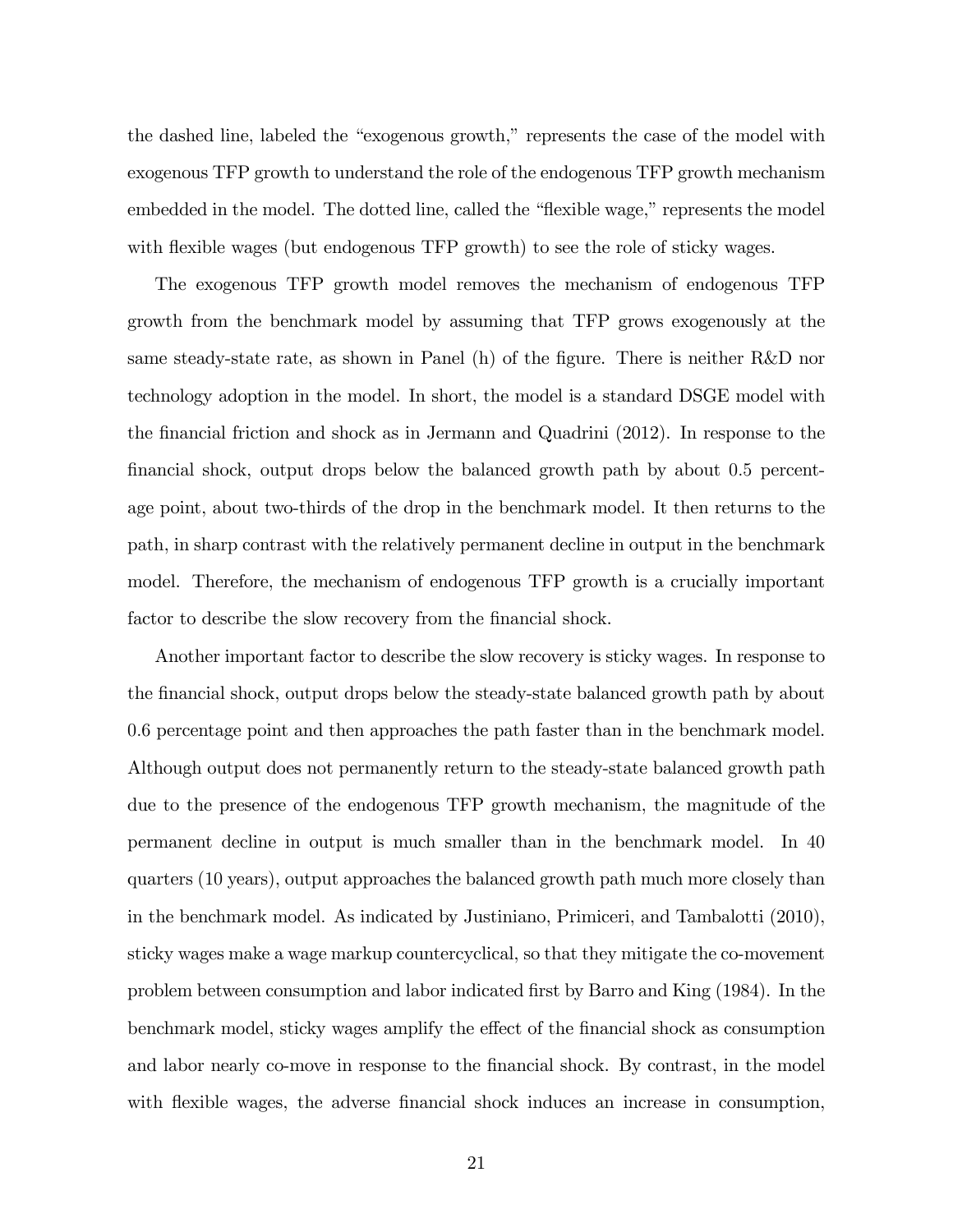featuring the co-movement problem. This increase in consumption dampens the effect on output through the mechanism of endogenous TFP growth and subdues declines in output and TFP caused by the Önancial shock. Thus, sticky wages are another crucially important factor to describe the slow recovery from the financial shock.

### 5 Monetary Policy Analysis

This section examines how monetary policy should react to the financial shock. To this end, we begin by deriving a welfare measure from the utility functions of households. With this welfare measure, a welfare-maximizing monetary policy rule is computed and characterized. Last, under this rule and others, a financial crisis scenario simulation is carried out.

### 5.1 Welfare measure

The welfare measure is the unconditional expectation of the average utility function over households, given by

$$
SW = (1 - \beta)E\left[\int_0^1 \sum_{t=0}^{\infty} \beta^t \left(\log(c_t) - \psi \frac{n_{j,t}^{1+1/\nu}}{1 + 1/\nu}\right) d_j\right],
$$
 (26)

where E is the unconditional expectation operator and the scaling factor  $(1 - \beta)$  is multiplied for normalization. Because TFP grows endogenously over time, a deterministic growth trend is subtracted from this welfare measure SW to make the resulting welfare measure stationary. Letting  $SW^*$  denote such a stationary welfare measure, Appendix C shows that this welfare measure can be approximated around the steady state, up to the second order, as

$$
SW^* \approx -\left[\frac{Var(c_t^*)}{(c^*)^2} + \frac{\beta}{1-\beta} \frac{Var(\gamma_{A,t}^*)}{(\gamma_A^*)^2} + \frac{\psi}{\nu} Var(n_t) + \frac{\psi \lambda_w \left(1 + \frac{\lambda_w (1+1/\nu)}{\lambda_w - 1}\right)}{\lambda_w - 1} Var(\Delta_{w,t})\right] + \frac{\varepsilon_c}{c^*} + \frac{\beta}{1-\beta} \frac{\varepsilon_{\gamma_A^*}}{\gamma_A^*} - \psi \varepsilon_n + \frac{\lambda_w}{\lambda_w - 1} \varepsilon_{\Delta_w},\tag{27}
$$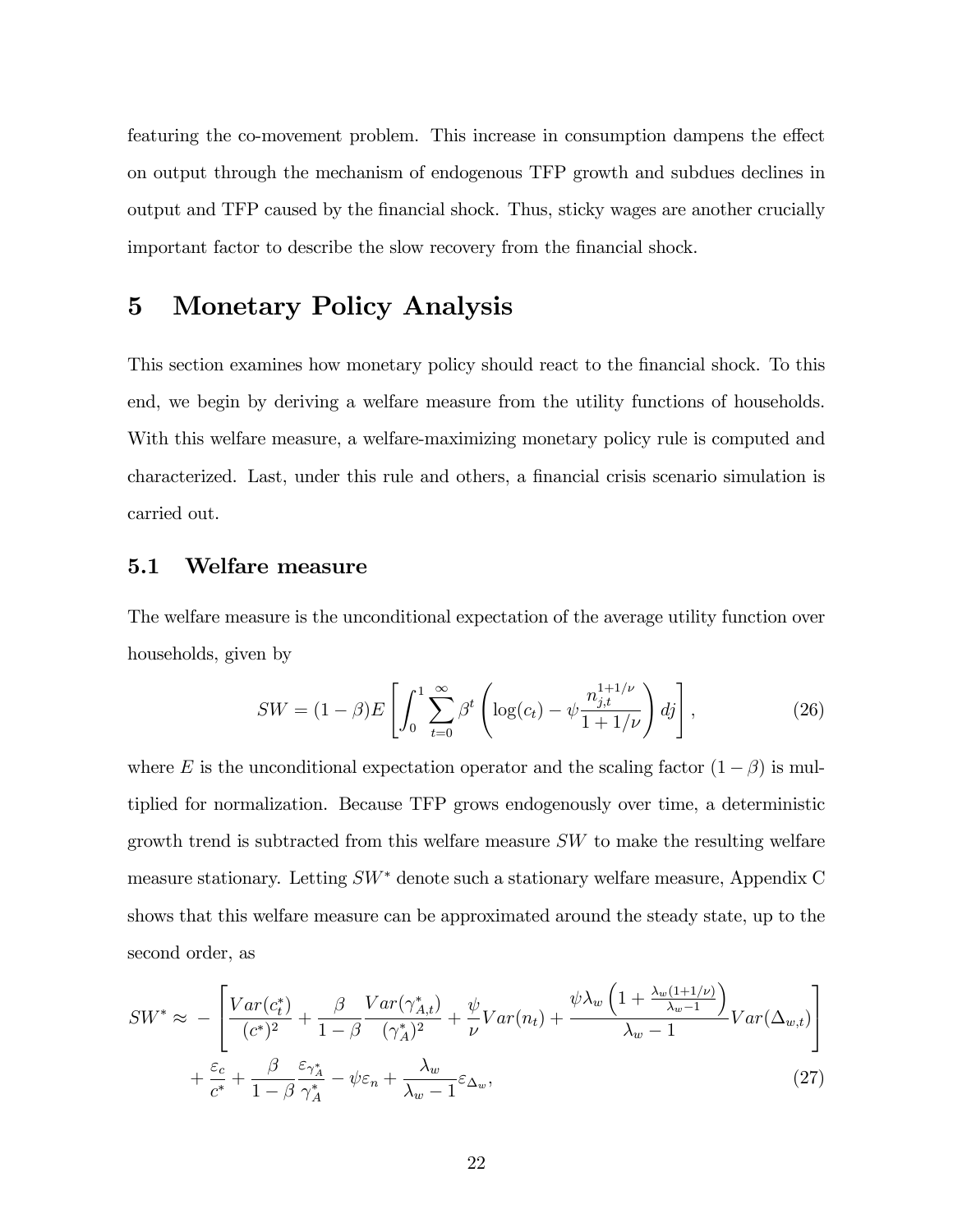where  $Var$  denotes the unconditional variance operator,  $c_t^* (= c_t/A_t^*)$  is detrended consumption,  $c^*$  is its steady-state value,  $\gamma_{A,t}^*$  (=  $A_t^*/A_{t-1}^*$ ) is the gross balanced growth rate,  $\Delta_{w,t}$  represents wage dispersion, and  $\varepsilon_x = E(x_t) - x$  is the "bias" between the unconditional mean and the steady-state value of variable  $x_t$ . Note that in the second-order approximation the bias can exist, that is, the unconditional mean is not necessarily consistent with the steady-state value.<sup>16</sup> The approximation  $(27)$  shows that the stationary welfare measure  $SW^*$  is negatively related to the unconditional variances of detrended consumption, the balanced growth rate, labor, and wage dispersion and the bias in labor and is positively related to the bias in the other three. A distinguished feature of the welfare measure (27) lies in the presence of the terms related to the balanced growth rate  $\gamma_{A,t}^*$ . In standard DSGE models where TFP is exogenous, the unconditional variance and the bias of the balanced growth rate are also exogenous and independent of policy. In our model, however, TFP is endogenous and dependent on policy, so that the  $\gamma_{A,t}^*$ -related terms constitute social welfare relevant to policy evaluation.

Let  $SW_b^*$  and  $SW_a^*$  denote the values of the welfare meaure  $SW^*$  attained under the benchmark monetary policy rule (i.e., the rule (25) with the benchmark parameterization presented in Table 1) and under an alternative monetary policy rule and let  $\Delta SW =$  $SW_a^* - SW_b^*$ . Then, this difference also equals the corresponding difference in terms of the welfare meaure (26), that is,  $\Delta SW = SW_a - SW_b$ , where  $SW_b$  and  $SW_a$  denote the values of the welfare meaure (26) under the benchmark rule and under the alternative rule, because the subtracted deterministic growth trend is identical between  $SW_b$  and  $SW_a$ . Therefore, the welfare difference  $\Delta SW$ , if it is positive, represents the welfare gain from adopting the alternative rule relative to the benchmark rule. Moreover,  $\eta = 1-(1-\eta)$  $2\Delta SW$ <sup> $1/2$ </sup> represents the welfare gain in terms of permanent increase in consumption,

 $16$ In the first-order approximation, the unconditional mean and the steady-state value are identical, so that there is no bias (i.e.,  $\varepsilon_x = 0$ ) for any variable  $x_t$ .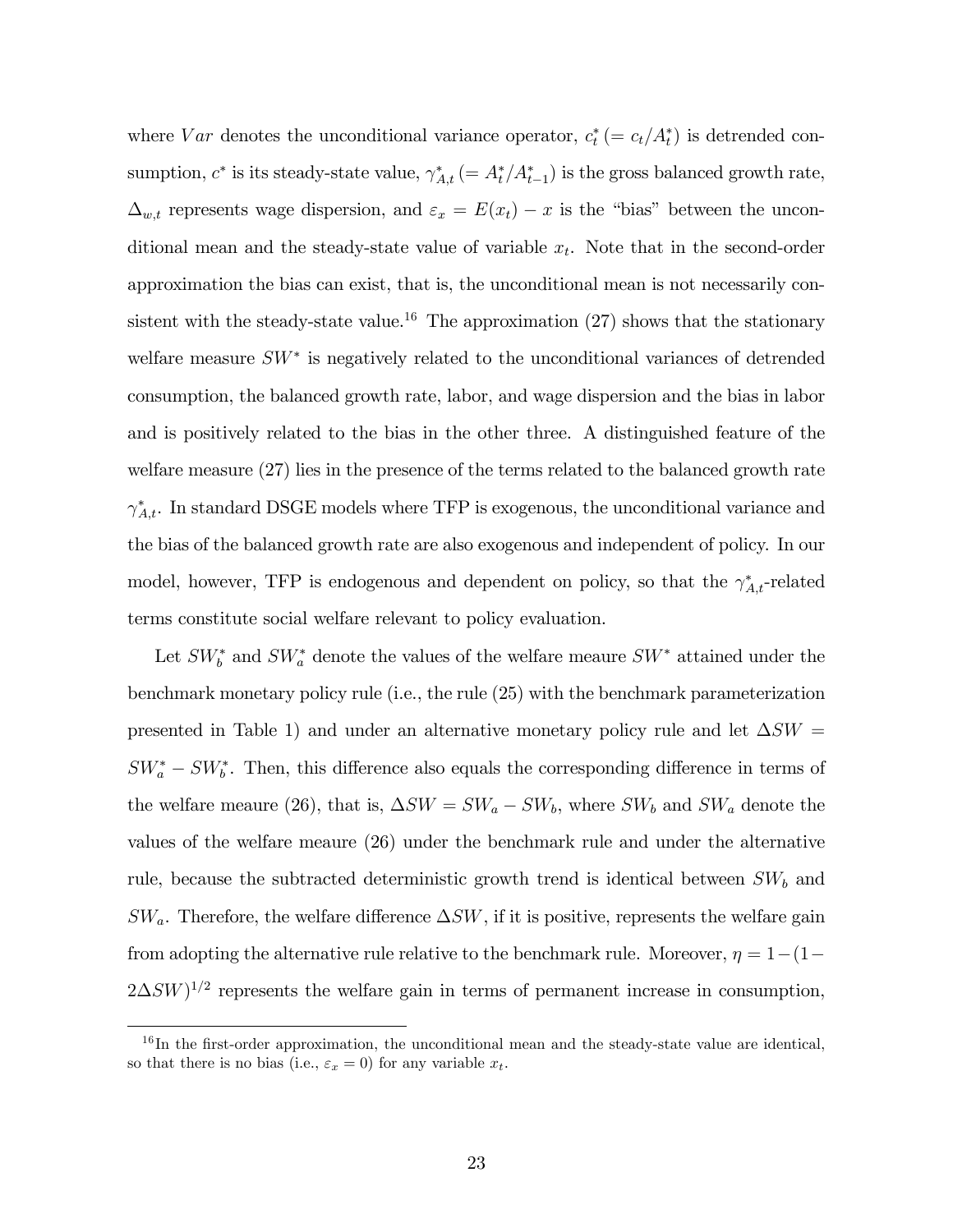because by definition this welfare gain measure  $\eta$  must satisfy

$$
SW_a = (1 - \beta)E\left[\int_0^1 \sum_{t=0}^{\infty} \beta^t \left(\log((1 + \eta) c_{b,t}) - \psi \frac{n_{b,j,t}^{1+1/\nu}}{1 + 1/\nu}\right) d_j\right],
$$

where  $\{c_{b,t}, \{n_{b,j,t}\}\}\$ is the pair of equilibrium consumption and labor under the benchmark monetary policy rule, and then it follows

$$
SW_b + \Delta SW = SW_a = SW_b + \log(1 + \eta) \approx SW_b + \left(\eta - \frac{1}{2}\eta^2\right),
$$

where the last approximation uses the second-order approximation to  $\log(1 + \eta)$ .

Using the welfare mesure  $(27)$  and the welfare gain measure  $\eta$ , the next subsections analyze a welfare-maximizing monetary policy rule in reaction to the financial shock.

## 5.2 Features of a welfare-maximizing monetary policy rule in reaction to the financial shock

This paper considers a class of simple monetary policy rules that adjust the current policy rate in response to its past rate and the contemporaneous rates of ináation and output growth. Specifically, two forms of such rules are analyzed. One form is, of course, the rule  $(25)$ . The other is the so-called "first-difference rule," where the change in the policy rate responds to its past change and the current rates of ináation and output  $\text{growth}^{17}$ 

$$
\log\left(\frac{R_t}{R_{t-1}}\right) = \rho_R \log\left(\frac{R_{t-1}}{R_{t-2}}\right) + (1 - \rho_R) \left[\phi_\pi \log\left(\frac{\pi_t}{\pi}\right) + \phi_{dy} \log\left(\frac{y_t/y_{t-1}}{\gamma_A^*}\right)\right].
$$
 (28)

Moreover, in the rule of the form (25), the specification of  $\phi_{dy} = 0$  is called "strict" inflation targeting," while the specification of  $\phi_{\pi} = \phi_{dy}$  is called "nominal GDP growth targeting." In the rule of the form (28), the specification of  $\phi_{dy} = 0$  is called "strict pricelevel targeting" and the specification of  $\phi_{\pi} = \phi_{dy}$  is called "nominal GDP level targeting," because these specifications are implied respectively by such targeting rules.<sup>18</sup> For each

<sup>&</sup>lt;sup>17</sup>For first-difference rules, see, e.g., Orphanides  $(2003)$ .

 $18$ For recent discussions on nominal GDP level targeting, see, for example, Woodford (2012) and English, Lopez-Salido, and Tetlow (2013). One point emphasized here is that our specifications of the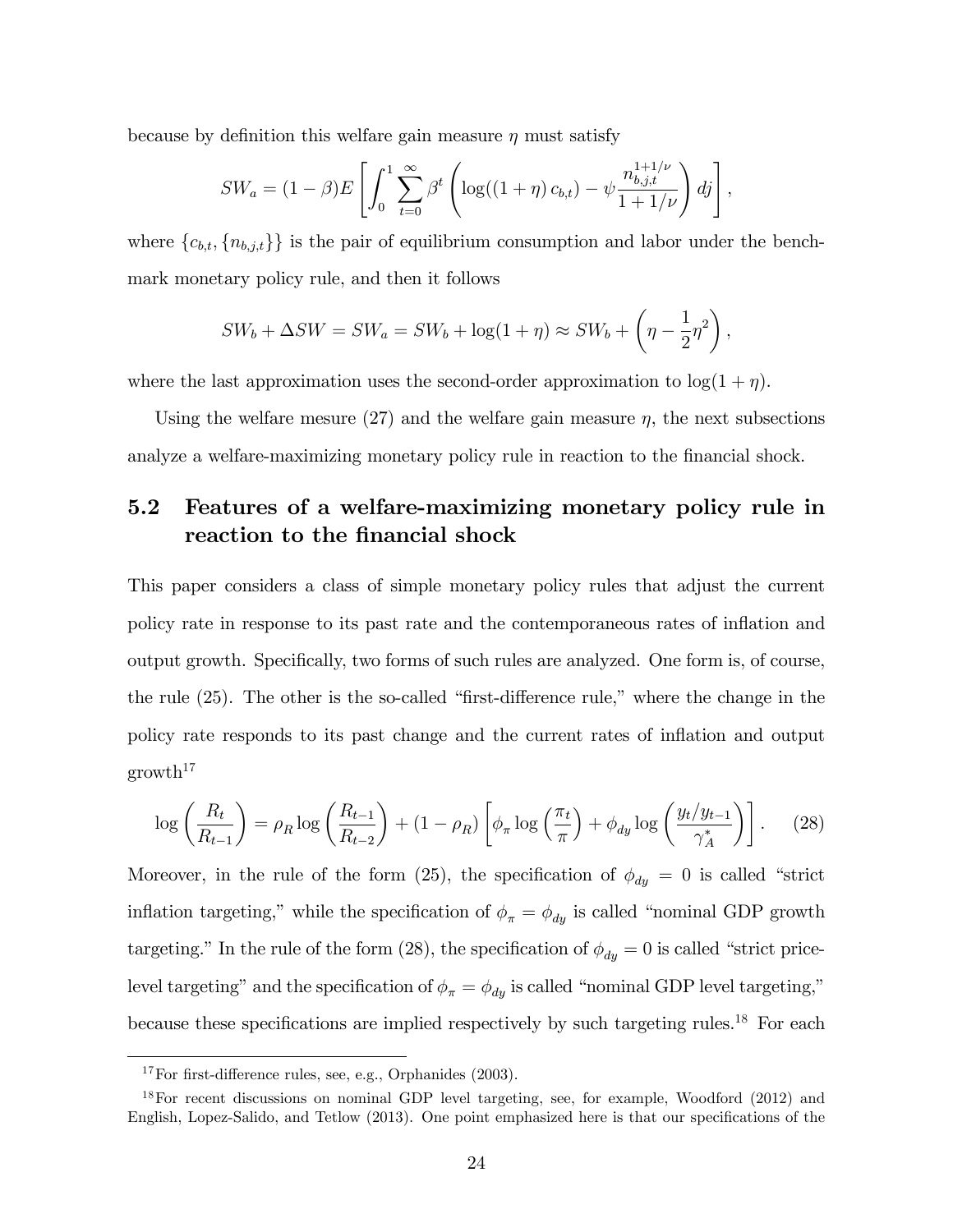specification considered, three requirements on its coefficients are imposed, following Schmitt-Grohé and Uribe  $(2007)$ . First of all, the coefficients guarantee local determinacy of the rational expectations equilibrium. Second, they satisfy  $1 \le \phi_{\pi} \le 10$ ,  $0 \le \phi_{dy} \le 10$ , and  $0 \leq \rho_R \leq 0.99$ . Last, they meet the condition on the volatility of the policy rate,  $2(Var(R_t))^{1/2} < R$ .

In deriving a welfare-maximizing monetary policy rule, this paper focuses on the financial shock only. That is, such a rule is derived under the condition that only the Önancial shock occurs in the economy. This exclusive focus allows us to characterize a welfare-maximizing monetary policy rule from the perspective of the Önancial shock, which not only constitutes one of the most important driving forces in U.S. business cycles, as argued by Jermann and Quadrini (2012), but also causes a slow recovery in our model as shown above. Therefore, the financial shock is worth analyzing independently from other shocks. In computing the welfare-maximizing rule, the standard deviation of the financial shock is set at 1 percent, which is close to the shock's standard deviation Jermann and Quadrini  $(2012)$  estimate using U.S. data during the period  $1984:Q1$ 2010:Q2.

For each specification of the monetary policy rules considered, Table 2 shows a welfare-maximizing combination of its coefficients in reaction to the financial shock. In this table, three findings are detected. First, a welfare-maximizing monetary policy rule features a strong response to output. Within the specifications considered, the welfare-maximizing rule is the rule (25) with  $\phi_{\pi} = 1$ ,  $\phi_{dy} = 10$ , and  $\rho_R = 0.99$ .<sup>19</sup> Hence, the welfare-maximizing rule contains a much stronger response to output relative to in-

strict price-level targeting rule and the nominal GDP level targeting rule are more implementable than the "original" specifications in which the policy rate is adjusted in response to its past rate and the contemporaneous deviations of the price-level and the GDP level from their target paths, since the original specifications grant leeway in the choice of the target paths.

<sup>&</sup>lt;sup>19</sup>This welfare-maximizing rule attains higher welfare $-0.03$  percentage point permanent increase in consumption—than the welfare-maximizing rule of the form (28), where  $\phi_{\pi} = 2.1, \ \phi_{dy} = 1.9$ , and  $\rho_R = 0.38$ . Because in the former rule the policy response to output growth of  $\phi_{dy} = 10$  hits the upper bound on the response considered and the one to inflation of  $\phi_{\pi} = 1$  hits the lower bound, the welfare difference between the two rules could increase if the ranges of the coefficients in the rules widen.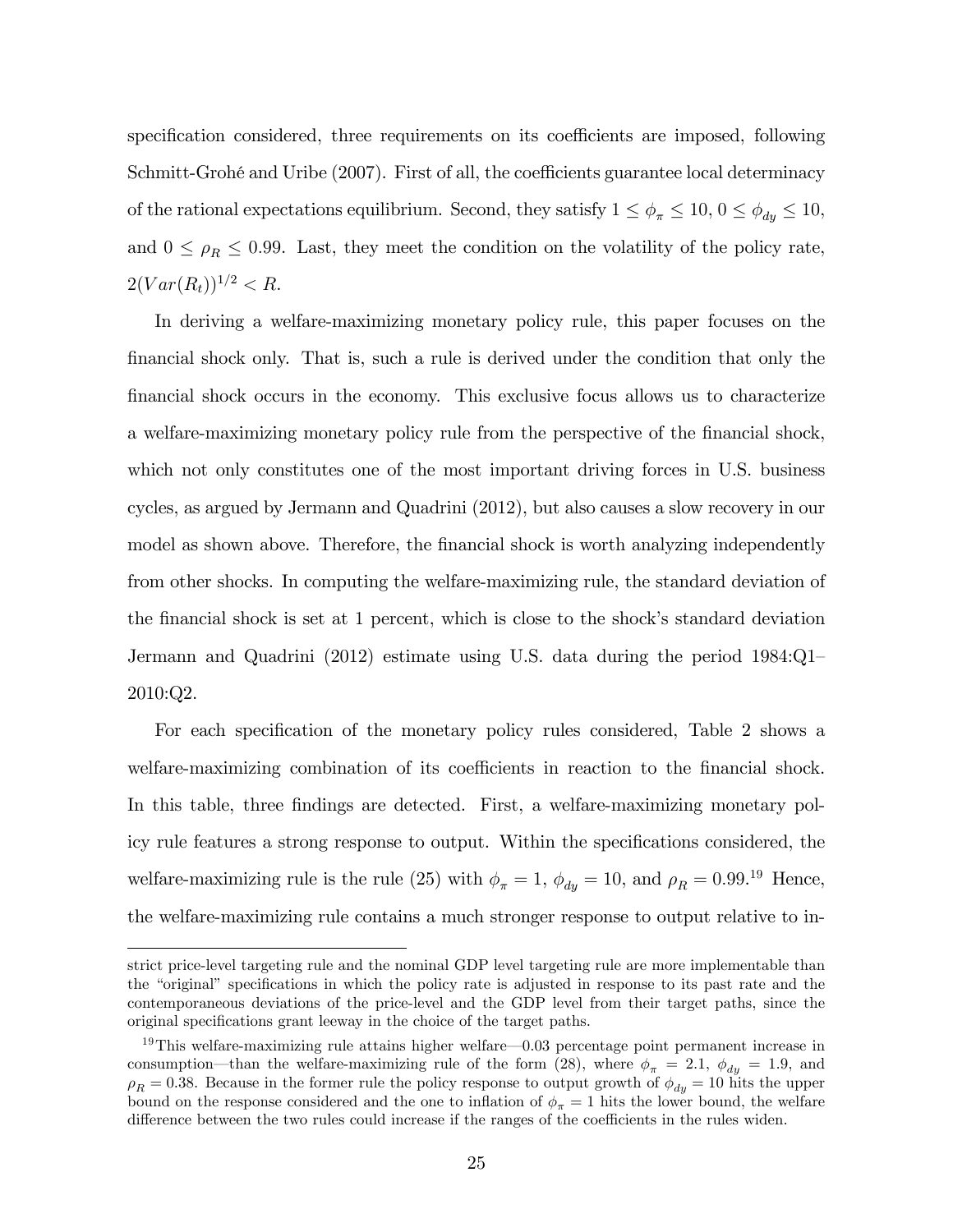flation.<sup>20</sup> The finding that the welfare-maximizing rule calls for a strong response to output contrasts starkly with previous monetary policy studies including Schmitt-GrohÈ and Uribe (2006, 2007), who argue that welfare-maximizing monetary policy features a muted response to output. This difference between their result and ours lies in the shocks considered in deriving welfare-maximizing policy. Our paper focuses only on the financial shock, whereas Schmitt-GrohÈ and Uribe (2006, 2007) and others consider mainly a TFP shock and a government spending shock. Indeed, if only TFP shocks are considered in our model, a welfare-maximizing monetary policy rule features a muted response to output as in the previous studies.<sup>21</sup> The table also shows that the welfare gain from adopting the welfare-maximizing rule relative to the benchmark rule (i.e., the rule (25) with  $\phi_{\pi} = 1.5$ ,  $\phi_{dy} = 0.2$ , and  $\rho_R = 0.6$ ) is huge. The welfare gain from the welfaremaximizing rule is a permanent increase in consumption of 14:71 percentage points. This gain is more than 30 times larger than the one of 0:48 percentage points in the model with exogenous TFP growth. Moreover, the table demonstrates that the huge welfare gain arises mostly from an improvement in the bias of the balanced growth rate  $\gamma_{A,t}^*$  in the welfare measure (27). This improvement explains more than 90 percent of the total welfare gain. An adverse financial shock generates a slowdown in TFP growth and hence balanced growth, and thereby causes a permanent decline in consumption. This decline induces a welfare loss, which is captured by the bias in the balanced growth rate. In the model, monetary policy has an ináuence on TFP. Thus, the strong policy response

 $^{20}$ As indicated below, the size of the policy response to inflation plays a minor role for welfare in reacting to the financial shock, and therefore we emphasize a strong policy response to output as one of the most important features of the welfare-maximizing rule. The strong policy response to output is partially due to the financial shock, since in the model with exogenous TFP growth (shown in the second to last row of Table 2) the welfare-maximizing rule of the form (25) contains a policy response to output growth of  $\phi_{dy} = 10$  as well, although it also contains a policy response to inflation of  $\phi_{\pi} = 6.7$ , which is much stronger than the one of  $\phi_{\pi} = 1$  in the benchmark model.

 $^{21}$ In this case (of only TFP shocks), the welfare-maximizing monetary policy rule of the form  $(25)$ contains  $\phi_{\pi} = 3.1$ ,  $\phi_{dy} = 0$ , and  $\rho_R = 0$ . Moreover, if the financial friction and endogenous TFP growth are removed from the benchmark model and the policy response to real wage growth,  $\phi_{dw}$ , is introduced in the rule (25) as in Schmitt-Grohé and Uribe (2007), the welfare-maximizing rule has  $\phi_{\pi} = 3.8$ ,  $\phi_{dy} = 0$ ,  $\phi_{dw} = 3.0$ , and  $\rho_R = 0.99$ , so that it shows no response to output in line with their result.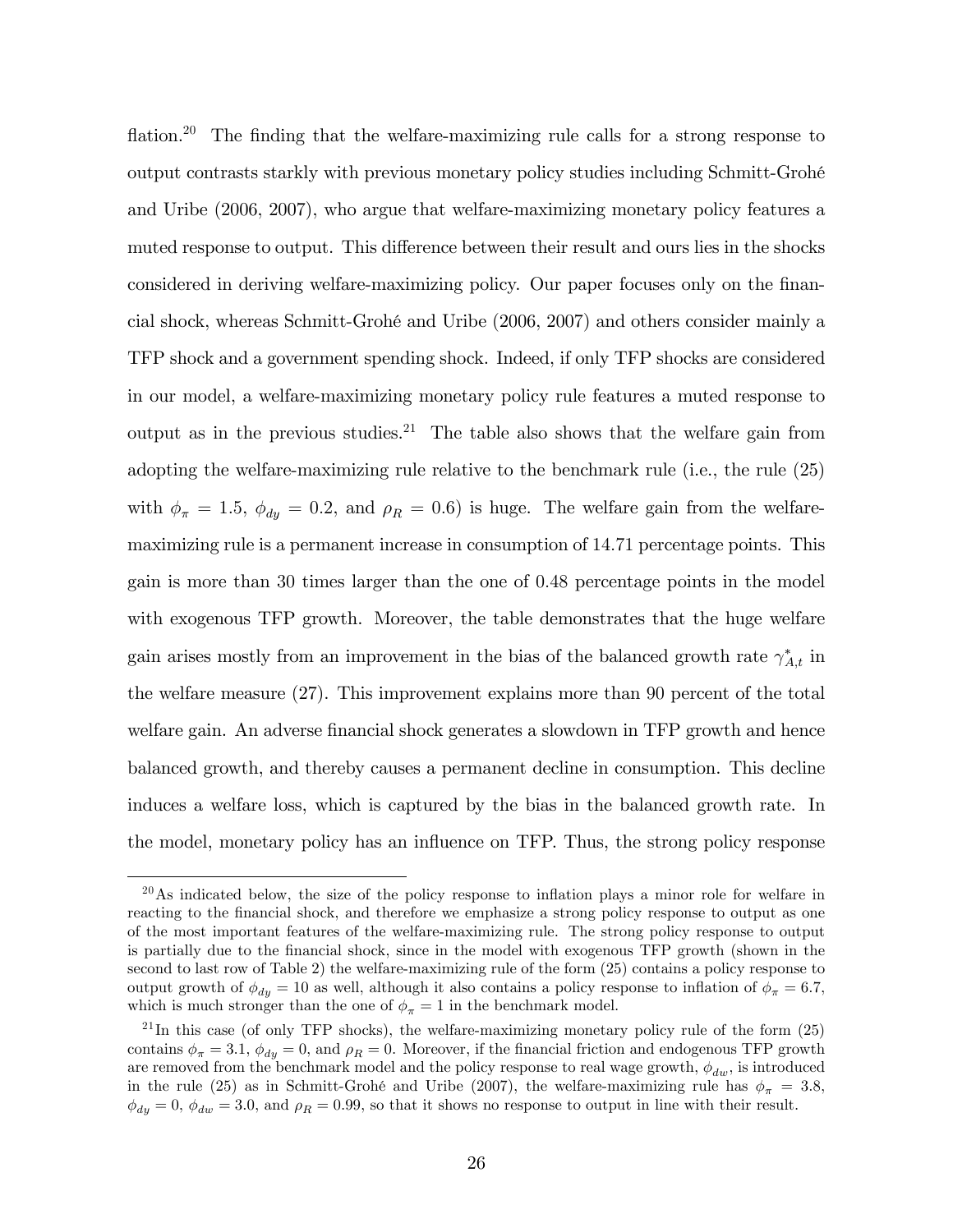to output under the welfare-maximizing rule subdues the slowdown in TFP growth and thereby ameliorates social welfare through an improvement in the bias.

Second, the strict inflation or price-level targeting rule induces a sizable welfare loss relative to the welfare-maximizing rule. Even the optimal strict inflation targeting rule where  $\rho_R = 0$  and  $\phi_\pi = 10$ , the latter of which hits the upper bound on the response considered—yields lower welfare by  $0.69$  percentage point permanent decline in consumption than the welfare-maximizing rule, and the optimal strict price-level targeting rule—where  $\rho_R = 0$  and  $\phi_\pi = 10$ , the latter of which hits the upper bound—generates lower welfare by 0.47 percentage point permanent decline in consumption. This is because these rules have no policy response to output and thus cannot directly mitigate a slowdown in TFP growth caused by the financial shock.

Last, the nominal GDP growth or level targeting rule performs well, even compared with the welfare-maximizing rule. Indeed, the welfare gain from adopting the welfaremaximizing rule relative to the optimal nominal GDP growth targeting rule—where  $\rho_R = 0.92$  and  $\phi_{\pi} = \phi_{dy} = 10$ , the last two of which hit the upper bounds on the responses considered—is a permanent increase in consumption of only  $0.04$  percentage point, while the one relative to the optimal nominal GDP level targeting rule—where  $\rho_R = 0.21$ and  $\phi_{\pi} = \phi_{dy} = 1.2$  is a permanent increase in consumption of only 0.02 percentage point. Because the actual policy responses to inflation in the welfare-maximizing rule, the nominal GDP growth targeting rule, and the nominal GDP level targeting rule,  $\phi_{\pi}(1-\rho_R)$ , are 0.01, 0.84, and 0.91, the welfare-maximizing rule contains a much weaker response to inflation than the two nominal GDP targeting rules.<sup>22</sup> This implies that the size of the policy response to ináation plays a minor role for welfare in reacting to the financial shock.

 $22$ Because the last two rows of Table 2 show that the welfare-maximizing rule of the form  $(25)$  features an aggressive policy response to inflation of  $\phi_{\pi} = 6.7$  in the model with exogenous TFP growth and of  $\phi_{\pi} = 4.6$  in the model with flexible wages, the combination of endogenous TFP growth and sticky wages could cause the welfare-maximizing rule to contain a weak response to inflation in the benchmark model.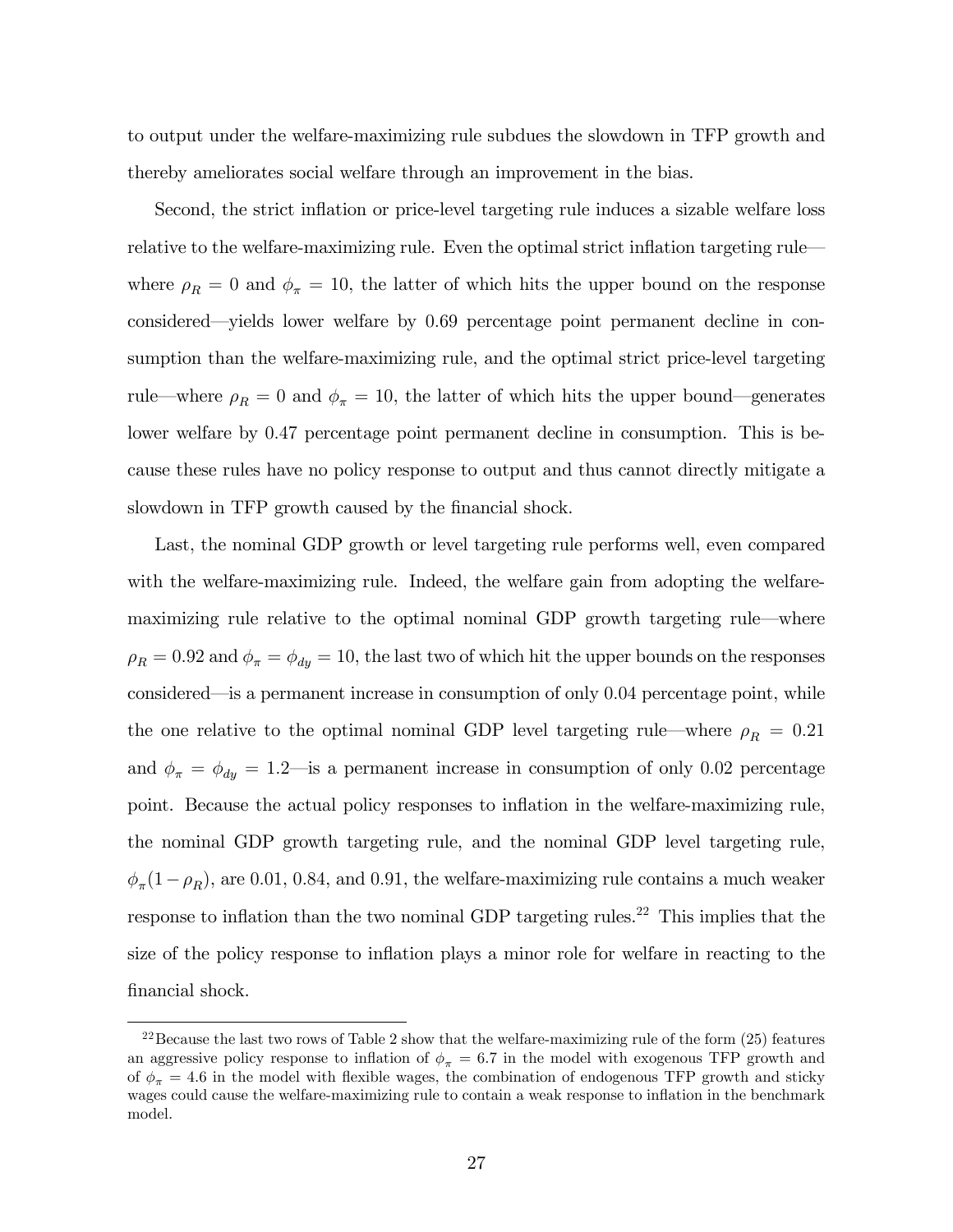#### 5.3 Financial crisis scenario simulations

Under the welfare-maximizing monetary policy rule and other rules analyzed above, this subsection conducts simulations in an illustrative financial crisis scenario.

In the scenario, the economy is hit by an adverse financial shock of  $\epsilon_{\xi,t} = -0.04$  for three periods  $(t = 1, 2, 3)$  and this is anticipated by all economic agents in the model when the first shock emerges in period 1. A financial shock of this size occurred in the U.S. during the Great Recession, as can be seen in the estimated series of the financial shock by Jermann and Quadrini  $(2012).^{23}$  The anticipated financial shocks subsequent to the emergence of the first shock seem reasonable, since once a financial crisis happens, the resulting financial turbulence tends to continue unfolding.

Fig. 3 plots the developments of output, total investment, intratemporal loans, (yearon-year) ináation, the (annualized) interest rate, and TFP under the benchmark monetary policy rule (the solid line), the welfare-maximizing rule (the dashed line), the optimal nominal GDP level targeting rule (the dotted line), and the optimal strict pricelevel targeting rule (the dot-dashed line) in the financial crisis scenario. In this figure, three findings are detected. First, in response to the severe financial shocks, a slowdown in TFP growth is much less pronounced under the welfare-maximizing rule than under the benchmark rule. As a consequence, output and total investment approach the pre-crisis balanced growth path under the welfare-maximizing rule, while they do not under the benchmark rule, implying that the welfare gain from adopting the former rule relative to the latter is huge, as shown above. The inflation rate then rises under the welfare-maximizing rule, whereas it drops under the benchmark rule, reflecting a much weaker policy response to inflation under the former rule (i.e.,  $\phi_{\pi}(1 - \rho_R) = 0.01$  under the welfare-maximizing rule, whereas  $\phi_{\pi}(1 - \rho_R) = 0.60$  under the benchmark rule). According to these developments of inflation and output growth, the benchmark rule

 $^{23}$  According to Fig. 2 of Jermann and Quadrini (2012), their estimated financial shock went down by 4 percentage points, from about 1 percent to about  $-3$  percent during the recent U.S. Great Recession.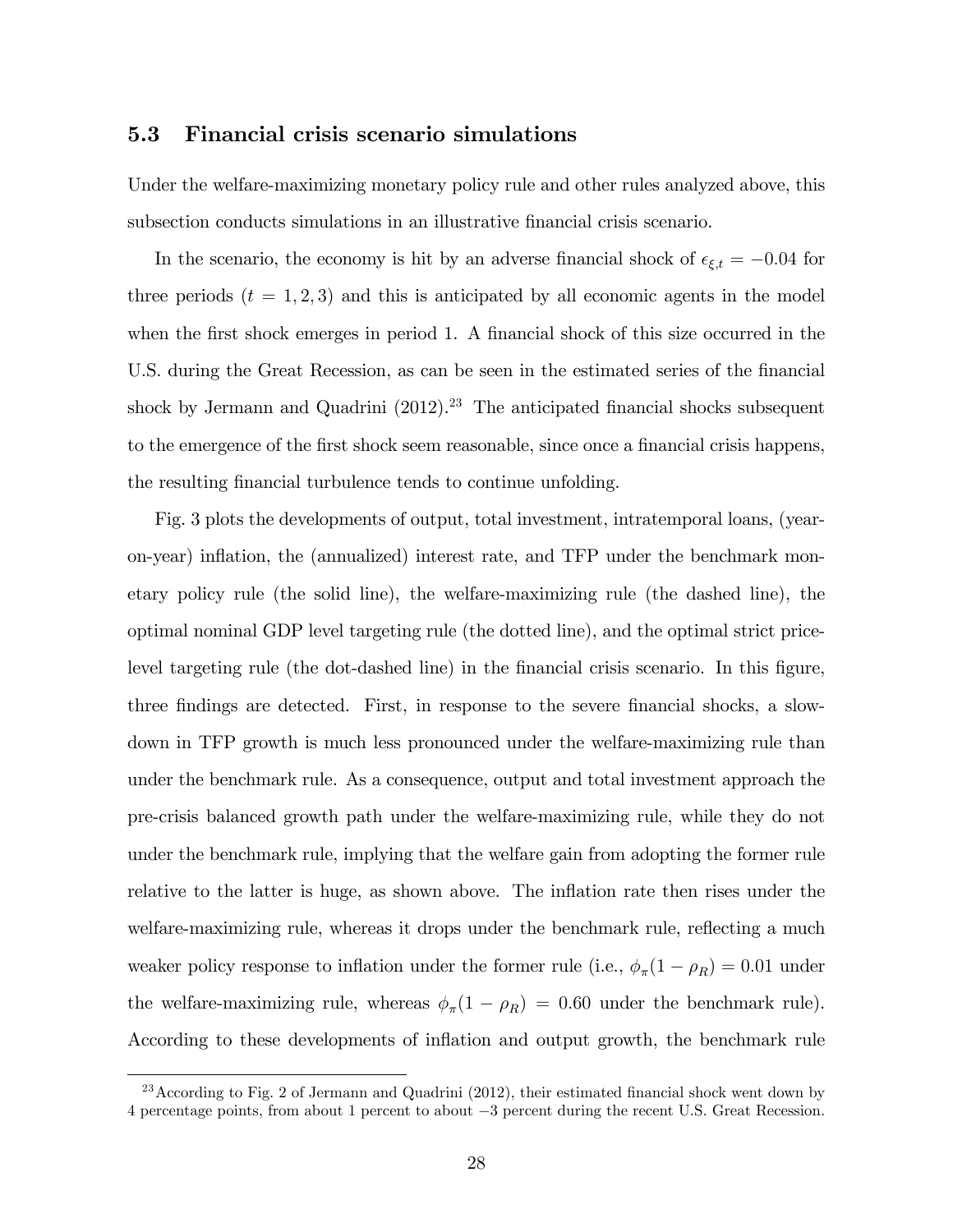lowers the interest rate below zero, while the interest rate cut is subdued substantially under the welfare-maximizing rule.

Second, under the nominal GDP level targeting rule, the levels of TFP, output, and total investment initially overshoot those under the welfare-maximizing rule, but then these levels under the two rules approach each other, implying that the welfare gain from adopting the welfare-maximizing rule relative to the nominal GDP targeting rule is small, as indicated above. However, it is surprising that even in the Önancial crisis scenario, the initial overshoot induces an initial rise in ináation and hence an initial hike in the interest rate under the nominal GDP targeting rule. Under the welfare-maximizing rule its weak policy response to inflation  $(\phi_{\pi}(1 - \rho_R) = 0.01)$  leads to an initial cut in the interest rate, albeit an initial increase in inflation.

Last, under the strict price-level targeting rule, inflation is stabilized by the strong policy response to inflation  $(\phi_{\pi}(1 - \rho_R) = 10)$  much more than under the welfaremaximizing rule, which contains the weak response to inflation  $(\phi_{\pi}(1 - \rho_R) = 0.01)$ . Yet the strict price-level targeting rule cannot directly mitigate a slowdown in TFP growth caused by the severe financial shocks, since it has no response to output. Consequently, output and total investment recover to the pre-crisis balanced growth path more slowly than under the welfare-maximizing rule, and thus the welfare loss from the price-level targeting rule relative to the welfare-maximizing rule is sizable, as noted above.<sup>24</sup>

## 6 Concluding Remarks

This paper has developed a model that can describe a slow recovery resulting from an adverse financial shock like the slow recoveries observed in many economies after the

<sup>&</sup>lt;sup>24</sup>Appendix D addresses the question of whether a discretionary deviation from the benchmark monetary policy rule by a monetary policy shock can achieve the output growth attained under the welfaremaximizing monetary policy rule. It is shown that in the presence of a zero lower bound on the (nominal) interest rate, the regime shift from the benchmark rule to the welfare-maximizing rule could work much better in the Önancial crisis scenario than the constrained discretion under the benchmark rule as long as the shift has no credibility problem.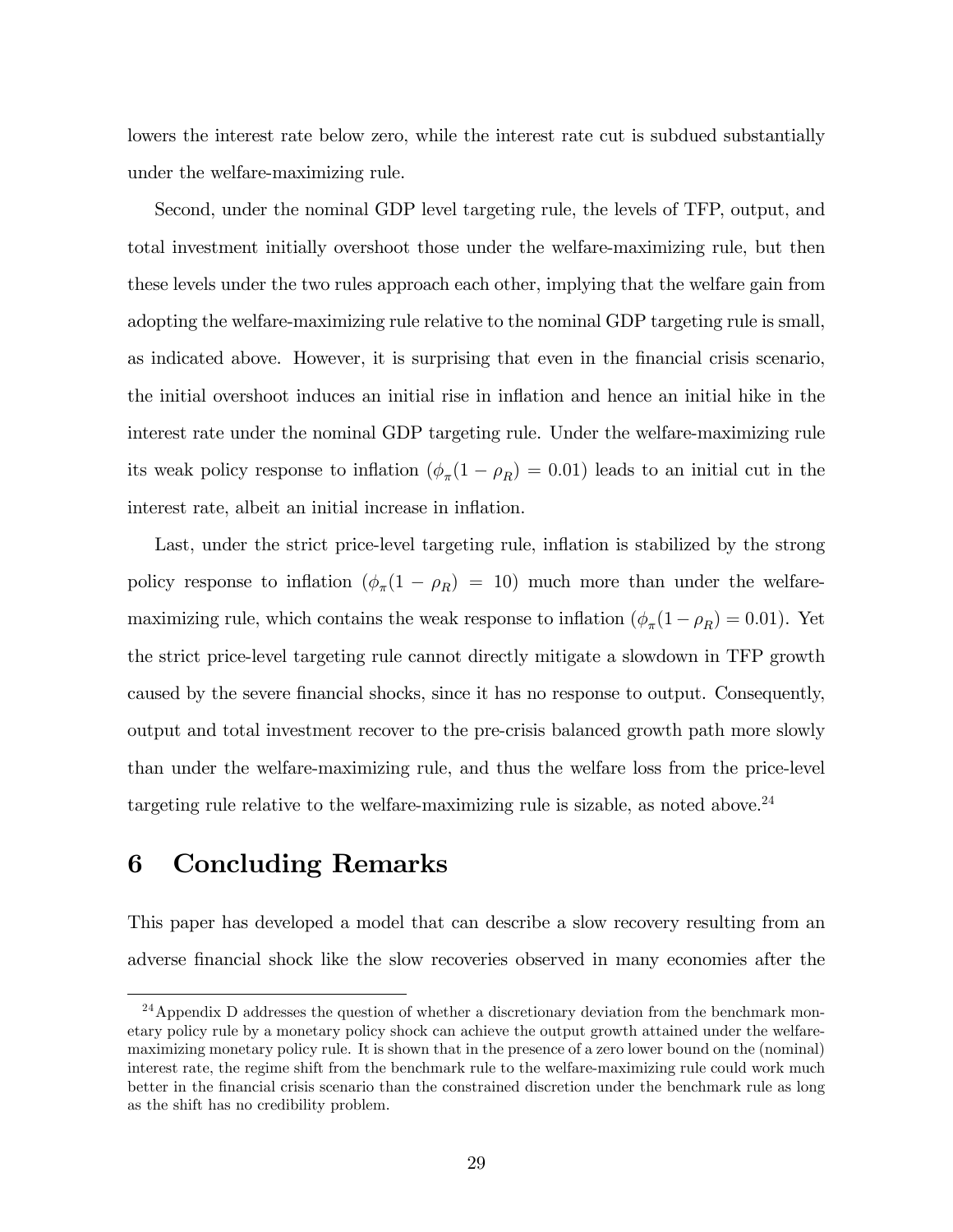recent financial crisis and subsequent recession. Specifically, the Jermann and Quadrini (2012) Önancial friction and shock and the Comin and Gertler (2006) endogenous TFP growth mechanism have been introduced in an otherwise standard DSGE model. With this model, the paper has examined how monetary policy should react to the financial shock. It has been shown that in the face of the financial shock, a welfare-maximizing monetary policy rule features a strong response to output. Moreover, compared with this rule, a strict inflation or price-level targeting rule induces a sizable welfare loss, whereas a nominal GDP growth or level targeting rule performs well. To obtain these results, it is crucial to take into account a welfare loss from a permanent decline in consumption caused by a slowdown in TFP growth. In the model, TFP growth is endogenous and monetary policy has an influence on TFP, and as a consequence, not only the variability of consumption but also the level of consumption changes with policy choices and thus constitutes social welfare relevant to policy evaluation.

The paper has also conducted a financial crisis scenario simulation under the monetary policy rules. In this simulation, a slowdown in TFP growth is much less pronounced under the welfare-maximizing rule than under the strict price-level targeting rule and as a consequence, output recovers to its pre-crisis growth trend faster under the welfaremaximizing rule. Under the nominal GDP level targeting rule, the levels of TFP and output initially overshoot those under the welfare-maximizing rule, but then these levels under the two rules approach each other. It is surprising that even in the financial crisis scenario, the initial overshoot induces an initial hike in the interest rate under the nominal GDP targeting rule.

This paper has studied interest rate policy only. After lowering the policy rate virtually to the zero lower bound, central banks in advanced economies have been underpinning economic recovery in the wake of the recent global financial crisis by using unconventional policy tools, such as forward guidance and asset purchases. The analysis of these unconventional policies in the model is left for future work.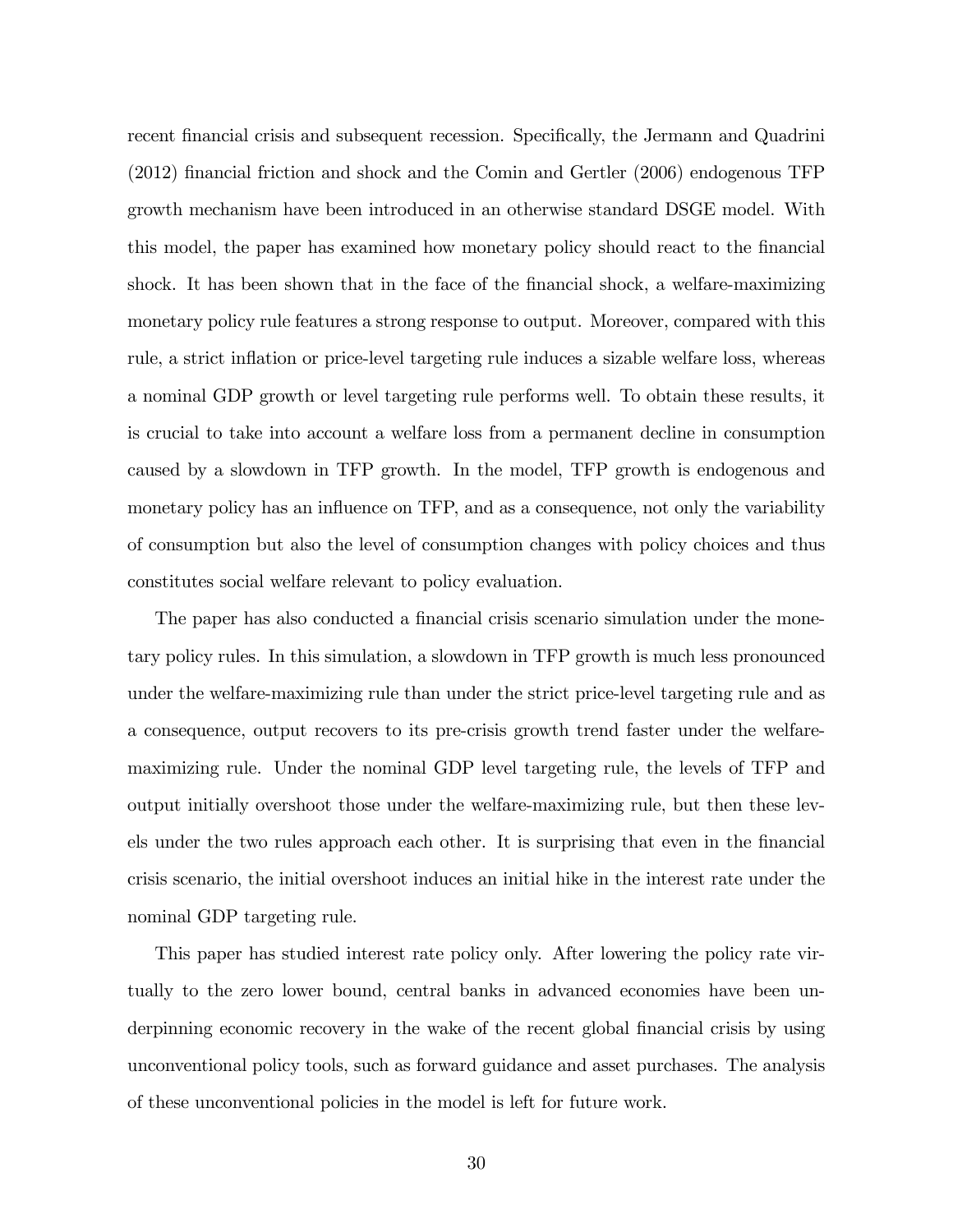# Appendix

# A The intermediate-good firm's problem

This appendix solves the problem of the representative intermediate-good firm. This firm chooses dividend payment  $d_t$ , intertemporal debt  $b_t (= B_t/P_t)$ , labor  $n_t$ , capital  $k_t$ , and adopted ideas  $A_t$  to maximize the expected value of the present and future dividend payment

$$
E_0 \sum_{t=0}^{\infty} m_{0,t} d_t
$$

subject to  $(3)-(7)$  and  $(9)$ . Substituting the capital accumulation equation (4), the adopted idea equation (5), and the intratemporal loan equation (6) in the borrowing constraint (7) and the budget constraint (9) yields

$$
\xi_t \left( q_t k_t - \frac{b_t}{R_t} \right) \ge w_t n_t + q_t \left( k_t - (1 - \delta_k) k_{t-1} \right),
$$
\n
$$
p_t^x x_t + \frac{b_t}{R_t^{\tau}} = w_t n_t + q_t \left( k_t - (1 - \delta_k) k_{t-1} \right) + v_t \left( A_t - (1 - \delta_A) A_{t-1} \right) + \varphi \left( d_t \right) + \frac{b_{t-1}}{\pi_t},
$$

where  $q_t = Q_t/P_t$  is the relative price of investment goods,  $w_t = W_t/P_t$  is the real wage,  $p_t^x = P_t^x/P_t$  is the relative price of final goods, and  $v_t = V_t/P_t$  is the relative price of newly adopted ideas. Assume that the borrowing constraint is always binding. Then, letting  $s_t$ ,  $\mu_t$ , and  $\varsigma_t$  denote the Lagrange multipliers on the aggregate intermediategood production function (3), the borrowing constraint, and the budget constraint, the first-order conditions with respect to  $d_t$ ,  $k_t$ ,  $n_t$ ,  $b_t$ , and  $A_t$  are

$$
\varsigma_t = \frac{1}{\varphi'_t},\tag{A1}
$$

$$
1 = E_t \left[ m_{t,t+1} \frac{\alpha s_{t+1} \left( n_{t+1}/k_t \right)^{1-\alpha} + (1-\delta_k) q_{t+1} \left( \varsigma_{t+1} + \mu_{t+1} \right)}{q_t \left[ \varsigma_t + \mu_t \left( 1 - \xi_t \right) \right]} \right], \tag{A2}
$$

$$
w_t = \frac{(1 - \alpha)s_t (k_{t-1}/n_t)^{\alpha}}{\varsigma_t + \mu_t},
$$
\n(A3)

$$
1 = E_t \left[ m_{t,t+1} \frac{R_t^{\tau}}{\pi_{t+1}} \frac{\varsigma_{t+1}}{\varsigma_t} \right] + \frac{R_t^{\tau}}{R_t} \frac{\mu_t \xi_t}{\varsigma_t R_t},
$$
\n(A4)

$$
1 = E_t \left[ m_{t,t+1} \frac{(\theta - 1)s_{t+1}x_{t+1}A_t^{-\theta} + (1 - \delta_A)s_{t+1}v_{t+1}}{s_t v_t} \right],
$$
 (A5)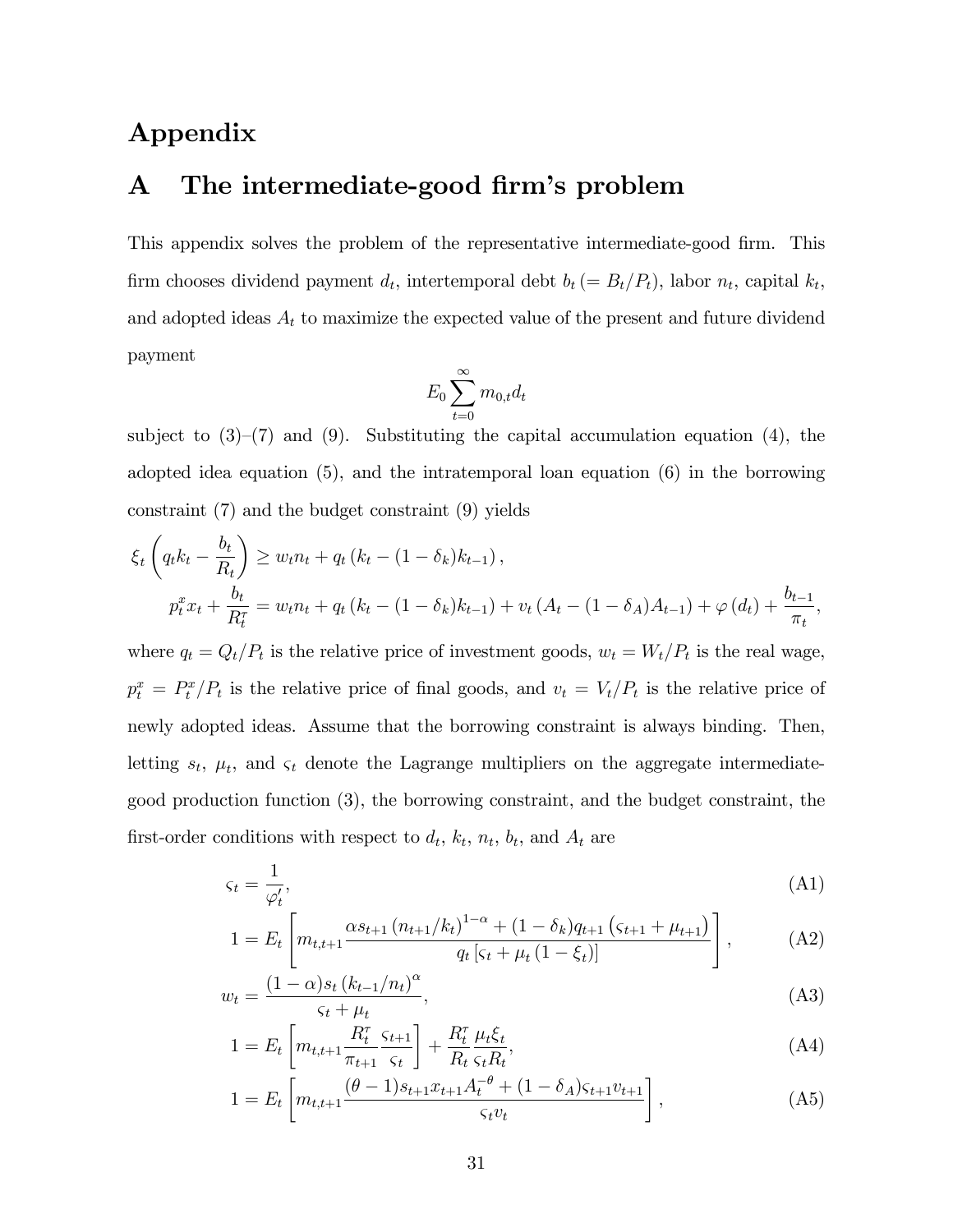where  $m_{t,t+1} = m_{0,t+1}/m_{0,t}$  and  $\varphi'_t = \varphi'(d_t) = 1 + 2\kappa(d_t/A_t^* - d^*)$ . Substituting (A1) and the aggregate intermediate-good production function in the first-order conditions  $(A2)–(A5)$  leads to

$$
1 = E_t \left[ m_{t,t+1} \frac{\alpha s_{t+1} (n_{t+1}/k_t)^{1-\alpha} + (1-\delta_k) q_{t+1} (1/\varphi'_{t+1} + \mu_{t+1})}{q_t [1/\varphi'_t + \mu_t (1-\xi_t)]} \right],
$$
  
\n
$$
w_t = \frac{(1-\alpha)s_t (k_{t-1}/n_t)^{\alpha}}{1/\varphi'_t + \mu_t},
$$
  
\n
$$
1 = E_t \left[ m_{t,t+1} \frac{R_t^{\tau}}{\pi_{t+1}} \frac{\varphi'_t}{\varphi'_{t+1}} \right] + \mu_t \xi_t \varphi'_t \frac{R_t^{\tau}}{R_t},
$$
  
\n
$$
1 = E_t \left[ m_{t,t+1} \frac{(\theta - 1)s_{t+1} n_{t+1} (k_t/n_{t+1})^{\alpha}/A_t + (1 - \delta_A) v_{t+1}/\varphi'_{t+1}}{v_t/\varphi'_t} \right].
$$

# B Equilibrium conditions and the steady state of the model

This appendix presents equilibrium conditions and the steady state of the model.

### B.1 Equilibrium conditions

The equilibrium conditions are presented in terms of detrended variables. With 24 variables,  $y_t^* = y_t/A_t^*$ ,  $c_t^* = c_t/A_t^*$ ,  $i_t^* = i_t/A_t^*$ ,  $i_{a,t}^* = i_{a,t}A_{t-1}/A_t^*$ ,  $i_{d,t}^* = i_{d,t}/A_t^*$ ,  $d_t^* = d_t/A_t^*$ ,  $k_t^* = k_t/A_t^*, \; b_t^* = b_t/A_t^*, \; s_t^* = s_t/A_{t-1}^{\theta-1}, \; v_t^* = v_t A_{t-1}/A_t^*, \; j_t^* = j_t A_{t-1}/A_t^*, \; a_t = A_t/Z_t,$  $w_t^* = w_t/A_t^*, \pi_t, \Delta_{p,t}, F_{p,t}, K_{p,t}, F_{w,t}, K_{w,t}, n_t, R_t, q_t, \gamma_{A,t}$ , and  $\mu_t$ , where  $A_t^* = A_{t-1}^{\frac{\theta-1}{1-\alpha}}$ , the system of the equilibrium conditions consists of the following 24 equations.

Intermediate-good firms:

$$
\xi_{t}\left(q_{t}k_{t}^{*}-\frac{b_{t}^{*}}{R_{t}}\right)=w_{t}^{*}n_{t}+q_{t}\left(k_{t}^{*}-(1-\delta_{k})\frac{k_{t-1}^{*}}{\gamma_{A,t}^{*}}\right),\tag{B1}
$$
\n
$$
0=\theta s_{t}^{*}\varphi_{t}'\left(\frac{k_{t-1}^{*}}{\gamma_{A,t}^{*}}\right)^{\alpha}n_{t}^{1-\alpha}+\frac{b_{t}^{*}}{R_{t}^{*}}-w_{t}^{*}n_{t}-q_{t}\left(k_{t}^{*}-(1-\delta_{k})\frac{k_{t-1}^{*}}{\gamma_{A,t}^{*}}\right)
$$
\n
$$
-v_{t}^{*}\left(\gamma_{A,t}-(1-\delta_{A})\right)-\left[d_{t}^{*}+\kappa\left(d_{t}^{*}-d^{*}\right)^{2}\right]-\frac{b_{t-1}^{*}}{\gamma_{A,t}^{*}\pi_{t}},\tag{B2}
$$
\n
$$
k^{*}-(1-\delta_{t})\frac{k_{t-1}^{*}}{\pi_{t}^{*}}+\left[1-\frac{S}{\pi}\left(\frac{i_{t}^{*}}{\pi_{A,t}^{*}}\frac{\gamma_{A,t}^{*}}{\pi_{A,t}}-1\right)^{2}\right]_{i^{*}}\tag{B3}
$$

$$
k_t^* = (1 - \delta_k) \frac{k_{t-1}^*}{\gamma_{A,t}^*} + \left[ 1 - S \left( \frac{i_t^*}{i_{t-1}^*} \frac{\gamma_{A,t}^*}{\gamma_A^*} - 1 \right)^2 \right] i_t^*,
$$
 (B3)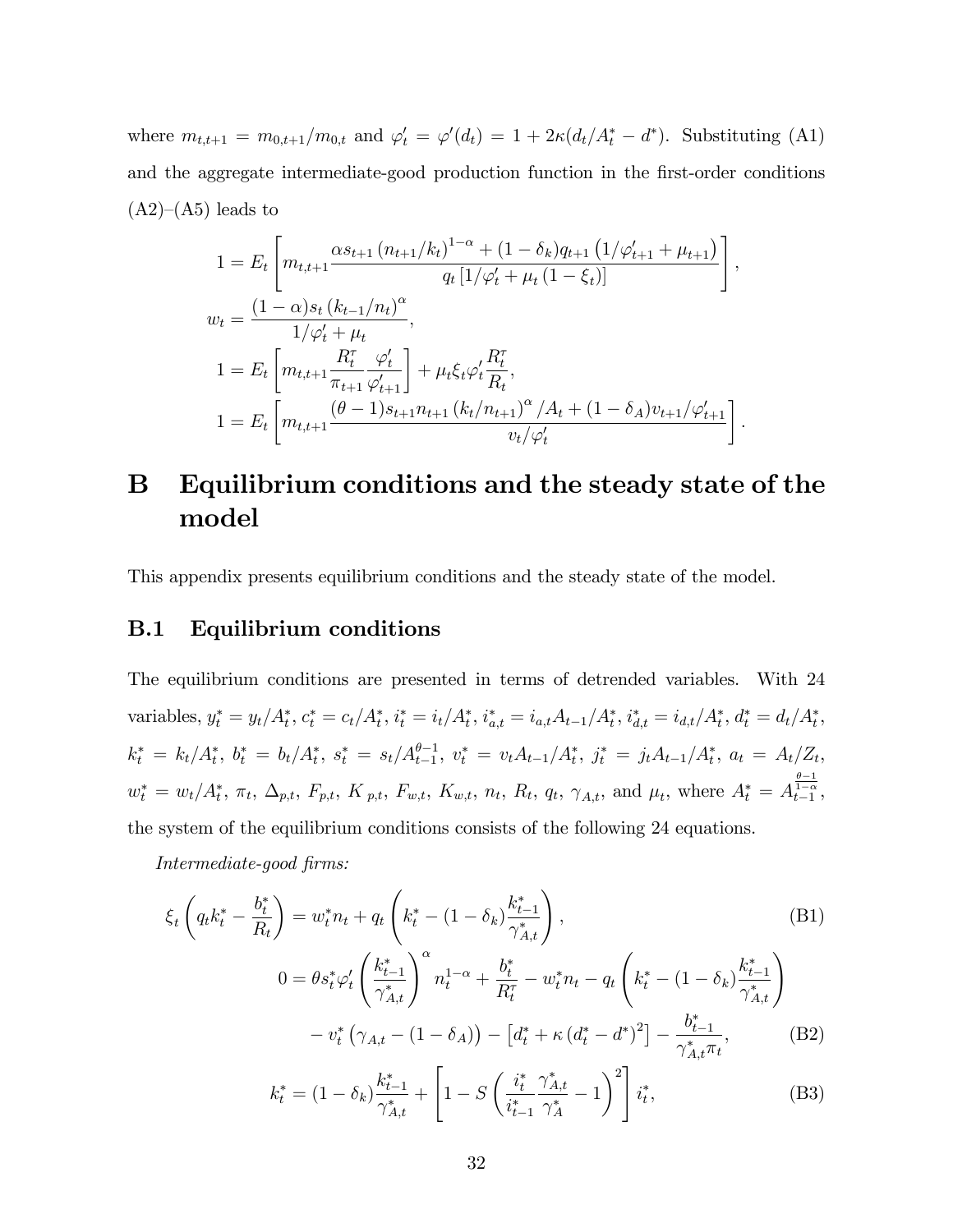$$
1 = E_t \left[ \frac{\beta}{\gamma_{A,t+1}^*} \frac{c_t^*}{c_{t+1}^*} \frac{s_{t+1}^* \alpha \left( \gamma_{A,t+1}^* n_{t+1} / k_t^* \right)^{1-\alpha} + (1 - \delta_k) q_{t+1} \left( 1 / \varphi_{t+1}' + \mu_{t+1} \right)}{q_t \left[ 1 / \varphi_t' + \mu_t \left( 1 - \xi_t \right) \right]} \right], \quad \text{(B4)}
$$

$$
w_t^* = \frac{s_t^*}{1/\varphi_t' + \mu_t} (1 - \alpha) \left(\frac{k_{t-1}^*}{\gamma_{A,t}^* n_t}\right)^{\alpha},\tag{B5}
$$

$$
1 = E_t \frac{\beta}{\gamma_{A,t+1}^*} \frac{c_t^*}{c_{t+1}^*} \frac{\varphi_t'}{\varphi_{t+1}'} \frac{R_t^{\tau}}{\pi_{t+1}} + \mu_t \xi_t \varphi_t' \frac{R_t^{\tau}}{R_t},
$$
(B6)

$$
1 = E_t \left[ \frac{\beta}{\gamma_{A,t+1}^*} \frac{c_t^*}{c_{t+1}^*} \frac{(\theta - 1)s_{t+1}^* n_{t+1} \left[ k_t^* / \left( \gamma_{A,t+1}^* n_{t+1} \right) \right]^\alpha + (1 - \delta_A) v_{t+1}^* / \varphi_{t+1}'}{v_t^* / \varphi_t'} \right].
$$
 (B7)

 $\emph{Consumption-good firms:}$ 

$$
1 = (1 - \xi_p) \left( \lambda_p \frac{K_{p,t}}{F_{p,t}} \right)^{\frac{1}{1 - \lambda_p}} + \xi_p \left( \frac{\pi}{\pi_t} \right)^{\frac{1}{1 - \lambda_p}},
$$
 (B8)

$$
F_{p,t} = \frac{y_t^*}{c_t^*} + \beta \xi_p E_t \left(\frac{\pi}{\pi_{t+1}}\right)^{\frac{1}{1-\lambda_p}} F_{p,t+1},\tag{B9}
$$

$$
K_{p,t} = \frac{y_t^*}{c_t^*} \theta s_t^* \varphi_t' + \beta \xi_p E_t \left(\frac{\pi}{\pi_{t+1}}\right)^{\frac{\lambda_p}{1-\lambda_p}} K_{p,t+1},
$$
\n(B10)

$$
y_t^* \Delta_{p,t} = \left(k_t^* / \gamma_{A,t}^*\right)^\alpha n_t^{1-\alpha}, \tag{B11}
$$

$$
\Delta_{p,t} = (1 - \xi_p) \left( \lambda_p \frac{K_{p,t}}{F_{p,t}} \right)^{\frac{\lambda_p}{1 - \lambda_p}} + \xi_p \left( \frac{\pi}{\pi_t} \right)^{\frac{\lambda_p}{1 - \lambda_p}} \Delta_{p,t-1},
$$
\n(B12)

$$
y_t^* = c_t^* + i_t^* + i_{a,t}^* \left(\frac{1}{a_t} - 1\right) + i_{d,t}^* + \kappa \left(d_t^* - d^*\right)^2. \tag{B13}
$$

 $Investment\emph{-}good\emph{ firms:}$ 

$$
1 = q_t \left[ 1 - S \left( \frac{i_t^*}{i_{t-1}^*} \frac{\gamma_{A,t}^*}{\gamma_A^*} - 1 \right)^2 - 2S \left( \frac{i_t^*}{i_{t-1}^*} \frac{\gamma_{A,t}^*}{\gamma_A^*} - 1 \right) \frac{i_t^*}{i_{t-1}^*} \frac{\gamma_{A,t}^*}{\gamma_A^*} \right] + E_t \beta \frac{c_t^*}{c_{t+1}^*} q_{t+1} 2S \left( \frac{i_{t+1}^*}{i_t^*} \frac{\gamma_{A,t+1}^*}{\gamma_A^*} - 1 \right) \left( \frac{i_{t+1}^*}{i_t^*} \right)^2 \frac{\gamma_{A,t+1}^*}{\gamma_A^*}. \tag{B14}
$$

Technology adopters:

$$
j_t^* = -i_{a,t}^* + (1 - \delta_A) \left[ \lambda_0 \left( i_{a,t}^* \right)^{\omega} v_t^* + E_t \frac{\beta}{\gamma_{A,t+1}} \frac{c_t^*}{c_{t+1}^*} (1 - \lambda_t) j_{t+1}^* \right], \tag{B15}
$$

$$
1 = (1 - \delta_A) \lambda_0 \omega \left( i_{a,t}^* \right)^{\omega - 1} \frac{1}{k} \left( v_t^* - E_t \frac{\beta}{\gamma_{A,t+1}} \frac{c_t^*}{c_{t+1}^*} j_{t+1}^* \right), \tag{B16}
$$

$$
\gamma_{A,t+1} = (1 - \delta_A) \left[ \lambda_0 \left( i_{a,t}^* \right)^{\omega} (1/a_t - 1) + 1 \right]. \tag{B17}
$$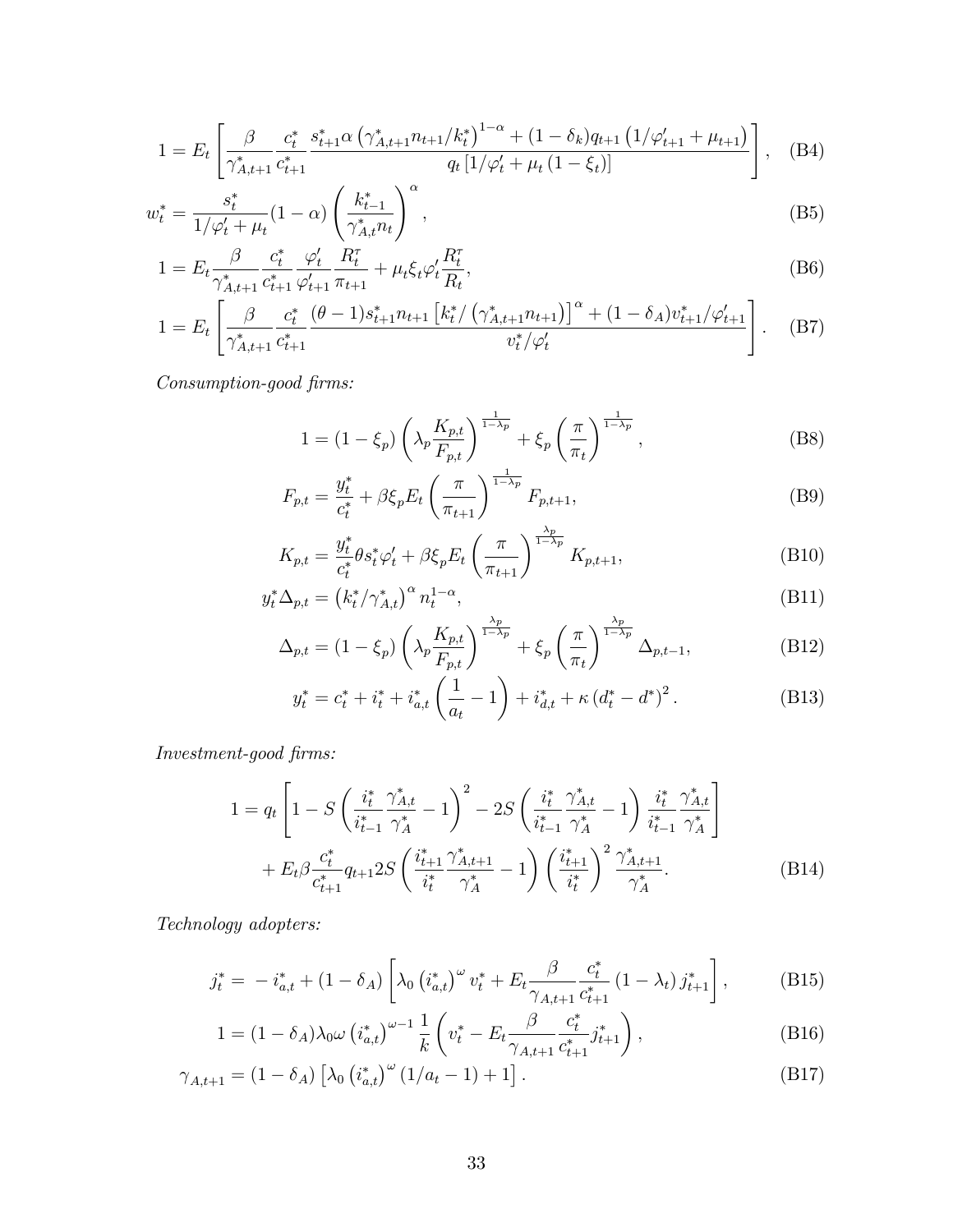Innovators:

$$
\frac{a_t}{a_{t+1}} \gamma_{A,t+1} = \chi \left( i_{d,t}^* \right)^{\rho} + 1 - \delta_A,
$$
\n(B18)

$$
1 = \chi \frac{1/a_t}{(i_{d,t}^*)^{1-\rho}} (1 - \delta_A) E_t \frac{\beta}{\gamma_{A,t+1}} \frac{c_t^*}{c_{t+1}^*} j_{t+1}^*.
$$
 (B19)

Households:

$$
1 = E_t \frac{\beta}{\gamma_{A,t+1}^*} \frac{c_t^*}{c_{t+1}^*} \frac{R_t}{\pi_{t+1}},
$$
\n(B20)

$$
1 = (1 - \xi_w) \left( \frac{1}{w_t^*} \frac{K_{w,t}}{F_{w,t}} \right)^{\frac{1}{1 - \lambda_w (1 + 1/\nu)}} + \xi_w \left( \frac{w_{t-1}^*}{w_t^*} \frac{\gamma_A^*}{\gamma_{A,t}^*} \frac{\pi}{\pi_t} \right)^{\frac{1}{1 - \lambda_w}}, \tag{B21}
$$

$$
F_{w,t} = \frac{n_t}{c_t^*} + \beta \xi_w E_t \left[ \left( \frac{w_t^*}{w_{t+1}^*} \right)^{\frac{\lambda_w}{1-\lambda_w}} \left( \frac{\gamma_A^*}{\gamma_{A,t+1}^*} \frac{\pi}{\pi_{t+1}} \right)^{\frac{1}{1-\lambda_w}} F_{w,t+1} \right],
$$
(B22)

$$
K_{w,t} = \lambda_w \psi n_t^{1+1/\nu} + \beta \xi_w E_t \left[ \left( \frac{w_t^*}{w_{t+1}^*} \right)^{\frac{\lambda_w (1+1/\nu)}{1-\lambda_w}} \left( \frac{\gamma_A^*}{\gamma_{A,t+1}^*} \frac{\pi}{\pi_{t+1}} \right)^{\frac{\lambda_w (1+1/\nu)}{1-\lambda_w}} K_{w,t+1} \right]. \tag{B23}
$$

Central bank:

$$
\log\left(\frac{R_t}{R}\right) = \rho_R \log\left(\frac{R_{t-1}}{R}\right) + (1 - \rho_R) \left[\phi_\pi \log\left(\frac{\pi_t}{\pi}\right) + \phi_{dy} \log\left(\frac{y_t^*}{y_{t-1}^*} \frac{\gamma_{A,t}^*}{\gamma_A^*}\right)\right] + \epsilon_{R,t}.
$$
 (B24)

### B.2 The steady state

The strategy for computing the steady state is to set a target value for labor  $n$ , the technology adoption rate  $\lambda$ , and the growth rate of  $A_t$ ,  $\gamma_A$ , and pin down the parameter values of  $\psi$ ,  $\chi$ , and  $\lambda_0$  instead. Labor is normalized to unity,  $n = 1$ . In the steady state, the costs of dividend payment are zero, so that  $\varphi' = 1$ . The parameter value of  $d^*$  will be determined later.

Equation (B14) implies  $q = 1$ . From equation (B20), the interest rate is given by

$$
R=\frac{\pi \gamma_A^*}{\beta},
$$

where  $\gamma_A^* = \gamma_A^{\frac{\theta-1}{1-\alpha}}$ . Equation (B17) determines

$$
a = \left[\frac{1}{\lambda} \left(\frac{\gamma_A}{1 - \delta_A} - 1\right) + 1\right]^{-1}.
$$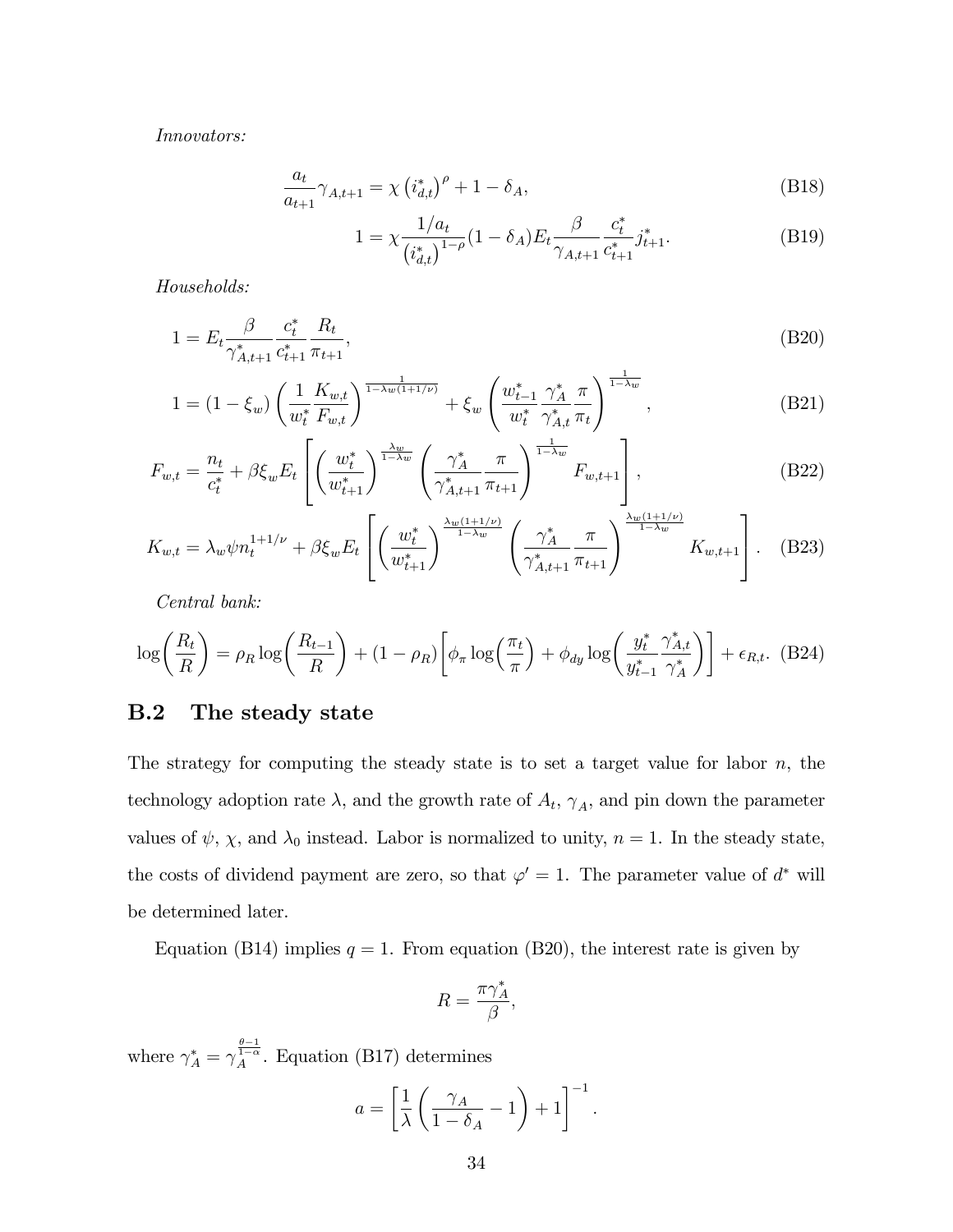From equations  $(B8)–(B10)$ , the marginal cost is given by

$$
s^* = \frac{1}{\theta \lambda_p}.
$$

From equation (B6), the Lagrange multiplier on the borrowing constraint is given by

$$
\mu = \left(\frac{R - R^{\tau}}{R^{\tau}}\right) \frac{1}{\xi},
$$

where  $R^{\tau} = 1 + (1 - \tau) (R - 1)$ . Because  $n = 1$ , equations (B3)–(B5), (B7), and (B11) determine capital, physical capital investment, the wage, the value of the newly adopted idea, and output respectively as

$$
k^* = \left[\frac{\gamma_A^*/\beta \left(1 + \left(1 - \xi\right)\mu\right) - \left(1 - \delta_k\right)\left(1 + \mu\right)}{s^*\alpha}\right]^{\frac{1}{\alpha - 1}} \gamma_A^*, \quad i^* = \left(1 - \frac{1 - \delta_k}{\gamma_A^*}\right) k^*,
$$
  

$$
w^* = \frac{s^*}{1 + \mu} \left(1 - \alpha\right) \left(\frac{k^*}{\gamma_A^*}\right)^\alpha, \quad v^* = \frac{(\theta - 1)s^*\left(k^*/\gamma_A^*\right)^\alpha}{\gamma_A/\beta - 1 + \delta_A}, \quad y^* = \left(k^*/\gamma_A^*\right)^\alpha.
$$

Equation (B1) determines the intertemporal borrowing as

$$
b^* = R\left(k^* - \frac{w^* + i^*}{\xi}\right).
$$

Equation (B2) pins down the parameter value of  $d^*$  as

$$
\bar{d} = \theta s^* \left(\frac{k^*}{\gamma_A^*}\right)^{\alpha} + \frac{b^*}{R^{\tau}} - \left[w^* + i^* + v^* \left(\gamma_A - (1 - \delta_A)\right) + \frac{b^*}{\pi \gamma_A^*}\right].
$$

Solving equations (B15) and (B16) for  $j^*$  and  $i_a^*$  yields

$$
\begin{aligned}\n i_a^* &= \left[ \frac{\gamma_A/\beta - (1 - \lambda) (1 - \delta_A) - (1 - \delta_A)}{\gamma_A/\beta - (1 - \delta_A) (1 - \lambda + \omega \lambda)} \right] (1 - \delta_A) \omega \lambda v^*, \\
j^* &= \frac{-i_a^* + (1 - \delta_A) \lambda v^*}{1 - (\beta/\gamma_A) (1 - \lambda) (1 - \delta_A)}.\n \end{aligned}
$$

The parameter of the technology adoption rate is pinned down as  $\lambda_0 = \lambda / (i_a^*)^{\omega}$ . Solving equations (B18) and (B19) for  $i_d^*$  and  $\chi$  yields

$$
i_d^* = \frac{\gamma_A - (1-\delta_A)}{a} \left(1-\delta_A\right) \frac{\beta}{\gamma_A} j^*, \quad \chi = \frac{\gamma_A - (1-\delta_A)}{\left(i_d^*\right)^{\rho}}.
$$

Equation (B13) determines consumption as

$$
c^* = y^* - \left[i^* + i_a^* \left(\frac{1}{a} - 1\right) + i_d^*\right].
$$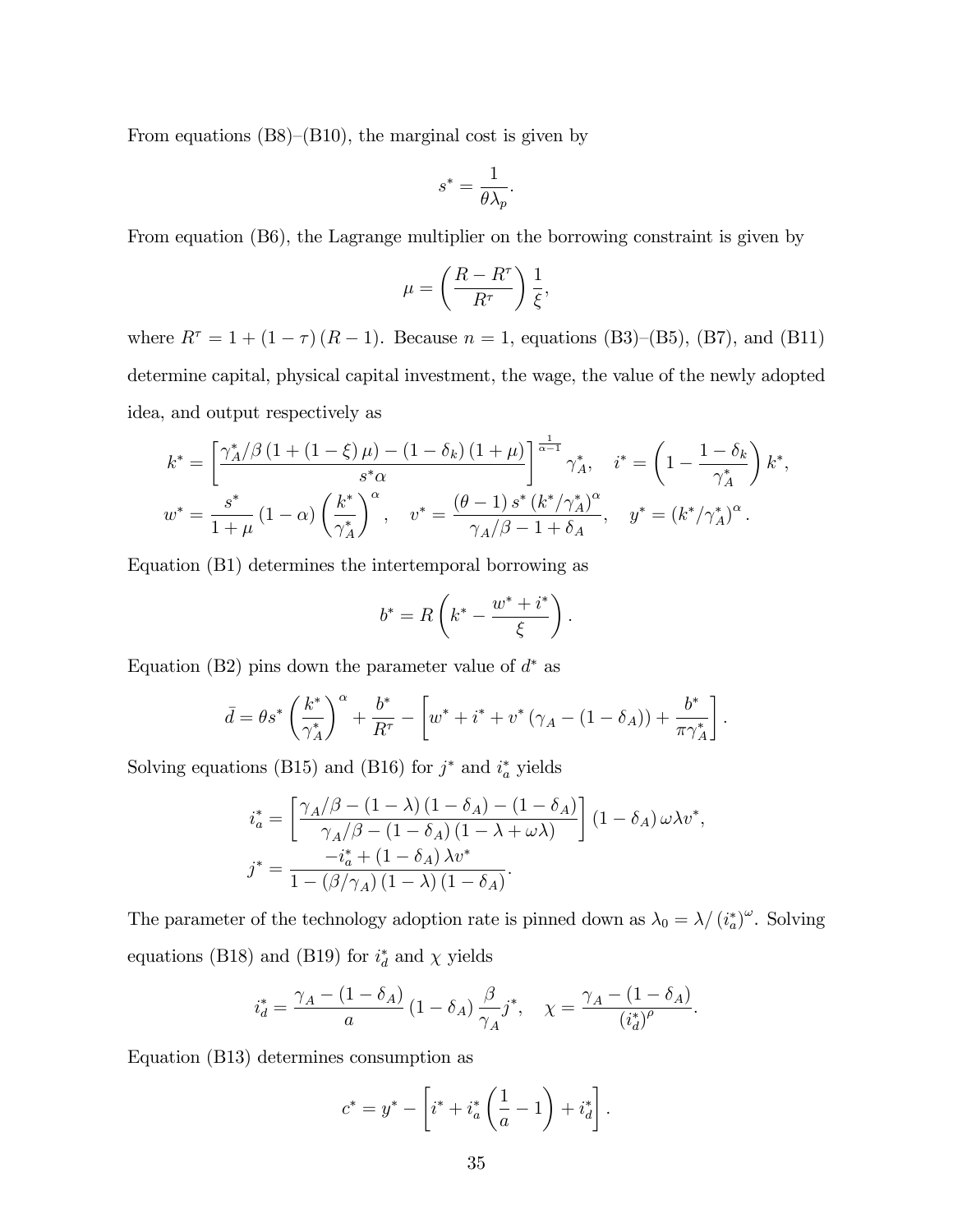Equations  $(B21)–(B23)$  imply

$$
\psi = \frac{w^*}{\lambda_w c^*}, \quad F_w = \frac{1}{1 - \beta \xi_w} \frac{1}{c^*}, \quad K_w = \frac{\lambda_w \psi}{1 - \beta \xi_w}.
$$

Finally, equations (B9) and (B10) are solved as

$$
F_p = \frac{1}{1 - \beta \xi_p} \frac{y^*}{c^*}, \quad K_p = \frac{1}{1 - \beta \xi_p} \frac{y^*}{c^*} \theta s^*.
$$

# C The second-order approximation to the welfare of households

This appendix derives a second-order approximation around the steady state to the unconditional expectation of the average utility function over households, given by (26). Substituting the demand curve for each type of specialized labor, (24), in equation (26) yields

$$
SW = (1 - \beta)E\left[\sum_{t=0}^{\infty} \beta^t \left(\log(c_t) - \frac{\psi}{1 + 1/\nu} n_t^{1 + \frac{1}{\nu}} \int_0^1 \left(\frac{W_{j,t}}{W_t}\right)^{\frac{\lambda_w(1 + 1/\nu)}{1 - \lambda_w}} df\right)\right].
$$

Let  $\Delta_{w,t}$  denote wage dispersion given by

$$
\Delta_{w,t} = \left[ \int_0^1 \left( \frac{W_{j,t}}{W_t} \right)^{\frac{\lambda_w(1+1/\nu)}{1-\lambda_w}} dy \right]^{\frac{1-\lambda_w}{\lambda_w(1+1/\nu)}}.
$$

Then,  $\Delta_{w,t}$  can be expressed recursively as

$$
\Delta_{w,t} = \left[ \left( 1 - \xi_w \right) \tilde{w}_t^{\frac{\lambda_w (1 + 1/\nu)}{1 - \lambda_w}} + \xi_w \left( \Delta_{w,t-1} \frac{w_{t-1}^*}{w_t^*} \frac{\gamma_A^* \pi}{\gamma_{A,t}^* \pi_t} \right)^{\frac{\lambda_w (1 + 1/\nu)}{1 - \lambda_w}} \right]^{\frac{1 - \lambda_w}{\lambda_w (1 + 1/\nu)}}, \quad (C1)
$$

where the newly set relative wage  $\tilde{w}_t = \tilde{W}_t / W_t$  is given by

$$
\tilde{w}_t = \left(\frac{1}{w_t^*} \frac{K_{w,t}}{F_{w,t}}\right)^{\frac{1-\lambda_w}{1-(1+1/\nu)\lambda_w}}
$$

Using  $\Delta_{w,t}$  and  $c_t^* = c_t/A_t^*$ , the welfare measure SW can be rewritten as

$$
SW = (1 - \beta)E \sum_{t=0}^{\infty} \beta^t \left[ \log(c_t^*) + \log(A_t^*) - \frac{\psi}{1 + 1/\nu} n_t^{1 + \frac{1}{\nu}} \Delta_{w,t}^{\frac{\lambda_w(1 + 1/\nu)}{1 - \lambda_w}} \right].
$$
 (C2)

: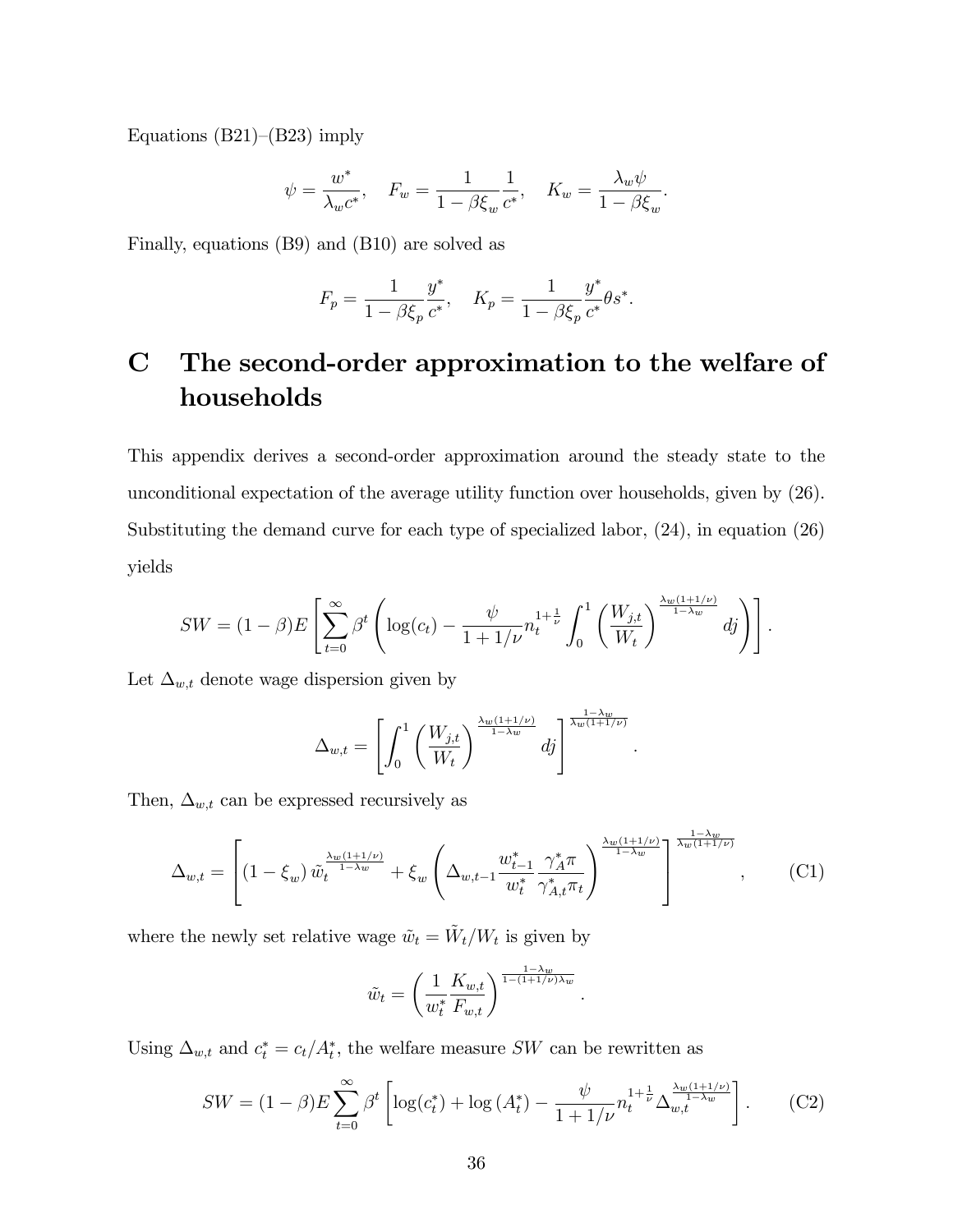Because  $\log(A_t^*)$  follows the random-walk process  $\log(A_t^*) = \log(A_{t-1}^*) + \log(\gamma_{A,t}^*)$ , subtracting  $(1 - \beta) \sum_{t=0}^{\infty} \beta^t \log(\bar{A}_t^*)$ , where  $\bar{A}_t^*$  is the deterministic trend governed by  $\bar{A}_t^* = \gamma_A^* \bar{A}_{t-1}^*$ , from both sides of (C2) makes the resulting welfare measure  $SW^*$  stationary, given by

$$
SW^* = SW - (1 - \beta) \sum_{t=0}^{\infty} \beta^t \log (\bar{A}_t)
$$
  
=  $(1 - \beta)E \left[ \sum_{t=0}^{\infty} \beta^t \left( \log(c_t^*) + \log \left( \hat{A}_t^* \right) - \frac{\psi}{1 + 1/\nu} n_t^{1 + \frac{1}{\nu}} \Delta_{w,t}^{\frac{\lambda_w(1 + 1/\nu)}{1 - \lambda_w}} \right) \right],$  (C3)

where  $\hat{A}^*_t = A^*_t / \bar{A}^*_t$ .

We now approximate the stationary welfare measure  $SW^*$  around the steady state up to the second order. The term related to detrended consumption  $c_t^*$  in (C3) is approximated around the steady state as

$$
(1 - \beta)E\left[\sum_{t=0}^{\infty} \beta^t \log(c_t^*)\right] \approx (1 - \beta)\sum_{t=0}^{\infty} \beta^t E\left[\log\left(c^*\right) + \frac{c_t^* - c^*}{c^*} - \left(\frac{c_t^* - c^*}{c^*}\right)^2\right]
$$
  

$$
= \log\left(c^*\right) + \frac{Ec_t^* - c^*}{c^*} - \frac{1}{\left(c^*\right)^2}E\left(c_t^* - c^*\right)^2
$$
  

$$
= \log\left(c^*\right) + \frac{\varepsilon_c}{c^*} - \frac{1}{\left(c^*\right)^2}E\left[\left(c_t^* - Ec_t^*\right) + \left(Ec_t^* - c^*\right)\right]^2
$$
  

$$
\approx \log\left(c^*\right) + \frac{\varepsilon_c}{c^*} - \frac{Var\left(c_t^*\right)}{\left(c^*\right)^2},\tag{C4}
$$

where  $\varepsilon_c = E(c_t^*) - c^*$  denote the bias associated with detrended consumption. In the second-order approximation, the unconditional mean of  $c_t^*$ ,  $E(c_t^*)$ , is not necessarily consistent with the steady-state value  $c^*$ . However, we treat  $\varepsilon_c^2 \approx 0$ , because the approximation is accurate up to the second order.

Next, we approximate the term related to  $\hat{A}^*$  in (C3) around the steady state. Without loss of generality, we can assume  $\hat{A}_0^* \equiv A_0^*/\bar{A}_0^* = 1$  because  $A_0^*$  is predetermined. Then,  $\hat{A}_t^*$  can be expressed as

$$
\hat{A}_t^* = \frac{\gamma^*_{A,t} A_{t-1}^*}{\gamma^*_A \bar{A}_{t-1}^*} = \prod_{h=1}^t \frac{\gamma^*_{A,h}}{\gamma^*_A}.
$$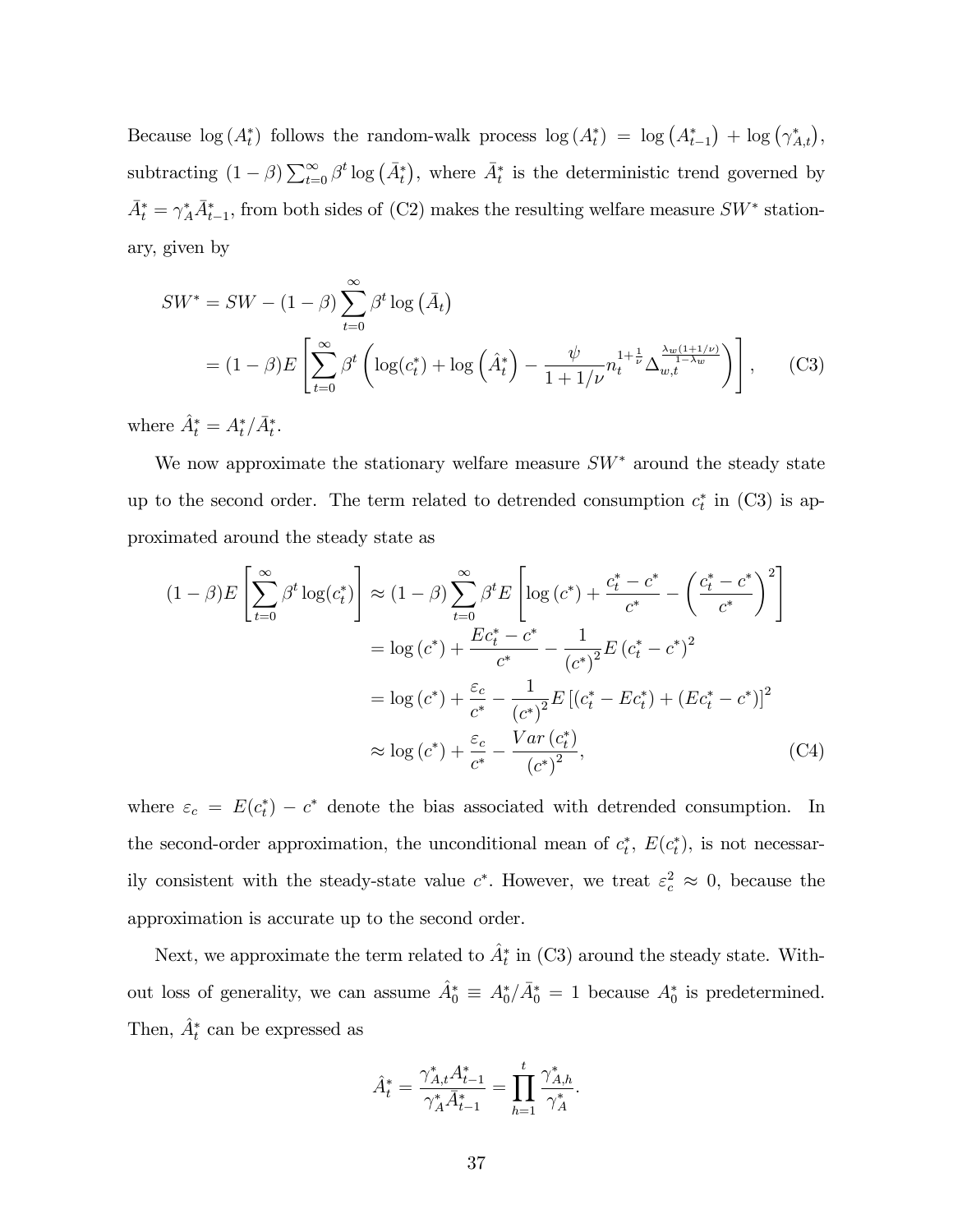Then, the term related to  $\hat{A}^*$  in (C2) is rewritten as

$$
(1 - \beta)E\left[\sum_{t=0}^{\infty} \beta^t \log\left(\hat{A}_t^*\right)\right] = (1 - \beta)\sum_{t=1}^{\infty} \beta^t E\left[\log\left(\prod_{h=1}^t \frac{\gamma_{A,h}^*}{\gamma_A^*}\right)\right]
$$

$$
= (1 - \beta)\sum_{t=1}^{\infty} \beta^t \sum_{h=1}^t E\left[\log\left(\frac{\gamma_{A,h}^*}{\gamma_A^*}\right)\right]
$$

$$
= E\left[\log\left(\frac{\gamma_{A,h}^*}{\gamma_A^*}\right)\right](1 - \beta)\sum_{t=1}^{\infty} \beta^t t
$$

$$
= \frac{\beta}{1 - \beta} E\left[\log\left(\frac{\gamma_{A,h}^*}{\gamma_A^*}\right)\right].
$$
(C5)

Thus, the term related to  $\hat{A}^*$  in (C2) is approximated around the steady state as

$$
(1 - \beta)E\left[\sum_{t=0}^{\infty} \beta^t \log\left(\hat{A}_t^*\right)\right] \approx \frac{\beta}{1 - \beta} \left(\frac{\varepsilon_{\gamma_A^*}}{\gamma_A^*} - \frac{Var\left(\gamma_{A,t}^*\right)}{\left(\gamma_A^*\right)^2}\right),
$$

where  $\varepsilon_{\gamma_A^*} = E(\gamma_{A,t}^*) - \gamma_A^*$ .

The term related to labor in (C2) is approximated around the steady state as

$$
(1 - \beta) E \sum_{t=0}^{\infty} \beta^{t} \frac{\psi}{1 + 1/\nu} n_{t}^{1 + \frac{1}{\nu}} \Delta_{w,t}^{\frac{\lambda_{w}(1 + 1/\nu)}{1 - \lambda_{w}}}
$$
  
\n
$$
\approx \frac{\psi (1 - \beta)}{1 + 1/\nu} \sum_{t=0}^{\infty} \beta^{t} E \left[ 1 + \left( 1 + \frac{1}{\nu} \right) (n_{t} - n) + \frac{\lambda_{w} (1 + 1/\nu)}{1 - \lambda_{w}} \left( \Delta_{w,t} - \Delta_{w} \right) \right.
$$
  
\n
$$
+ \left( 1 + \frac{1}{\nu} \right) \frac{1}{\nu} (n_{t} - n)^{2} + \frac{\lambda_{w} (1 + 1/\nu)}{1 - \lambda_{w}} \left( \frac{\lambda_{w} (1 + 1/\nu)}{1 - \lambda_{w}} - 1 \right) \left( \Delta_{w,t} - \Delta_{w} \right)^{2}
$$
  
\n
$$
+ 2 \left( 1 + \frac{1}{\nu} \right) \frac{\lambda_{w} (1 + 1/\nu)}{1 - \lambda_{w}} (n_{t} - n) \left( \Delta_{w,t} - \Delta_{w} \right)
$$
  
\n
$$
\approx \frac{\psi}{1 + 1/\nu} \left[ 1 + \left( 1 + \frac{1}{\nu} \right) \varepsilon_{n} + \frac{\lambda_{w} (1 + 1/\nu)}{1 - \lambda_{w}} \varepsilon_{\Delta_{w}} + \left( 1 + \frac{1}{\nu} \right) \frac{1}{\nu} Var(n_{t}) + \frac{\lambda_{w} (1 + 1/\nu)}{1 - \lambda_{w}} \left( \frac{\lambda_{w} (1 + 1/\nu)}{1 - \lambda_{w}} - 1 \right) Var(\Delta_{w,t}) \right], \quad (C6)
$$

where  $\varepsilon_n = E(n_t) - n$  and  $\varepsilon_{\Delta_w} = E(\Delta_{w,t}) - \Delta_w$  and where  $n = \Delta_w = 1$  is used to derive the approximation.

From  $(C4)$ – $(C6)$ , the second-order approximation to  $SW^*$  in  $(C3)$  around the steady state is given by (27), where terms independent of monetary policy are subtracted.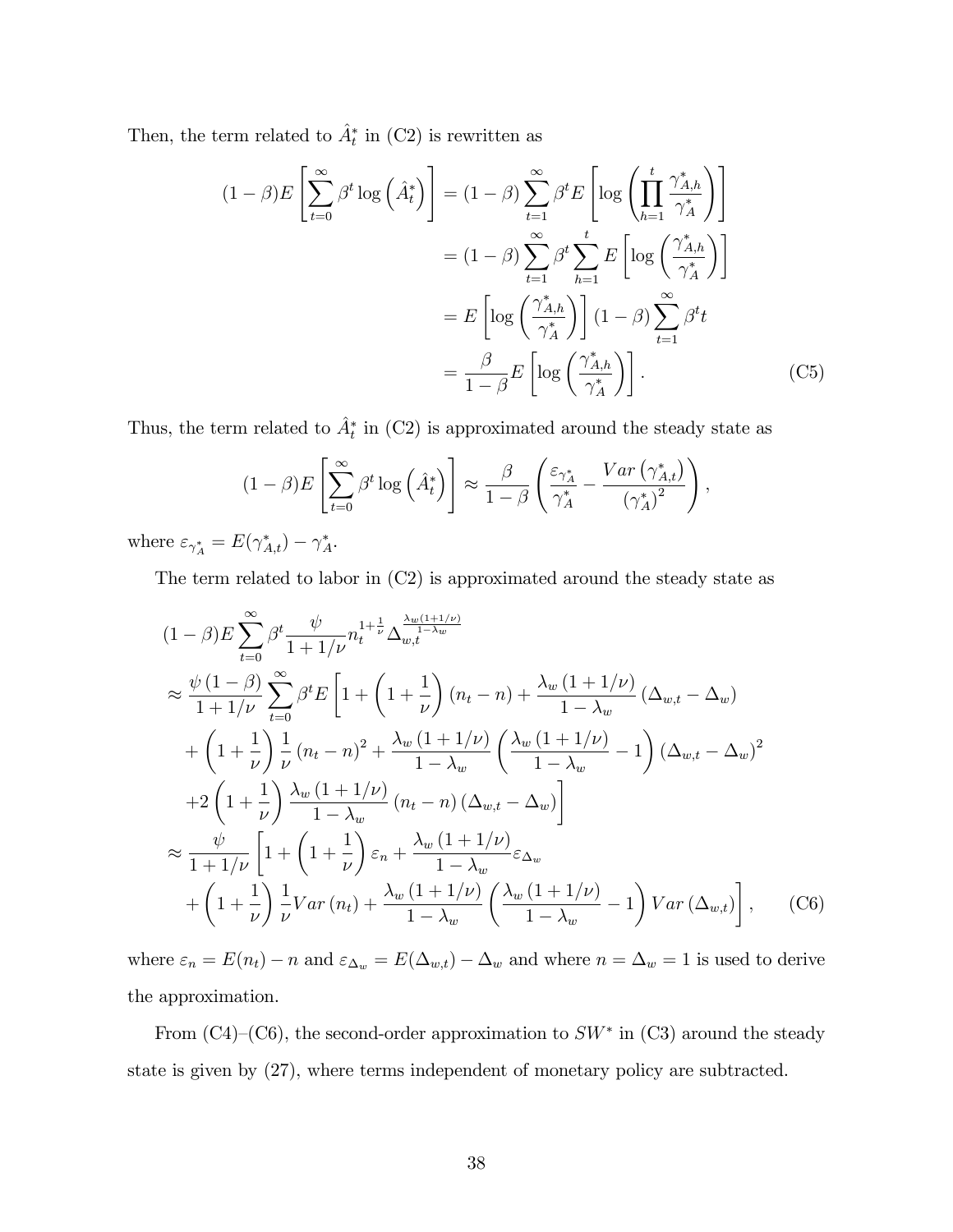### D Regime shift versus constrained discretion

This appendix addresses the question of whether a discretionary deviation from the benchmark monetary policy rule by a monetary policy shock can achieve the output growth attained under the welfare-maximizing monetary policy rule. Put differently, the question we ask here is: which is better, the regime shift from the benchmark rule to the welfare-maximizing rule or the constrained discretion under the benchmark rule?

Fig. 4 plots the developments of output, (year-on-year) ináation, the (annualized) interest rate, and TFP under the welfare-maximizing rule (the dashed line) and the benchmark rule with monetary policy shocks that almost achieve the output growth attained under the welfare-maximizing rule (the solid line), along with the benchmark rule (the dotted line). This Ögure shows that the constrained discretion under the benchmark rule substantially subdues declines in TFP, output, and inflation caused by the severe Önancial shocks and that its policy performance is comparable to that of the welfaremaximizing rule. However, the figure also demonstrates that such constrained discretion lowers the interest rate below zero and hence its policy performance is unachievable in the presence of a zero lower bound on the (nominal) interest rate. In this sense, the regime shift from the benchmark rule to the welfare-maximizing rule could work much better in the financial crisis scenario than the constrained discretion under the benchmark rule as long as the shift has no credibility problem.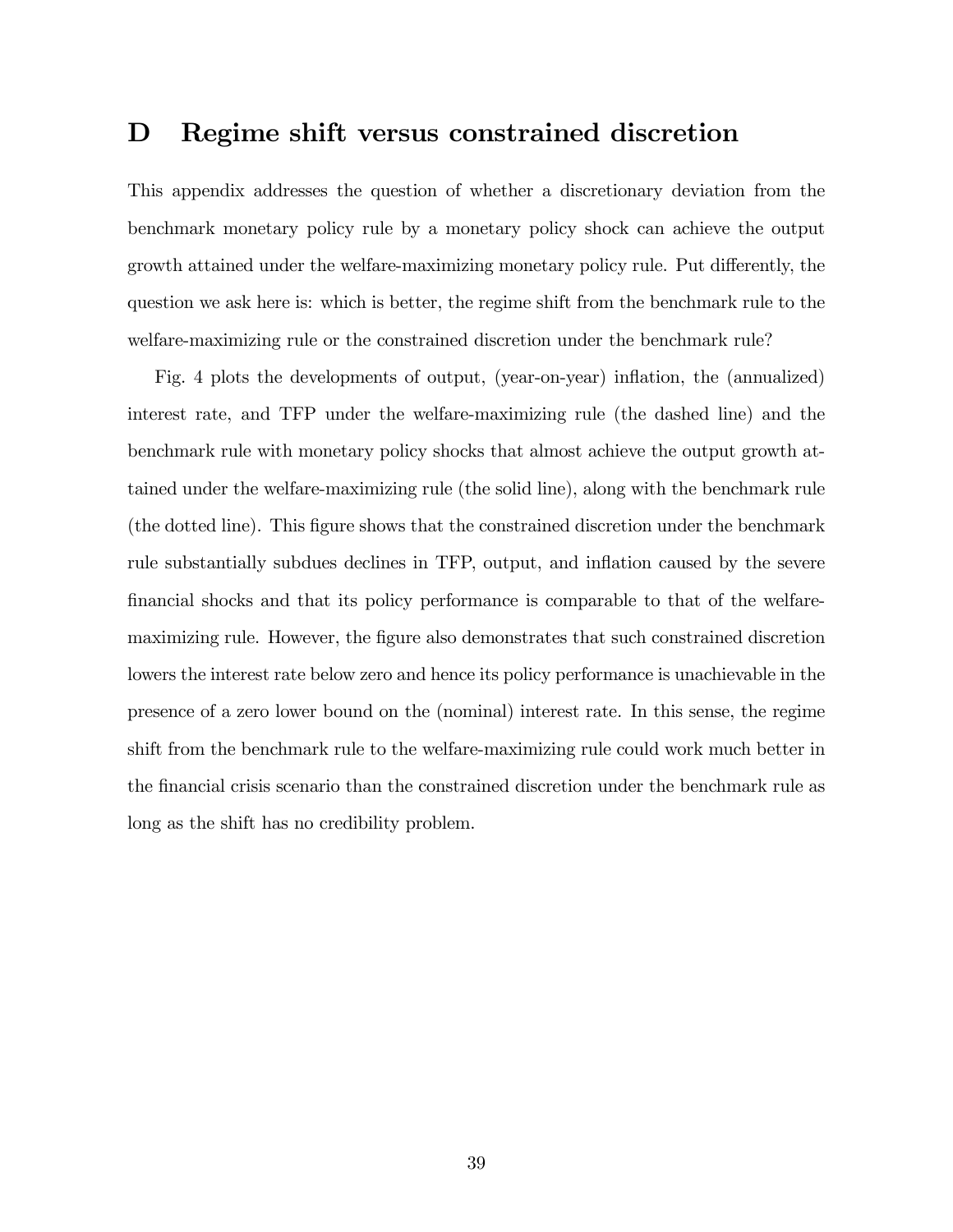## References

- [1] Barro, Robert J., and Robert G. King. (1984) "Time-Separable Preferences and Intertemporal-Substitution Models of Business Cycles." Quarterly Journal of Economics,  $99(4)$ ,  $817-839$ .
- $[2]$  Bilbiie, Florin O., Fabio Ghironi, and Marc J. Melitz.  $(2012)$  "Endogenous Entry, Product Variety, and Business Cycles." Journal of Political Economy, 120(2), 304 345.
- [3] Calvo, Guillermo A.  $(1983)$  "Staggered Prices in a Utility-Maximizing Framework." Journal of Monetary Economics,  $12(3)$ ,  $383-398$ .
- [4] Cerra, Valerie, and Sweta Chaman Saxena. (2008) "Growth Dynamics: The Myth of Economic Recovery." American Economic Review, 98(1), 439-457.
- [5] Christiano, Lawrence J., Martin Eichenbaum, and Charles L. Evans. (2005) "Nominal Rigidities and the Dynamic Effects of a Shock to Monetary Policy." Journal of Political Economy,  $113(1)$ ,  $1-45$ .
- [6] Comin, Diego, and Mark Gertler.  $(2006)$  "Medium-Term Business Cycles." American Economic Review,  $96(3)$ , 523–551.
- [7] Comin, Diego, Mark Gertler, and Ana Maria Santacreu. (2009) "Technology Innovation and Diffusion as Sources of Output and Asset Price Fluctuations." Harvard Business School, Working Paper 09-134.
- [8] English, William B., J. David Lopez-Salido, and Robert J. Tetlow. (2013) "The Federal Reserve's Framework for Monetary Policy—Recent Changes and New Questions." Federal Reserve Board, Finance and Economics Discussion Series 2013-76.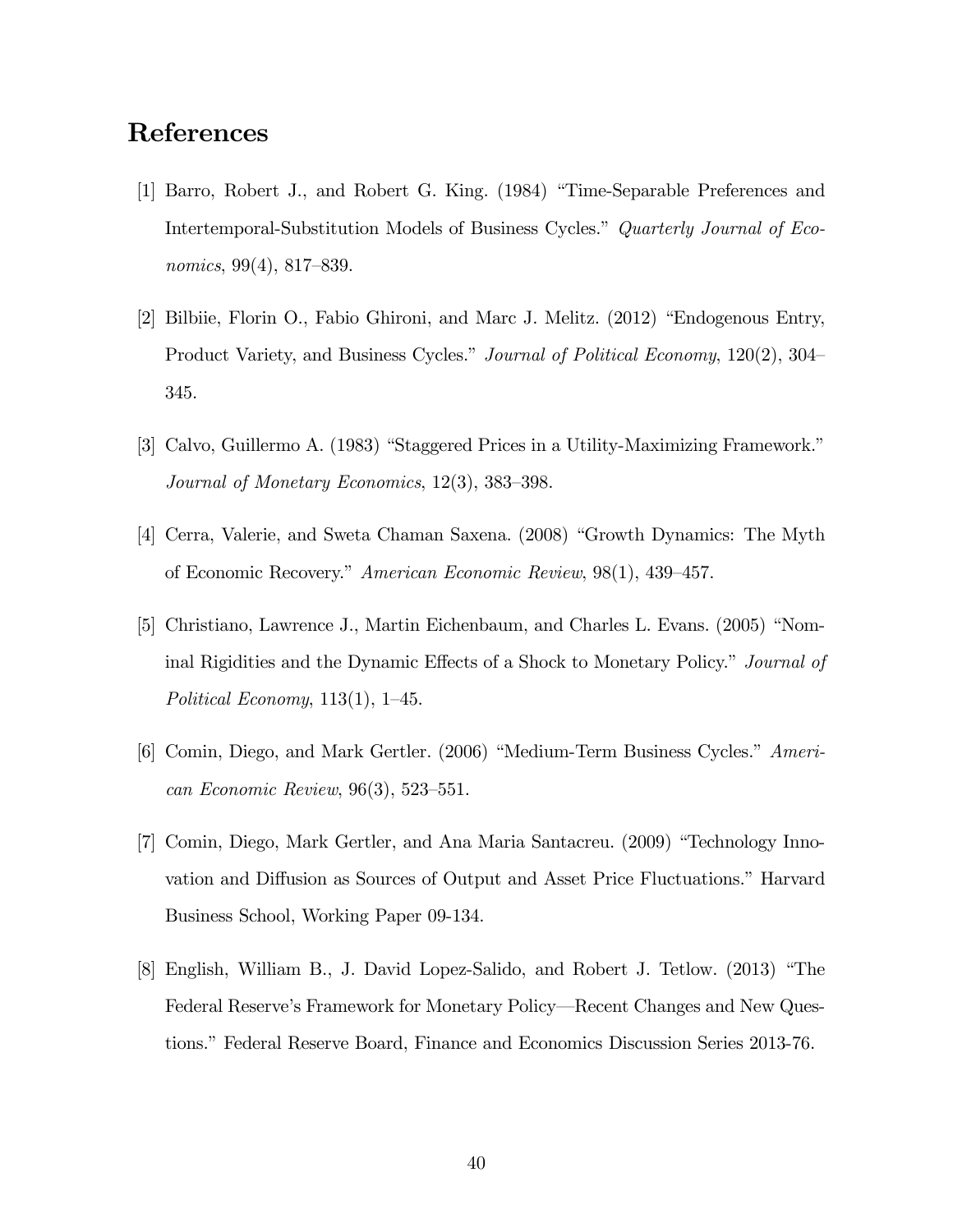- [9] Erceg, Christopher J., Dale W. Henderson, and Andrew T. Levin.  $(2000)$  "Optimal" Monetary Policy with Staggered Wage and Price Contracts." Journal of Monetary Economics,  $46(2)$ ,  $281-313$ .
- [10] Gertler, Mark, and Peter Karadi. (2011) "A Model of 'Unconventional' Monetary Policy." Journal of Monetary Economics,  $58(1)$ , 17–34.
- [11] Guerron-Quintana, Pablo A., and Ryo Jinnai.  $(2014)$  "Liquidity, Trends, and the Great Recession." Mimeo.
- [12] Hayashi, Fumio, and Edward C. Prescott.  $(2002)$  "The 1990s in Japan: A Lost Decade." Review of Economic Dynamics, 5, 206–235.
- [13] Jermann, Urban, and Vincenzo Quadrini. (2012) "Macroeconomic Effects of Financial Shocks." American Economic Review,  $102(1)$ ,  $238-271$ .
- [14] Justiniano, Alejandro, Giorgio E. Primiceri, and Andrea Tambalotti. (2010) "Investment Shocks and Business Cycles." Journal of Monetary Economics,  $57(2)$ ,  $132-145$ .
- [15] Kiyotaki, Nobuhiro, and John Moore. (2012) "Liquidity, Business Cycles, and Monetary Policy." Mimeo.
- [16] Kung, Howard, and Lukas Schmid (2013) "Innovation, Growth, and Assent Prices." Journal of Finance, forthcoming.
- [17] Orphanides, Athanasios. (2003) "Historical Monetary Policy Analysis and the Taylor Rule." Journal of Monetary Economics,  $50(5)$ , 983–1022.
- [18] Queraltó, Albert. (2013) "A Model of Slow Recoveries from Financial Crises." Federal Reserve Board, International Finance Discussion Papers 1097.
- [19] Reifschneider, Dave, William Wascher, and David Wilcox. (2013) "Aggregate Supply in the United States: Recent Developments and Implications for the Conduct of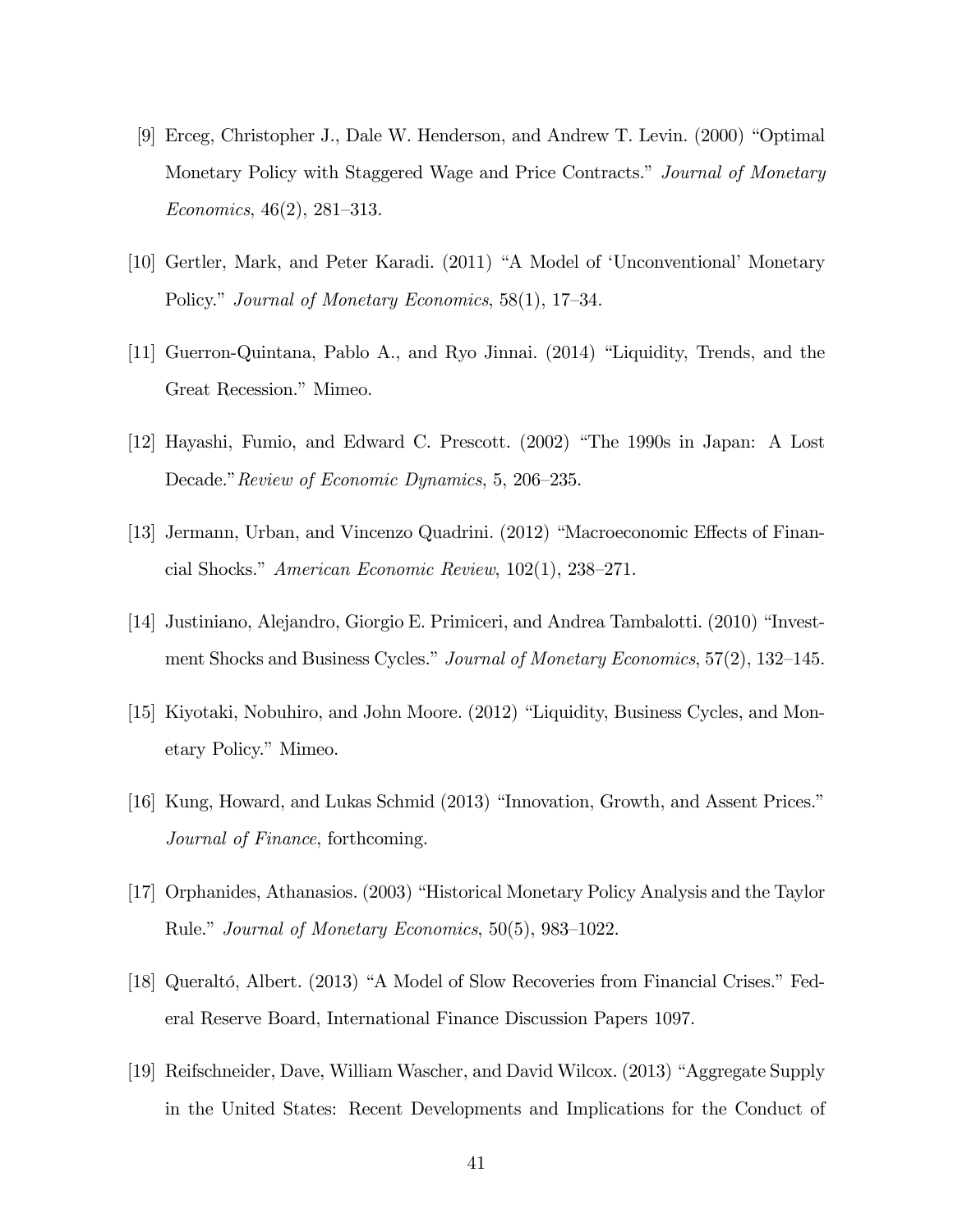Monetary Policy." Federal Reserve Board, Finance and Economics Discussion Series 2013-77.

- $[20]$  Reinhart, Carmen M., and Vincent R. Reinhart.  $(2010)$  "After the Fall." NBER Working Paper 16334.
- [21] Reinhart, Carmen M., and Kenneth S. Rogoff. (2009) This Time is Different: Eight Centuries of Financial Folly, Princeton University Press, Princeton, NJ.
- [22] Romer, Paul M. (1990) "Endogenous Technological Change." Journal of Political Economy,  $98(5)$ , S71–S102.
- [23] Schmitt-Grohé, Stephanie, and Martin Uribe. (2006) "Optimal Fiscal and Monetary Policy in a Medium Scale Macroeconomic Model." In: Mark Gertler and Kenneth Rogo§ (Eds.), NBER Macroeconomics Annual 2005. MIT Press, Cambridge, MA, pp. 383-425.
- [24] Schmitt-Grohé, Stephanie, and Martin Uribe. (2007) "Optimal Simple and Implementable Monetary and Fiscal Rules." Journal of Monetary Economics,  $54(6)$ ,  $1702-$ 1725.
- [25] Taylor, John B. (1993) "Discretion Versus Policy Rules in Practice." Carnegie-Rochester Conference Series on Public Policy,  $39(1)$ ,  $195-214$ .
- [26] Woodford, Michael.  $(2012)$  "Methods of Policy Accommodation at the Interest-Rate Lower Bound." In: The Changing Policy Landscape, Federal Reserve Bank of Kansas City, pp.  $185-288$ .
- [27] Yun, Tack. (1996) "Nominal Price Rigidity, Money Supply Endogeneity, and Business Cycles." Journal of Monetary Economics, 37(2-3), 345–370.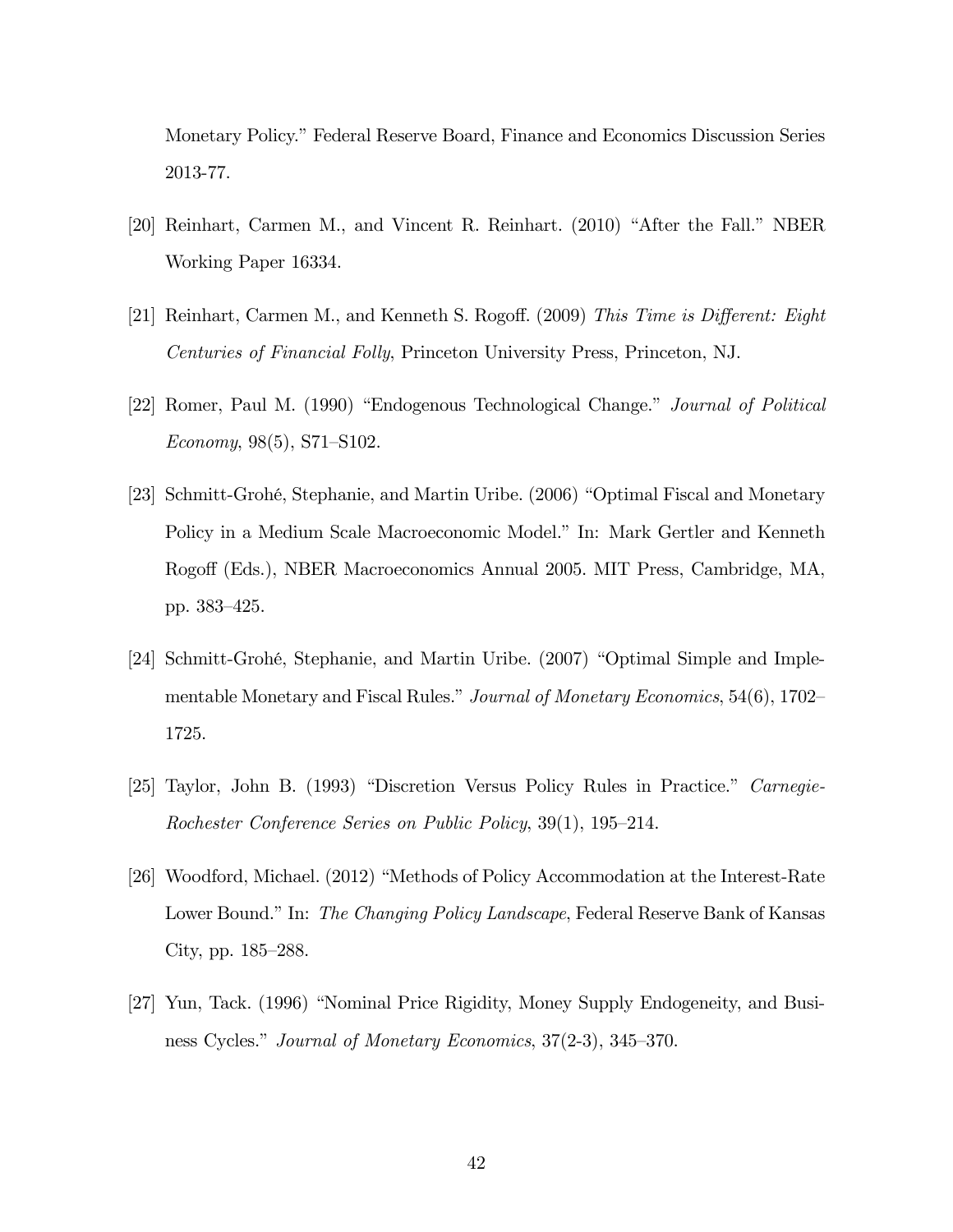| Parameter                          | Description                                 | Value  |  |  |  |  |  |  |
|------------------------------------|---------------------------------------------|--------|--|--|--|--|--|--|
| Standard parameters in DSGE models |                                             |        |  |  |  |  |  |  |
| $\beta$                            | Subjective discount factor                  |        |  |  |  |  |  |  |
| $\nu$                              | Elasticity of labor supply                  | 1      |  |  |  |  |  |  |
| $\psi$                             | Coefficient on labor disutility             | 0.6688 |  |  |  |  |  |  |
| $\alpha$                           | Capital elasticity of output                | 0.36   |  |  |  |  |  |  |
| $\delta$                           | Capital depreciation rate                   | 0.025  |  |  |  |  |  |  |
| $\xi_p, \xi_w$                     | Consumption-good price or wage stickiness   | 0.75   |  |  |  |  |  |  |
| $\lambda_p, \lambda_w$             | Gross consumption-good price or wage markup | 1.05   |  |  |  |  |  |  |
| $\pi$                              | Steady-state gross inflation                | 1.005  |  |  |  |  |  |  |
| $\rho_R$                           | Policy rate smoothing                       | 0.6    |  |  |  |  |  |  |
| $\phi_{\pi}$                       | Policy response to inflation                | 1.5    |  |  |  |  |  |  |
| $\phi_{\underline{dy}}$            | Policy response to output growth            | 0.2    |  |  |  |  |  |  |
| Technology adoption and R&D        |                                             |        |  |  |  |  |  |  |
| $\theta$                           | Gross intermediate-good price markup        | 1.55   |  |  |  |  |  |  |
| $\lambda_0$                        | Coefficient on adoption probability         | 0.4825 |  |  |  |  |  |  |
| $\omega$                           | Elasticity of adoption probability          | 0.95   |  |  |  |  |  |  |
| $\delta_A$                         | Obsolescence rate of ideas                  | 0.025  |  |  |  |  |  |  |
| $\rho$                             | Elasticity of newly adopted ideas           | 0.8    |  |  |  |  |  |  |
| $\chi$                             | Coefficient on R&D productivity             | 1.5742 |  |  |  |  |  |  |
| Financial friction and shock       |                                             |        |  |  |  |  |  |  |
| $\cal S$                           | Coefficient on investment adjustment cost   | 0.04   |  |  |  |  |  |  |
| $\xi$                              | Steady-state probability of foreclosure     | 0.1634 |  |  |  |  |  |  |
| $\kappa$                           | Coefficient on dividend payment cost        | 0.146  |  |  |  |  |  |  |
| $\tau$                             | Tax benefit                                 | 0.35   |  |  |  |  |  |  |
| $\rho_{\varepsilon}$               | Financial shock persistence                 | 0.97   |  |  |  |  |  |  |

Table 1: Parameterization of the quarterly model.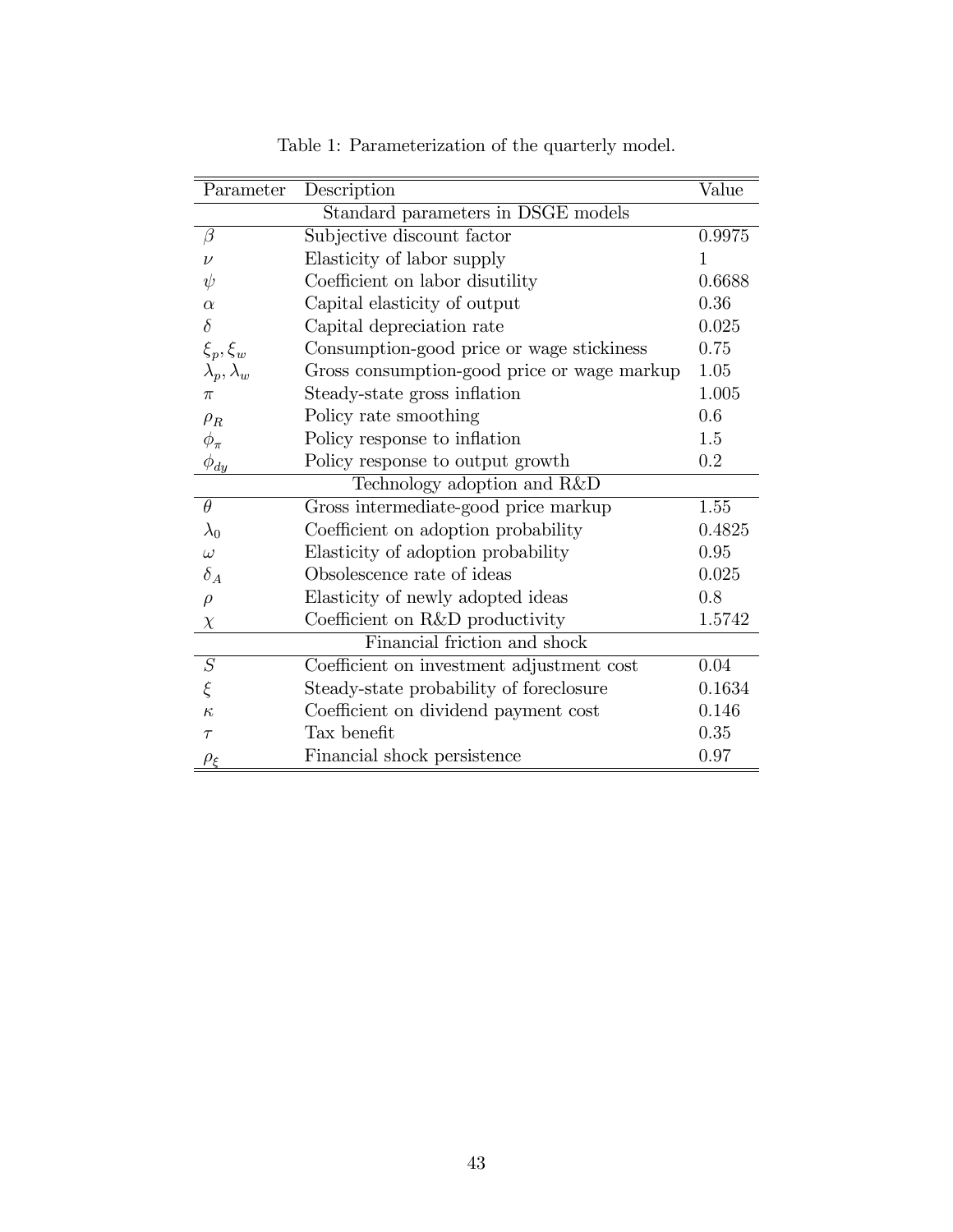| Policy rule specifiction               |     | $\varphi_{du}$           | $\rho_R$ | $Var(R_t)$ | Welfare gain $\eta$ | $\gamma_A^*$ -bias |
|----------------------------------------|-----|--------------------------|----------|------------|---------------------|--------------------|
| Rule $(25)$                            |     | 10                       | 0.99     | 0.075      | 14.71\%             | 92.9%              |
| Strict inflation targeting             |     | $\sim$                   | $\Omega$ | 0.128      | 14.01\%             | 93.0%              |
| Nominal GDP growth targeting           |     | 10                       | 0.92     | 0.178      | 14.66\%             | 92.9%              |
| Rule $(28)$                            | 2.1 | 1.9                      | 0.38     | 0.173      | 14.68%              | 92.9%              |
| Strict price-level targeting           |     | $\overline{\phantom{a}}$ | $\Omega$ | 0.102      | 14.23\%             | 92.9%              |
| Nominal GDP level targeting            |     | 1.2                      | 0.21     | 0.165      | 14.68%              | 92.9%              |
| Rule (25) in the exogenous TFP model   |     | 10                       | 0.97     | 0.119      | $0.48\%$            |                    |
| Rule $(25)$ in the flexible wage model |     | 3.6                      | 0.81     | 0.202      | 1.52%               | 94.5%              |

Table 2: Welfare-maximizing combinations of coefficients of monetary policy rules in reaction to the financial shock.

Note: For each of the monetary policy rules, the welfare gain  $\eta$  denotes the one from adopting this rule relative to the benchmark rule (i.e., the rule (25) with  $\phi_{\pi} = 1.5$ ,  $\phi_{dy} = 0.2$ , and  $\rho_R = 0.6$ ) in terms of permanent increase in consumption, and the term  $\gamma_A^*$ -bias" shows the fraction of the welfare gain arising from an improvement in the bias of the balanced growth rate  $\gamma_A^*$  in the total welfare gain.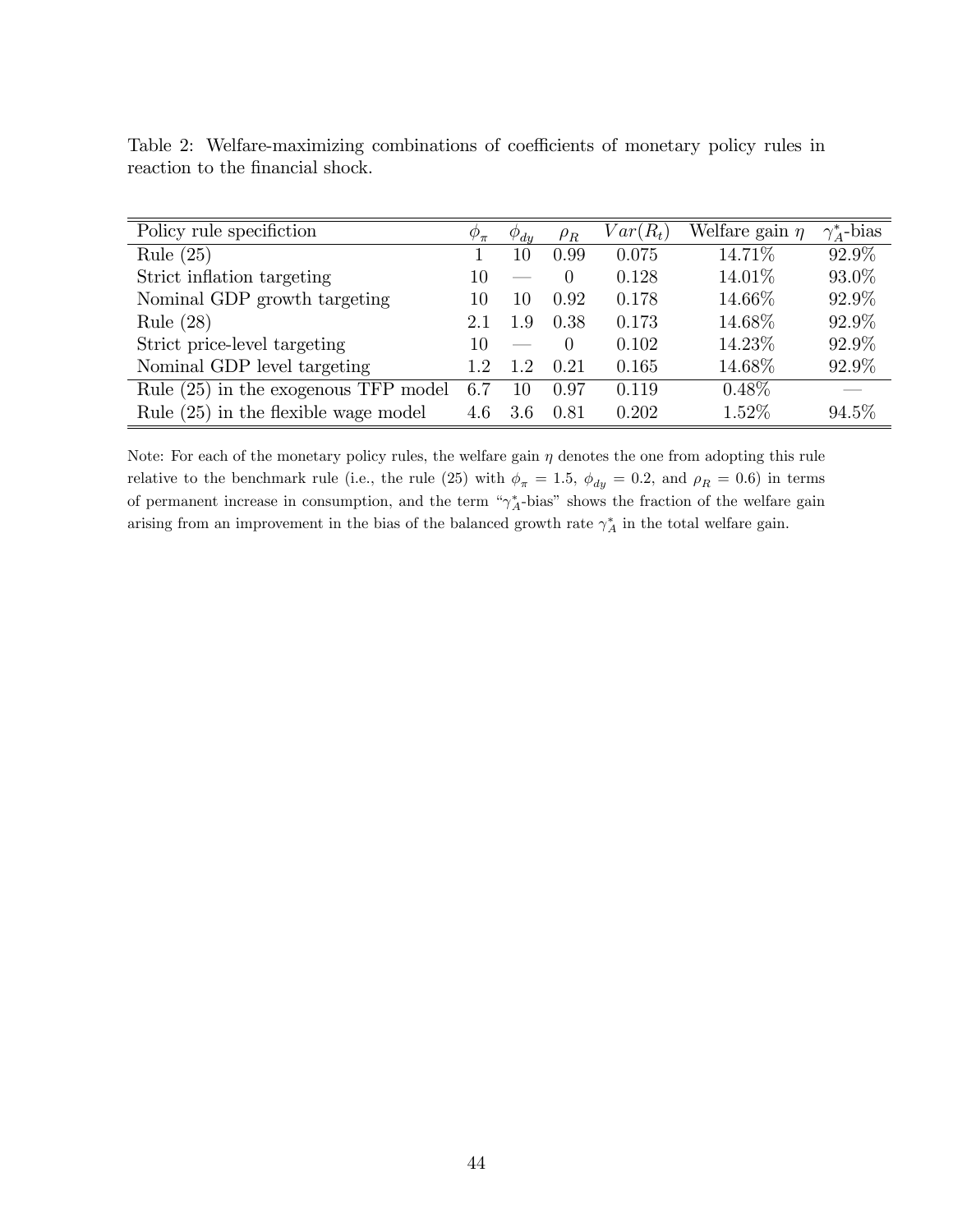

Figure 1: Economic developments around recent financial crises. Note: In each panel of the figure, the scale of years at the top is for Japan only, while that at the bottom is for all other economies. The data on TFP come from the Conference Board Total Economy Database.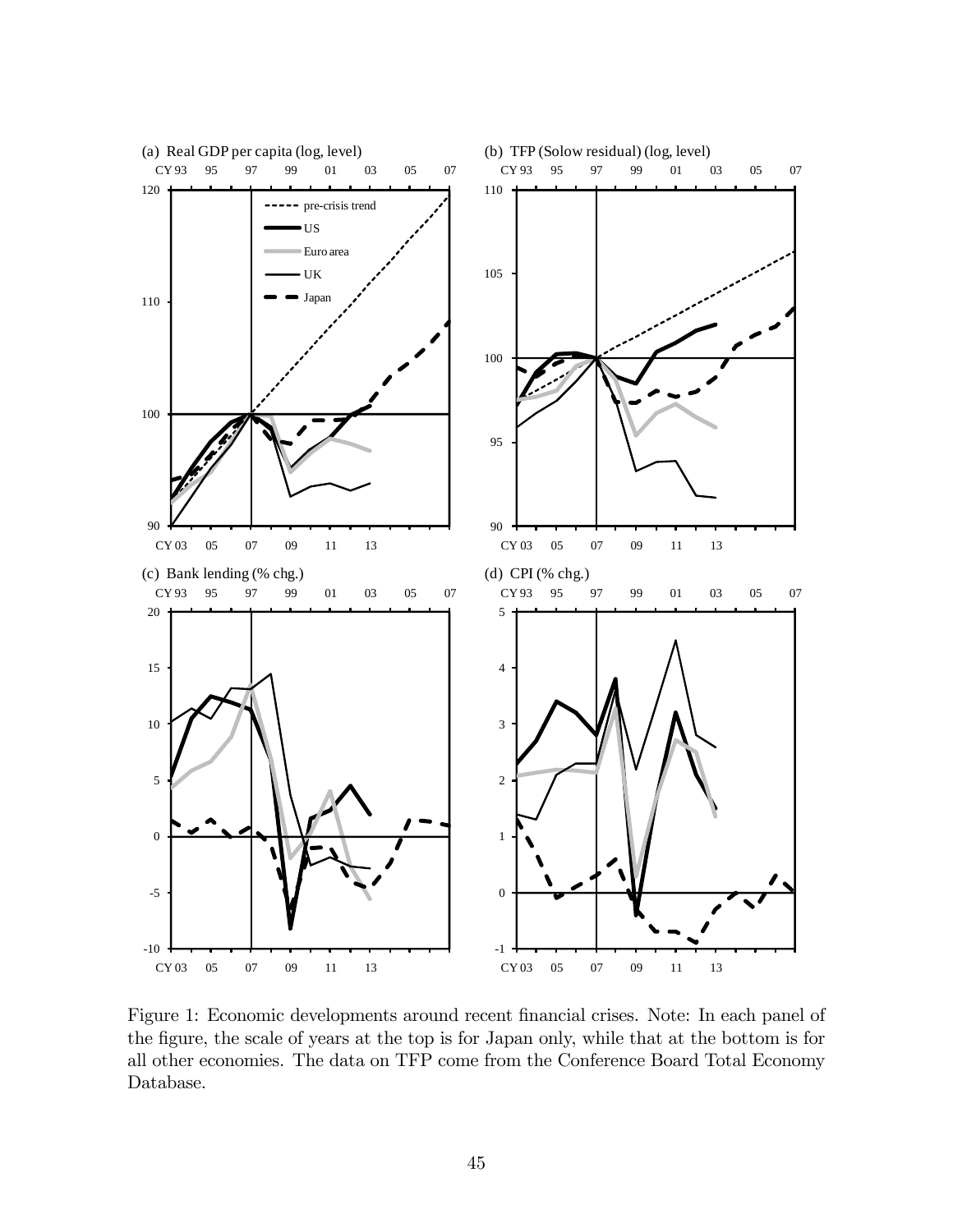

Figure 2: Impulse responses to an adverse financial shock.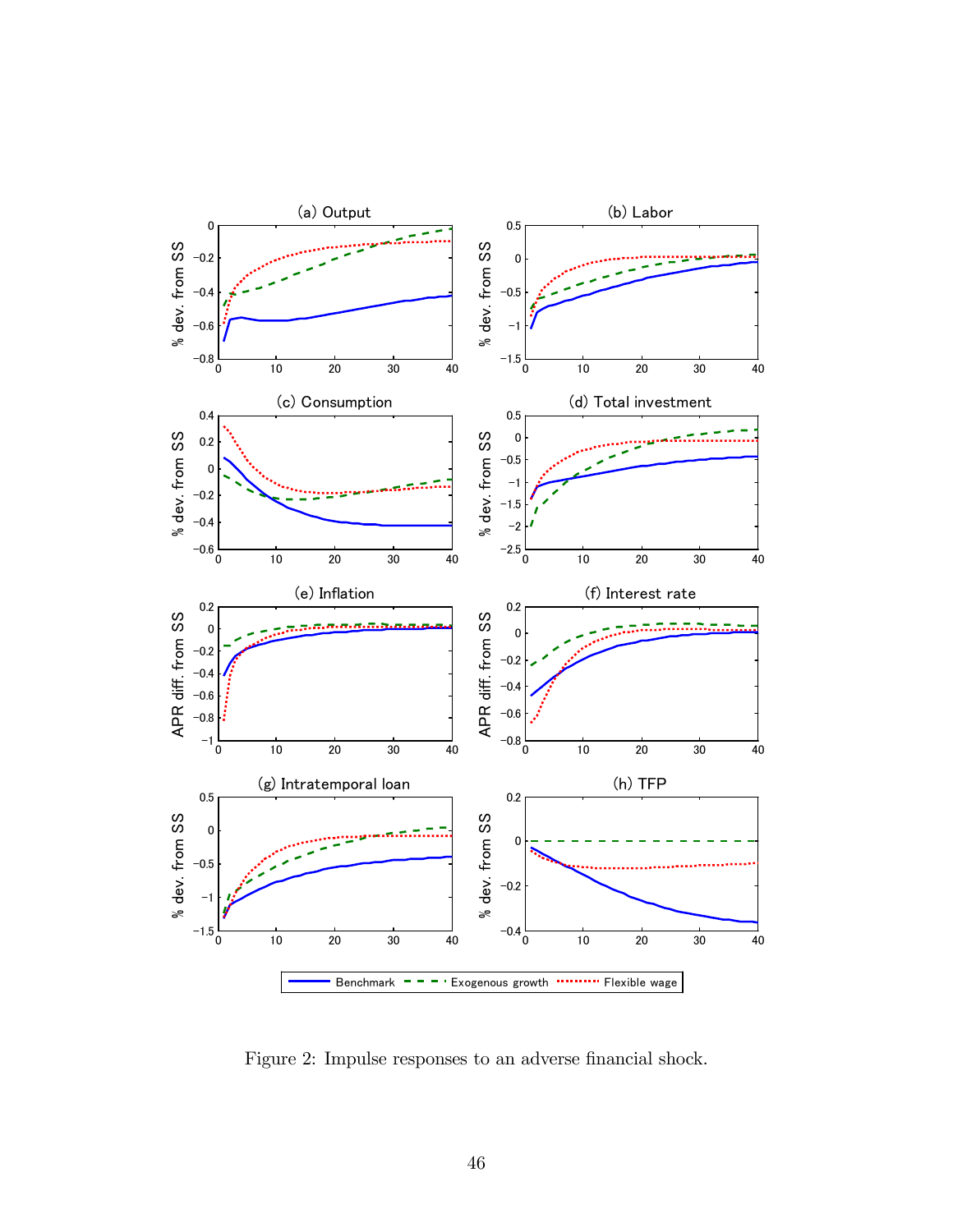

Figure 3: Financial crisis scenario simulations.